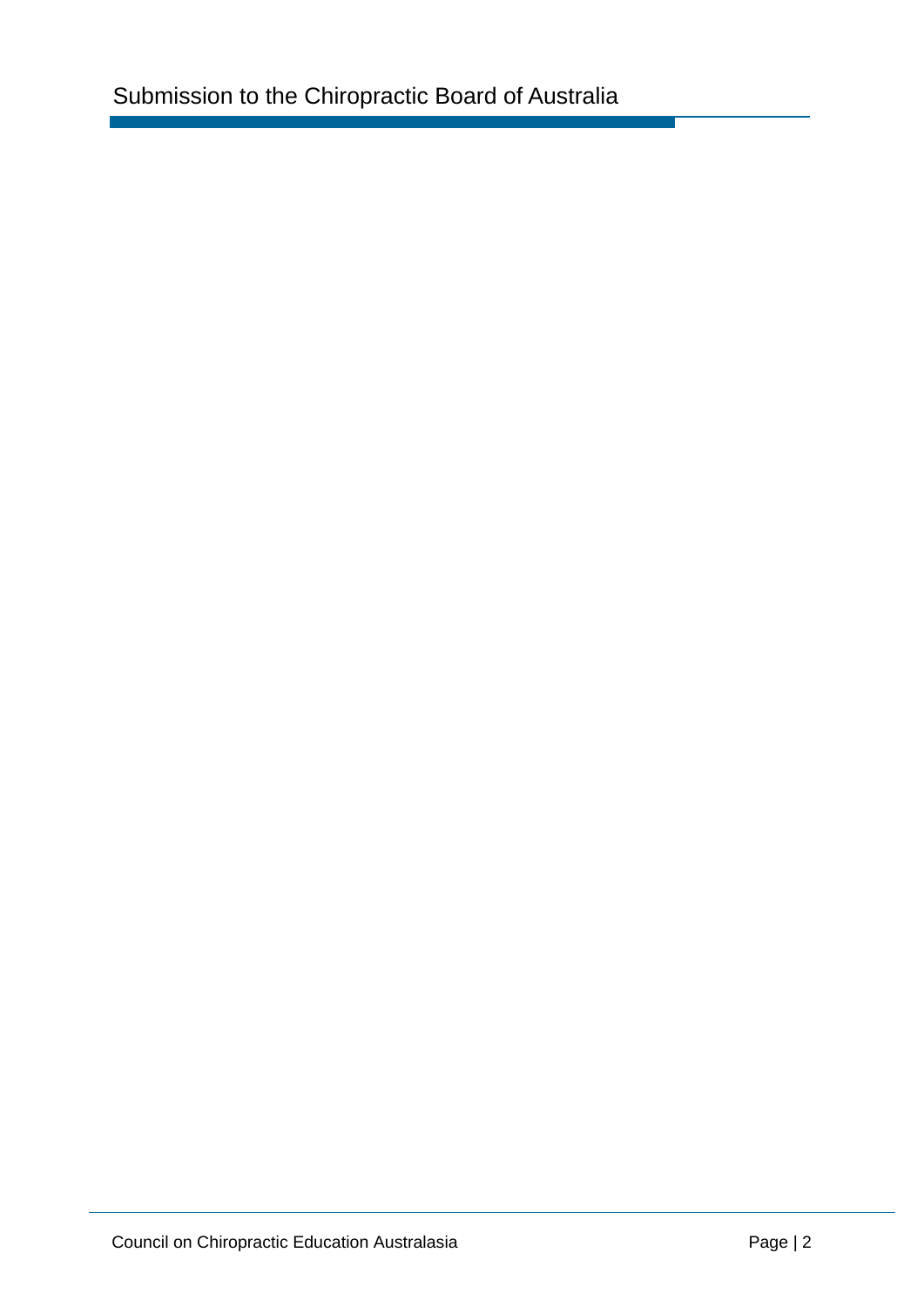# Contents

| Part 1. Performance against the Quality Framework for the Accreditation Function |  |
|----------------------------------------------------------------------------------|--|
|                                                                                  |  |
|                                                                                  |  |
|                                                                                  |  |
|                                                                                  |  |
|                                                                                  |  |
|                                                                                  |  |
|                                                                                  |  |
|                                                                                  |  |
|                                                                                  |  |
|                                                                                  |  |
|                                                                                  |  |
|                                                                                  |  |
|                                                                                  |  |
|                                                                                  |  |
|                                                                                  |  |
|                                                                                  |  |
|                                                                                  |  |
|                                                                                  |  |
|                                                                                  |  |
|                                                                                  |  |
|                                                                                  |  |
|                                                                                  |  |
|                                                                                  |  |
|                                                                                  |  |
|                                                                                  |  |
|                                                                                  |  |
|                                                                                  |  |
|                                                                                  |  |
|                                                                                  |  |
|                                                                                  |  |
|                                                                                  |  |
|                                                                                  |  |
|                                                                                  |  |
|                                                                                  |  |
|                                                                                  |  |
|                                                                                  |  |
| Educational Standards for First Professional Award Programs in Chiropractic 19   |  |
|                                                                                  |  |
|                                                                                  |  |
|                                                                                  |  |
|                                                                                  |  |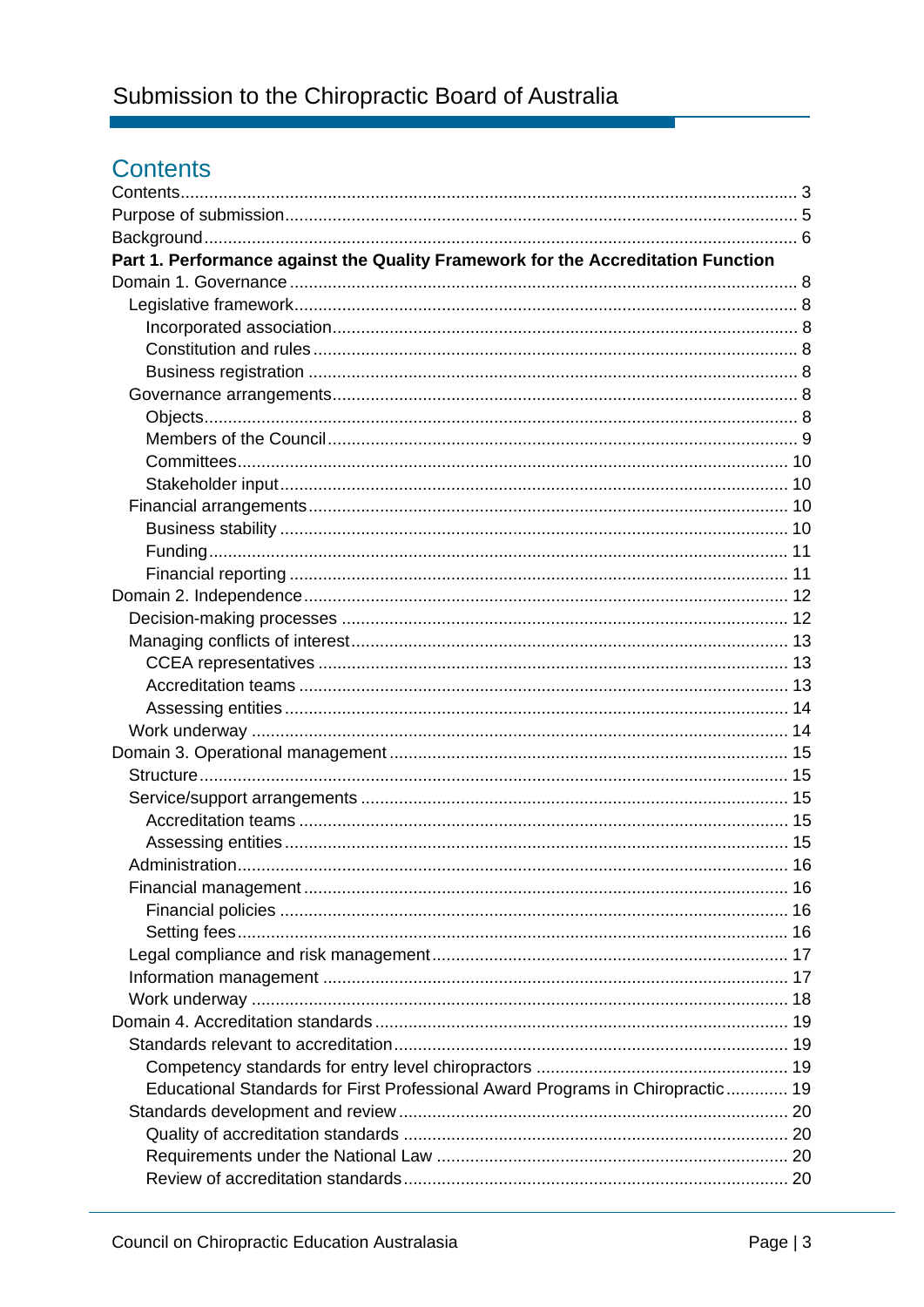# Submission to the Chiropractic Board of Australia

| Domain 5. Processes for accreditation of programs of study and education providers  22 |  |
|----------------------------------------------------------------------------------------|--|
|                                                                                        |  |
|                                                                                        |  |
|                                                                                        |  |
|                                                                                        |  |
|                                                                                        |  |
|                                                                                        |  |
|                                                                                        |  |
|                                                                                        |  |
|                                                                                        |  |
|                                                                                        |  |
|                                                                                        |  |
|                                                                                        |  |
|                                                                                        |  |
|                                                                                        |  |
|                                                                                        |  |
|                                                                                        |  |
|                                                                                        |  |
|                                                                                        |  |
|                                                                                        |  |
|                                                                                        |  |
|                                                                                        |  |
|                                                                                        |  |
|                                                                                        |  |
|                                                                                        |  |
|                                                                                        |  |
|                                                                                        |  |
|                                                                                        |  |
|                                                                                        |  |
|                                                                                        |  |
|                                                                                        |  |
|                                                                                        |  |
|                                                                                        |  |
|                                                                                        |  |
|                                                                                        |  |
|                                                                                        |  |
|                                                                                        |  |
|                                                                                        |  |
|                                                                                        |  |
| Part 2. CCEA activity and plans                                                        |  |
| Activity since the introduction of the National Law (July 2010 – June 2012)  38        |  |
|                                                                                        |  |
|                                                                                        |  |
|                                                                                        |  |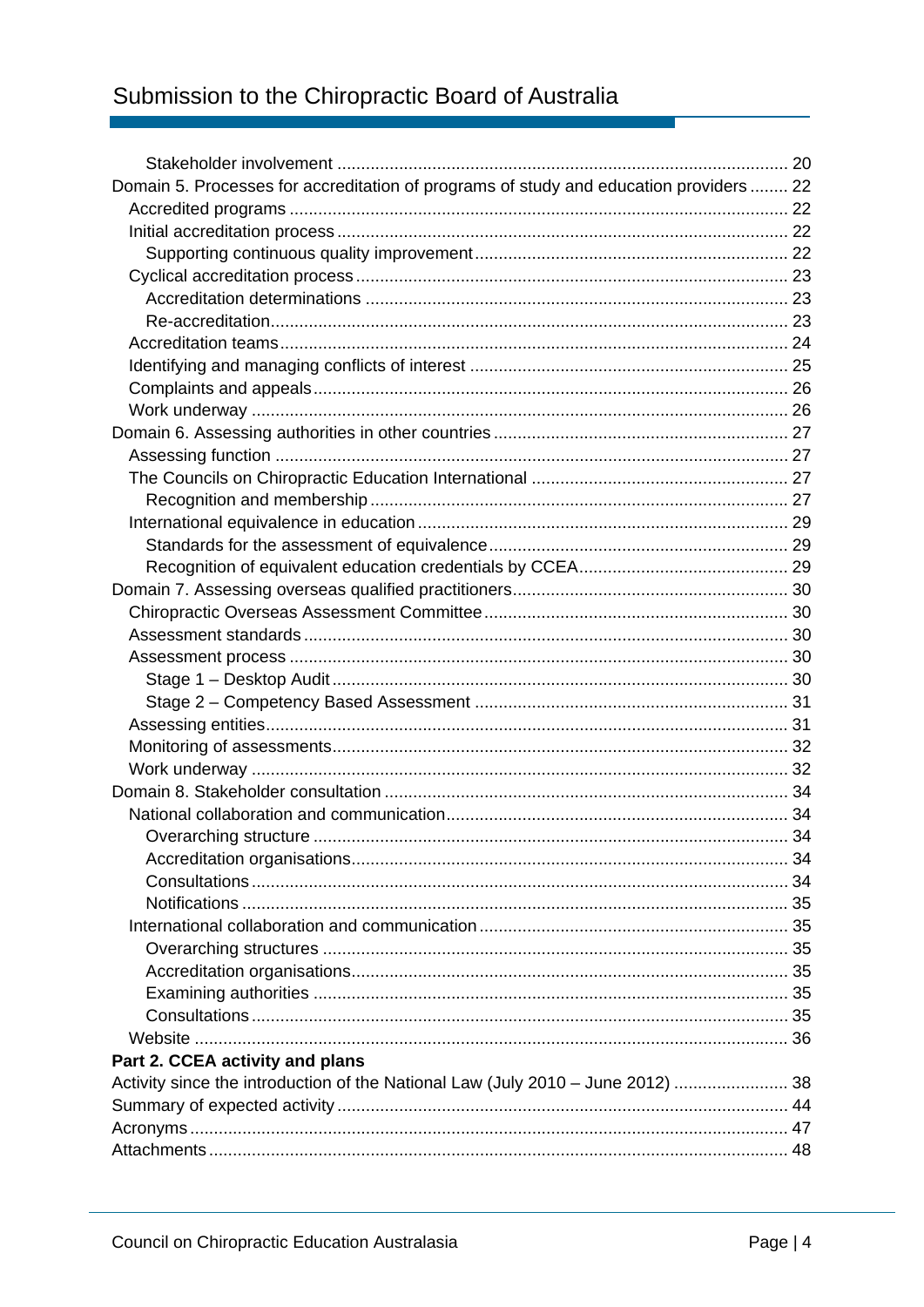# Purpose of submission

This submission to the Chiropractic Board of Australia has been prepared by the Council on Chiropractic Education Australasia (CCEA) to support:

- the review of arrangements for the exercise of the accreditation functions under the *Health Practitioner Regulation National Law Act* as in force in each state and territory; and
- our request for continued appointment as the accreditation authority for chiropractic.

The submission has been structured around the eight domains identified in the Australian Health Practitioner Regulation Agency (AHPRA) *Quality Framework for the Accreditation Function*, and demonstrates our positive performance as the accreditation authority during our initial three-year appointment period.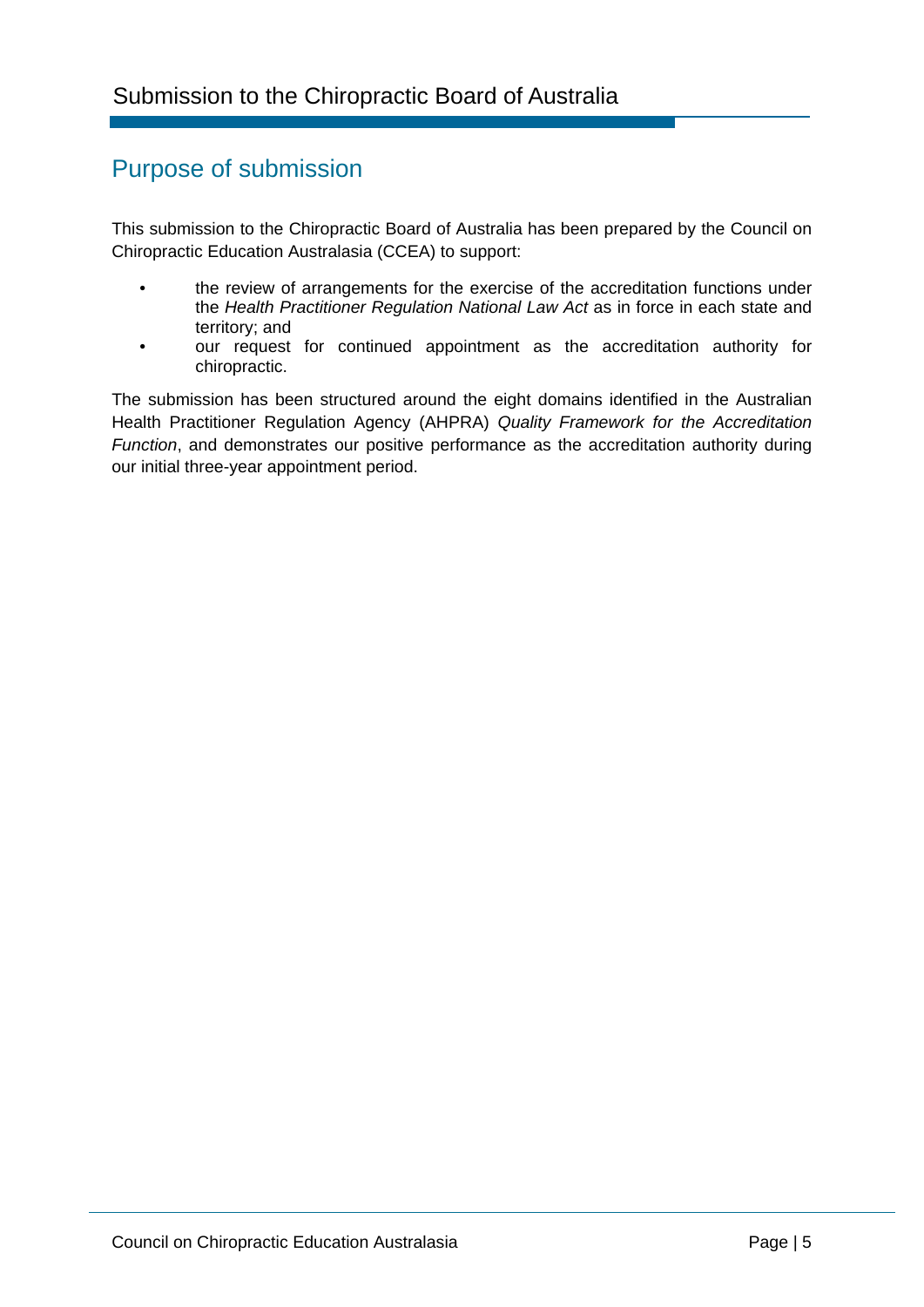# **Background**

The Council on Chiropractic Education Australasia (CCEA) was formally constituted and incorporated in South Australia in February 2002. The Council officially commenced operations on 25 August 2002.

CCEA was formed to encompass the roles and operations of two separate accreditation bodies within Australia, namely the Australasian Council on Chiropractic Education Ltd (ACCE) and the Joint Education Committee of Participating Registration Boards (JEC). ACCE had been in operation since 1977 and was responsible for chiropractic education and program accreditation. ACCE also earned reciprocal international recognition of its accreditations with counterpart organisations in the United States of America, Canada and Europe, and was a foundation member of the Councils on Chiropractic Education International (CCEI). This membership was maintained until CCEA had become fully established and had secured local and international recognition of its role.

In 2005 the CCEA obtained the formal approval of the Government of the Commonwealth of Australia as the gazetted authority responsible for skills assessment in respect of immigrants seeking to practise chiropractic in Australia. Internationally, in 2005, the CCEA was admitted to membership of the CCEI, as the replacement for ACCE.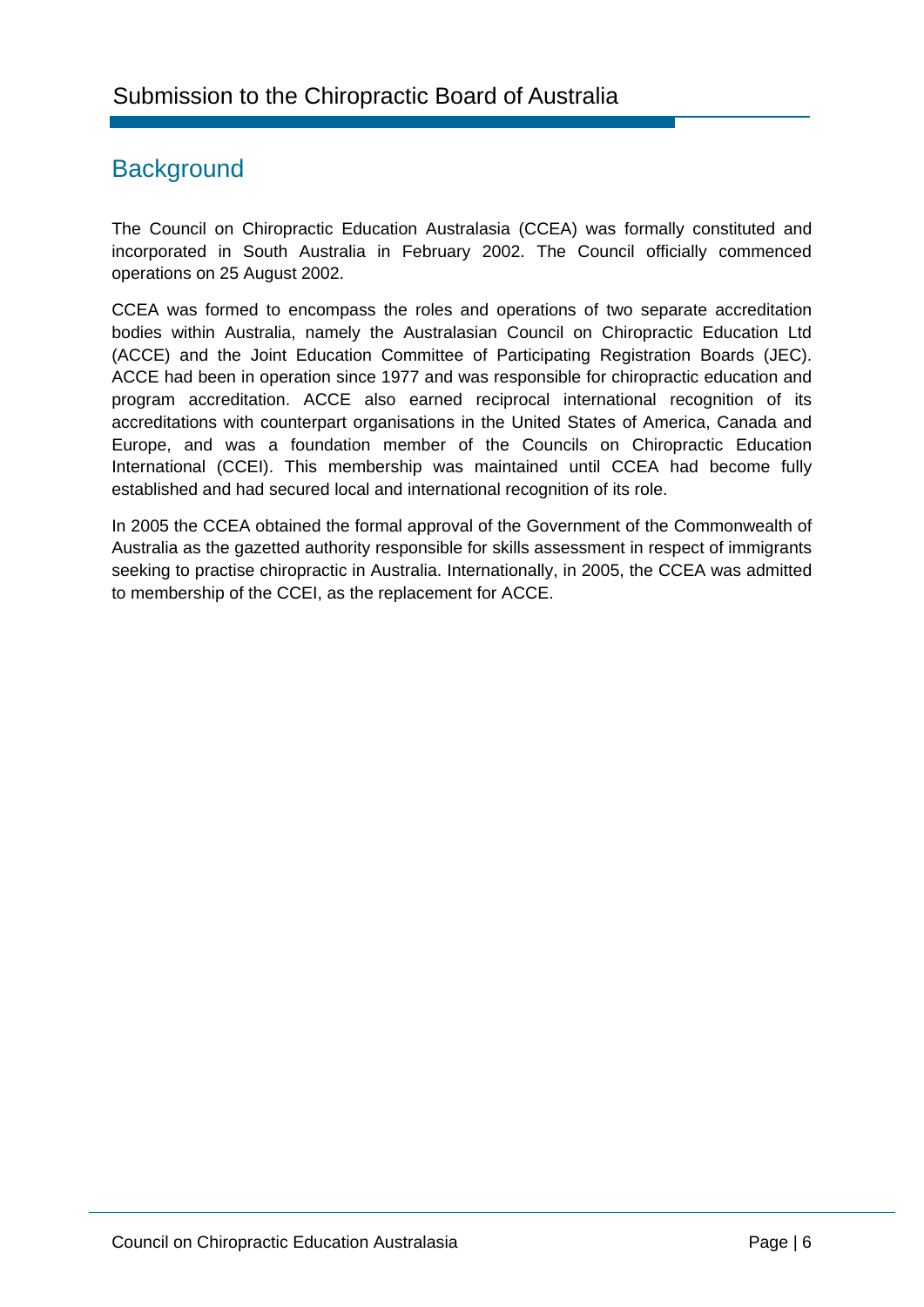# **Part 1**

Performance against the *Quality Framework for the Accreditation Function*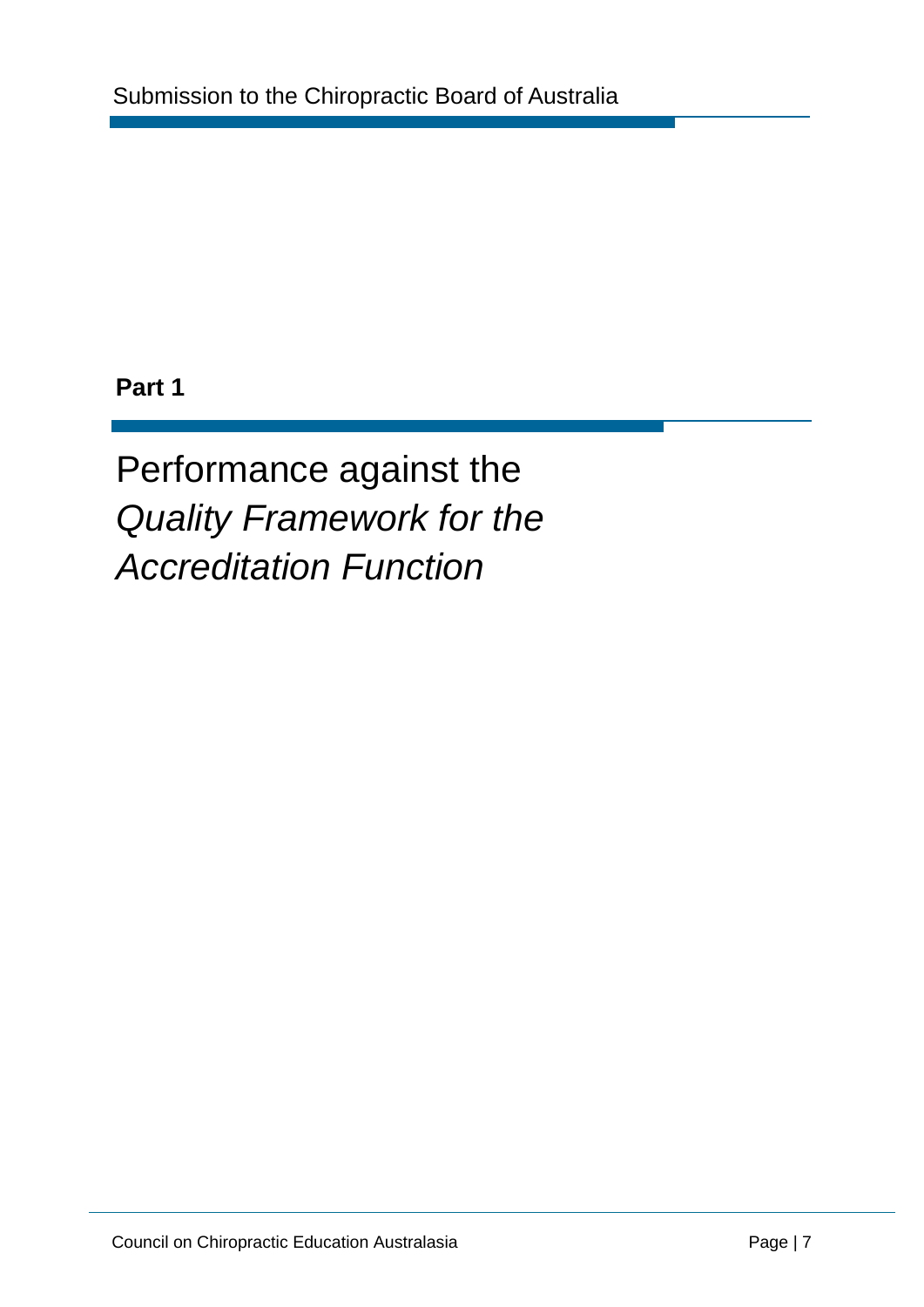# Domain 1. Governance

*The accreditation authority effectively governs itself and demonstrates competence and professionalism in the performance of its accreditation role.* 

# **Legislative framework**

#### **Incorporated association**

The CCEA is an association incorporated in South Australia under the provisions of the *Associations Incorporated Act 1985*, and has been since 2002. The CCEA has been granted an exemption from using the word 'incorporated' in its name.

#### **Constitution and rules**

The *Constitution and Rules* of the CCEA were last altered in July 2010 in response to a review of governing rules, policies and procedures undertaken by the Legal/Constitution Policy committee of the CCEA to ensure compliance when the *Health Practitioner Regulation National Law Act* came into force on 1 July 2010.

The amended *Constitution and Rules* was lodged with the Office of Consumer and Business Affairs (now Consumer and Business Services), Government of South Australia, and deemed to continue to conform to the requirements of the *Associations Incorporated Act 1985*.

The *Constitution and Rules* of the CCEA are included as Attachment 1, or can be downloaded at www.ccea.com.au/Publications/Publications.htm

#### **Business registration**

The CCEA is registered as a business with the Australian Securities Investments Commission (ABN 19 206 915 328).

# **Governance arrangements**

#### **Objects**

The objects set out in the *Constitution and Rules* (Section 3) demonstrate the priority given by CCEA to its accreditation function. The objects of the CCEA are to:

- 1. Assess and accredit chiropractic undergraduate and postgraduate programs;
- 2. Advise and make recommendations regarding statutory accreditation, approval or prescription;
- 3. Develop, advocate and maintain valid and reliable accreditation standards and processes to assess the suitability and quality of chiropractic programs and to judge the success of provider institutions in ongoing development, implementation and evaluation of those course goals and outcomes;
- 4. Develop and conduct evaluations in relation to the suitability of overseas trained chiropractors for migration and practice in Australia;
- 5. Develop and conduct competency assessments on behalf of Members and advise on the suitability of chiropractors, referred for assessment, to practise in Australasia;
- 6. Advise and make recommendations in relation to chiropractic education and uniform approaches to Standards of Practice and regulation of chiropractors in Australasia;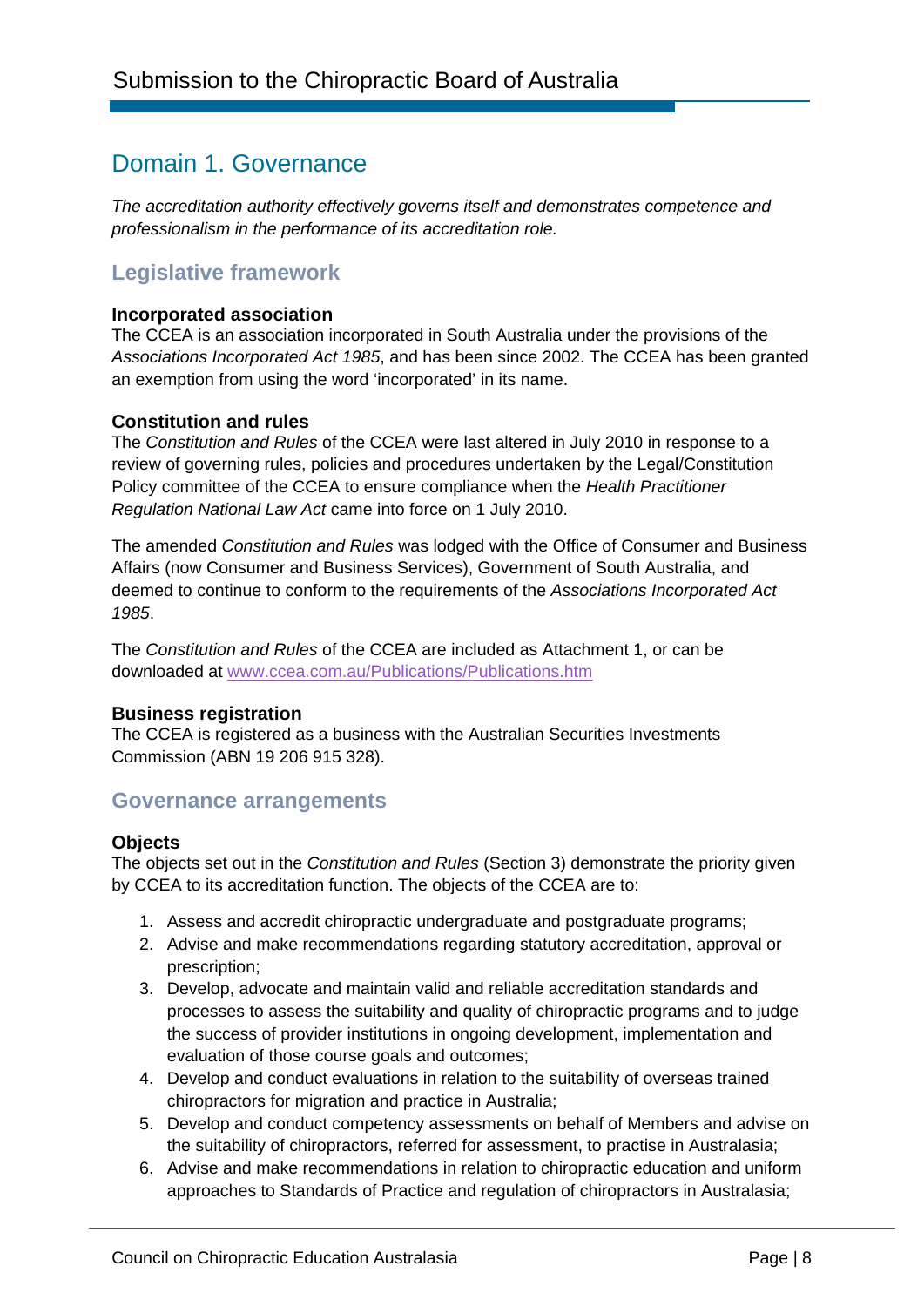- 7. Establish and maintain relationships with bodies or organisations in other countries having objects and functions, in whole or in part, similar to the objects and functions of the Council; and
- 8. Ensure that the Council achieves its purpose and objects.

#### **Members of the Council**

The membership of the CCEA is specified in the *Constitution and Rules* (Section 6). There is a maximum of 12 Councillors, who may be appointed or nominated. Councillors as at 1 August 2012 are identified in Table 1.

Appointed members are nominated by their parent body, and in determining Council nominee members, expressions of interest are sought from within and outside the profession and the Councillors vote according to the process specified in the *Constitution and Rules* (Section 18).

The term of office for Councillors is for a period of three years; retiring Councillors are eligible for re-appointment or re-nomination.

| <b>Table 1. Current CCEA Councillors</b>                                                                                              |           |                                                                                                                                                                 |
|---------------------------------------------------------------------------------------------------------------------------------------|-----------|-----------------------------------------------------------------------------------------------------------------------------------------------------------------|
| <b>Appointed members</b>                                                                                                              |           |                                                                                                                                                                 |
| Chiropractic Board of Australia                                                                                                       | 2 persons | Dr Terry Crisp<br>(since October 2010)<br>Emeritus Professor Stefan Pallister,<br><b>Executive Member</b><br>(since May 2011)                                   |
| New Zealand Chiropractic Board                                                                                                        | 1 person  | Dr Kristin Grace<br>(since August 2012)                                                                                                                         |
| Chiropractors' Association of<br>Australia                                                                                            | 1 person  | Dr Mark Uren<br>(since May 2008)                                                                                                                                |
| New Zealand Chiropractors'<br>Association                                                                                             | 1 person  | Dr James Burt<br>(since March 2009)                                                                                                                             |
| <b>Council nominee members</b>                                                                                                        |           |                                                                                                                                                                 |
| Currently registered chiropractor in<br>Australia and experienced in<br>processes of evaluation,<br>accreditation and wise governance | 2 persons | Dr Michael Shobbrook, Chairperson<br>(August $2003 -$ June 2010; and since<br>October 2010)<br>Dr Peter Cowie, Treasurer<br>(August 2007 - June 2010; and since |
|                                                                                                                                       |           | October 2010)                                                                                                                                                   |
| Nominated by the combined<br>institutions offering chiropractic<br>undergraduate programs in<br>Australia and New Zealand             | 2 persons | Dr Sharyn Eaton<br>(since March 2011)<br>Dr Eric Russell<br>(since March 2012)                                                                                  |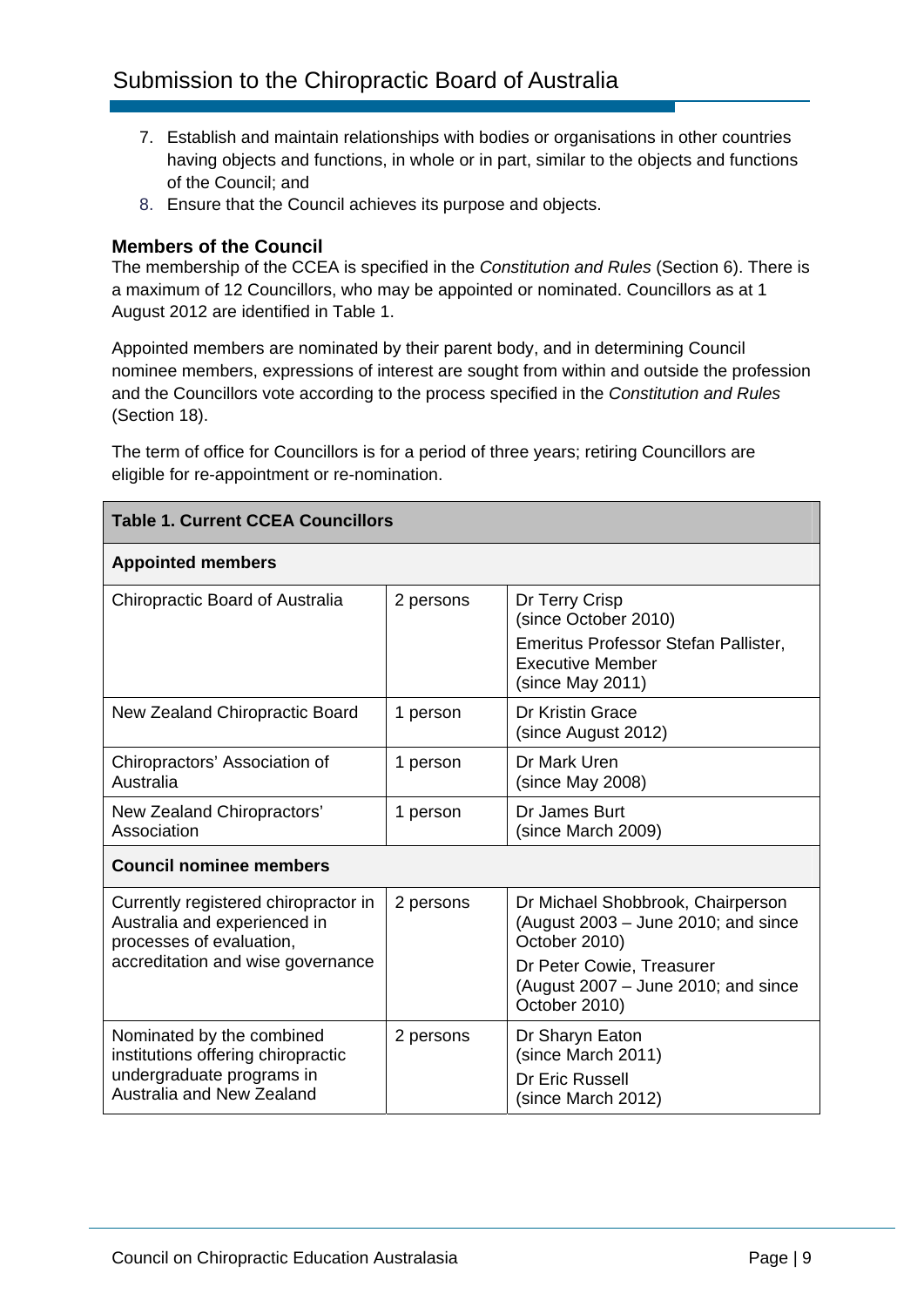| <b>Council nominee members (continued)</b>                                                                                                                                                        |           |                                                                                                                      |
|---------------------------------------------------------------------------------------------------------------------------------------------------------------------------------------------------|-----------|----------------------------------------------------------------------------------------------------------------------|
| From another regulated health<br>profession who is experienced in<br>processes of evaluation,<br>accreditation and wise governance                                                                | 1 person  | Prof Donald Byrne<br>(since March 2011)                                                                              |
| A senior independent person in<br>education, business or the<br>community, who represent the<br>public and who is experienced in<br>processes of evaluation,<br>accreditation and wise governance | 2 persons | Ms Maria Keys, Deputy Chairperson<br>(since August 2002)<br>Emeritus Professor Peter Drake AM<br>(since August 2002) |

The process for the selection of the Office bearers and Executive committee is specified in the *Constitution and Rules* (Sections 13 and 14). The term of office for Office Bearers and members of the Executive Committee is for a period of two years; at the end of the period Councillors are eligible for re-election. Further clarification on the staggering of appointments and three-term limitation for Chairperson is contained within the CCEA Policy No. 16 *Election of office bearers*.

### **Committees**

Formally constituted committees of the CCEA have been established to act with specified delegated responsibility in relation to its accreditation function. The two committees relevant to the CCEA accreditation function are the Accreditation Committee and the Chiropractic Overseas Assessment Committee (COAC).

The Council nominates members to these committees to ensure relevant expertise guides their respective activities. The responsibility of these committees is specified in the *Constitution and Rules* (Sections 15 and 16), and current memberships are shown on the website (www.ccea.com.au).

#### **Stakeholder input**

Council membership provides an avenue for input from various stakeholders to the CCEA governance arrangements. Similarly, Committee members bring experience and expertise from a range of stakeholder environments.

# **Financial arrangements**

#### **Business stability**

The CCEA has been operating successfully since 2002. Its business stability is further apparent when the long-term success of its major parent organisation (ACCE) is considered, which had been in operation since 1977.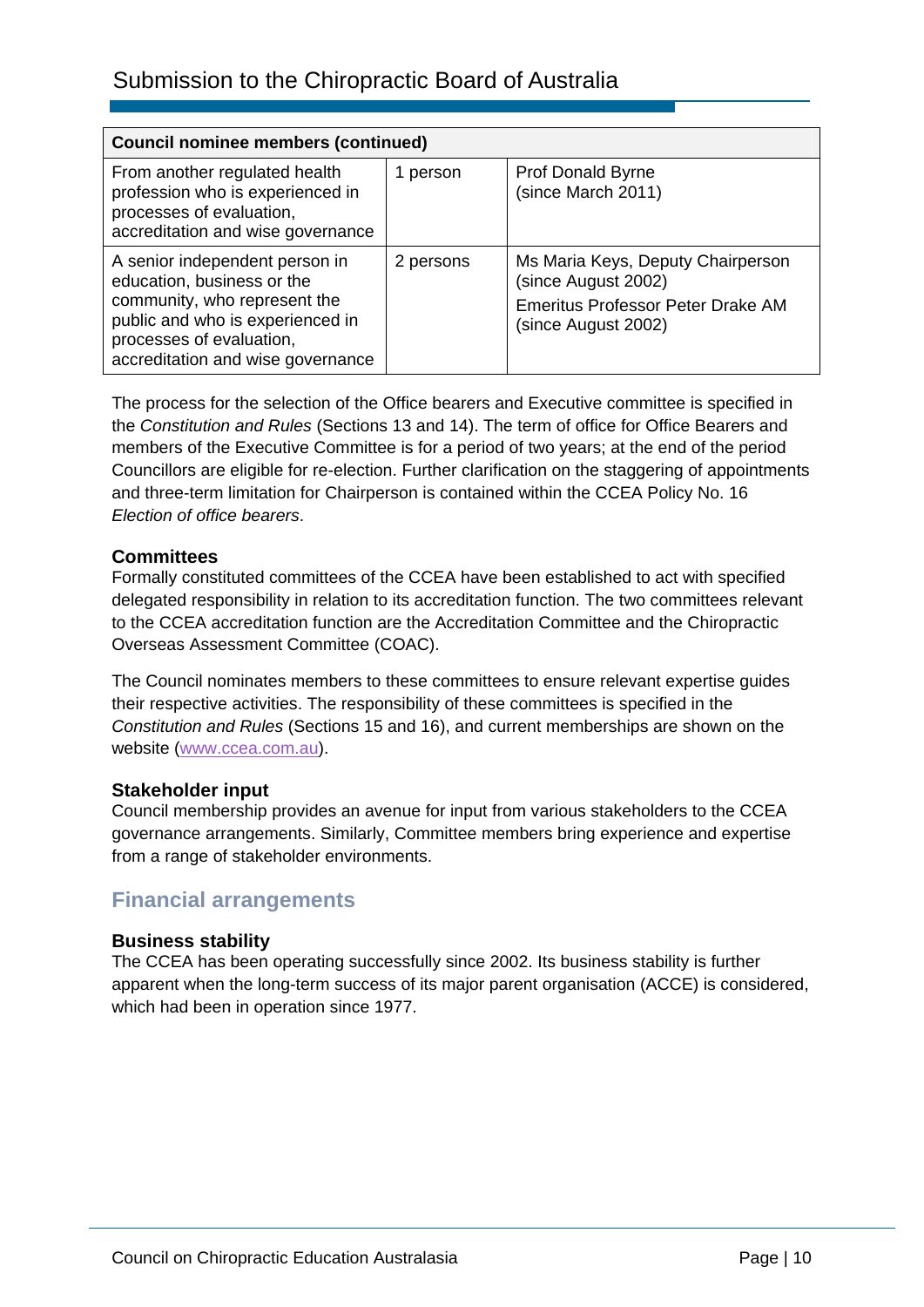#### **Funding**

The CCEA is a not-for-profit association, and as such, all funding received is utilised for the Purpose and Objects specified in the *Constitution and Rules*.

The Council receives funding from its Members, as well as limited funding from its assessment of overseas trained chiropractors for migration to and eligibility to work in Australia. Funding is a combination of a provision from the Chiropractic Board of Australia and a formula-based arrangement reflected in agreements between Council and its Appointing Members.

#### **Financial reporting**

An audit of financial records is not legally required under the South Australian *Associations Incorporated Act 1985*. However, in demonstrating good governance, the CCEA has its financial records audited annually.

The 2010–2011 Annual Report, including a copy of the CCEA's audited financial statements for the reporting period, is included as Attachment 2. These statements demonstrate the financial viability of CCEA.

The CCEA financial, accounting and reporting practices are reviewed periodically, recognising that operational activity and budgeting trends may change.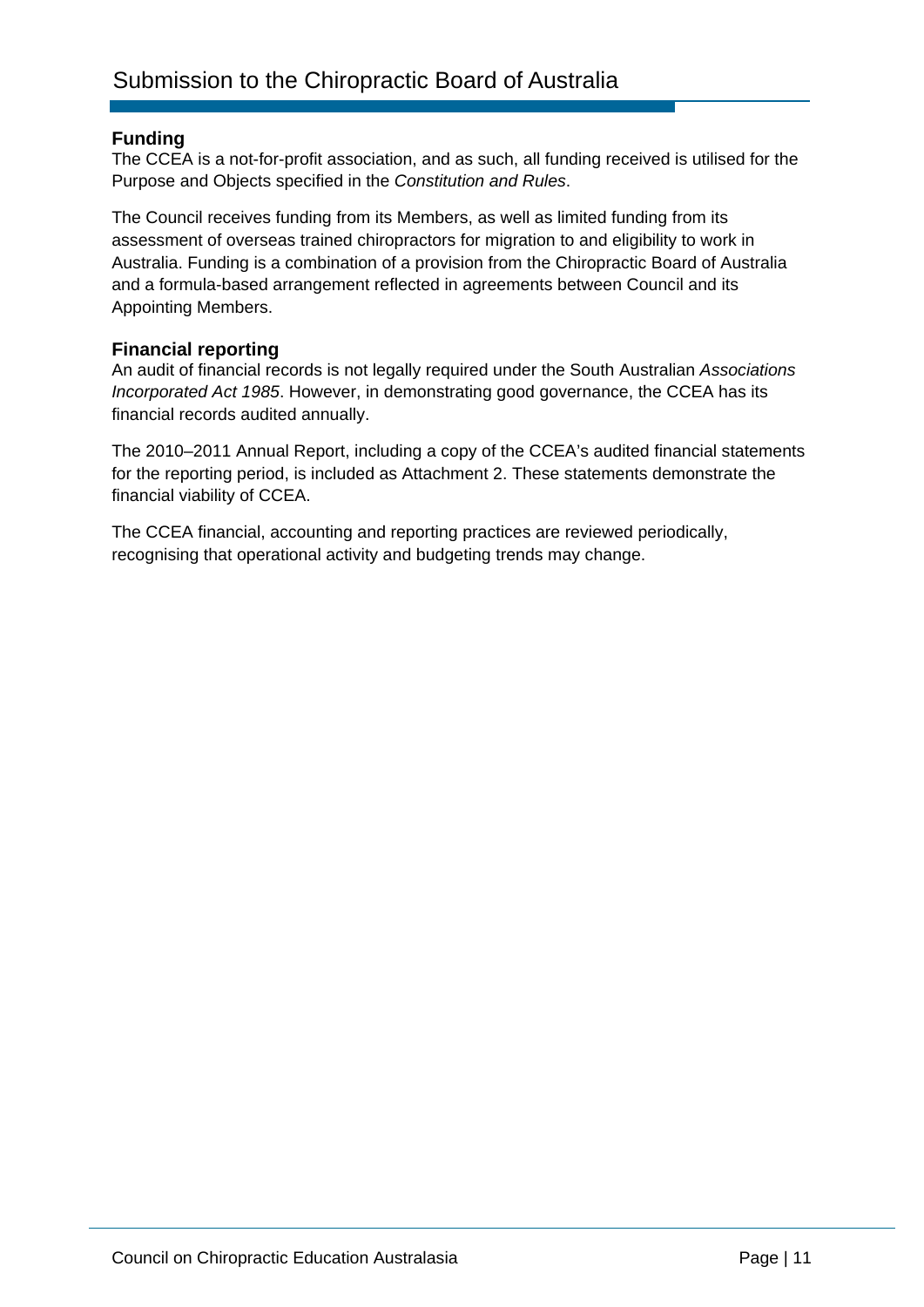# Domain 2. Independence

*The accreditation authority carries out its accreditation operations independently.* 

### **Decision-making processes**

The governance structure and hierarchy of committees utilised by the CCEA supports independent and consistent decision making.

Accreditation teams (for the accreditation of chiropractic programs/institutions) and assessment panels (for the assessment of overseas trained chiropractors) conduct inspection/assessment processes according to the standards, policies and procedures approved by the relevant committees and Council.

The inspection/assessment processes are overseen by the relevant committees, who review the conduct and results of the assessments for consistency and quality improvement. For decisions relating to the accreditation status of institutions, a recommendation is made to Council for a final determination.

The Council has responsibility for ensuring all powers are exercised consistent with the *Constitution and Rules*, in a responsible and accountable manner, and in accordance with the CCEA's purpose and objects. The membership of the Council and the funding sources are balanced across stakeholders (see Domain 1) to ensure there is no majority influence.

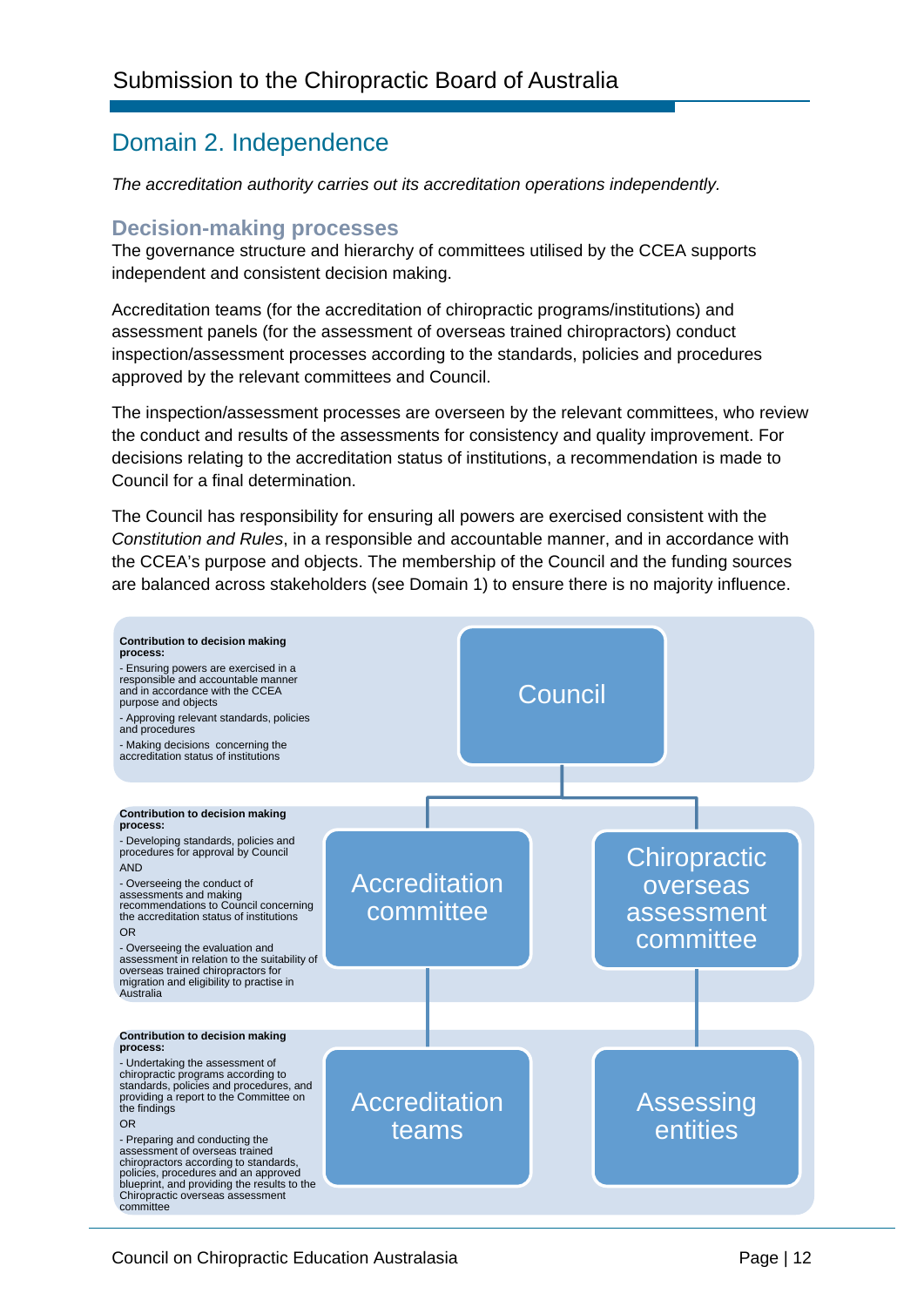# **Managing conflicts of interest**

#### **CCEA representatives**

The *Constitution and Rules* (Section 24) specifies the responsibility of Councillors and Committee members in relation to disclosure of interests. Once an interest is disclosed, Councillors and Committee members may be permitted to participate in deliberations but are not able to participate in the decision making.

The CCEA Policy No. 4 *Conflict of interest* and Policy No. 13 *Role of Council members in governance* provides clear guidance for all representatives (Councillors, members of its committees and working parties, and employees) on identifying potential and actual conflicts of interests, determining an appropriate action and recording considerations and decisions to prevent any actual conflicts of interest from adversely influencing the public interest. Policy 4 is included as Attachment 3, or is available for download at www.ccea.com.au.

#### **Accreditation teams**

In addition to the CCEA Policy No.4 *Conflict of interest*, specific guidance is provided for identifying potential conflicts of interest of people engaged in Accreditation inspection teams.

The CCEA *Accreditation Team Handbook* is designed to assist team members plan and conduct an on-site inspection visit to evaluate an educational unit and institution's capacity to effectively deliver first professional degree programs in chiropractic, and the quality of those programs. The following is the relevant extract from the handbook:

*'Team members shall not participate in an accreditation visit to an institution if they:* 

- *have been a member of the faculty or staff or a student at the institution within the past five years ("student" includes persons having been enrolled in a significant course of study or degree program or being a graduate of the institution);*
- *are participating (on an individual basis) in a common consortium or special research relationship with the Institution or a faculty member;*
- *have, within the last five years, jointly authored research or literature with a faculty member at that institution;*
- *have been a member of a relevant course advisory committee at the institution within the last five years;*
- *have an immediate family member attending or employed by the institution;*
- *have applied for a position at the institution within the last 5 years;*
- *have been a consultant at the institution within the last 5 years;*
- *have served as a commencement speaker, received an honorary degree from the institution, or otherwise profited or appeared to profit from service to the institution.'*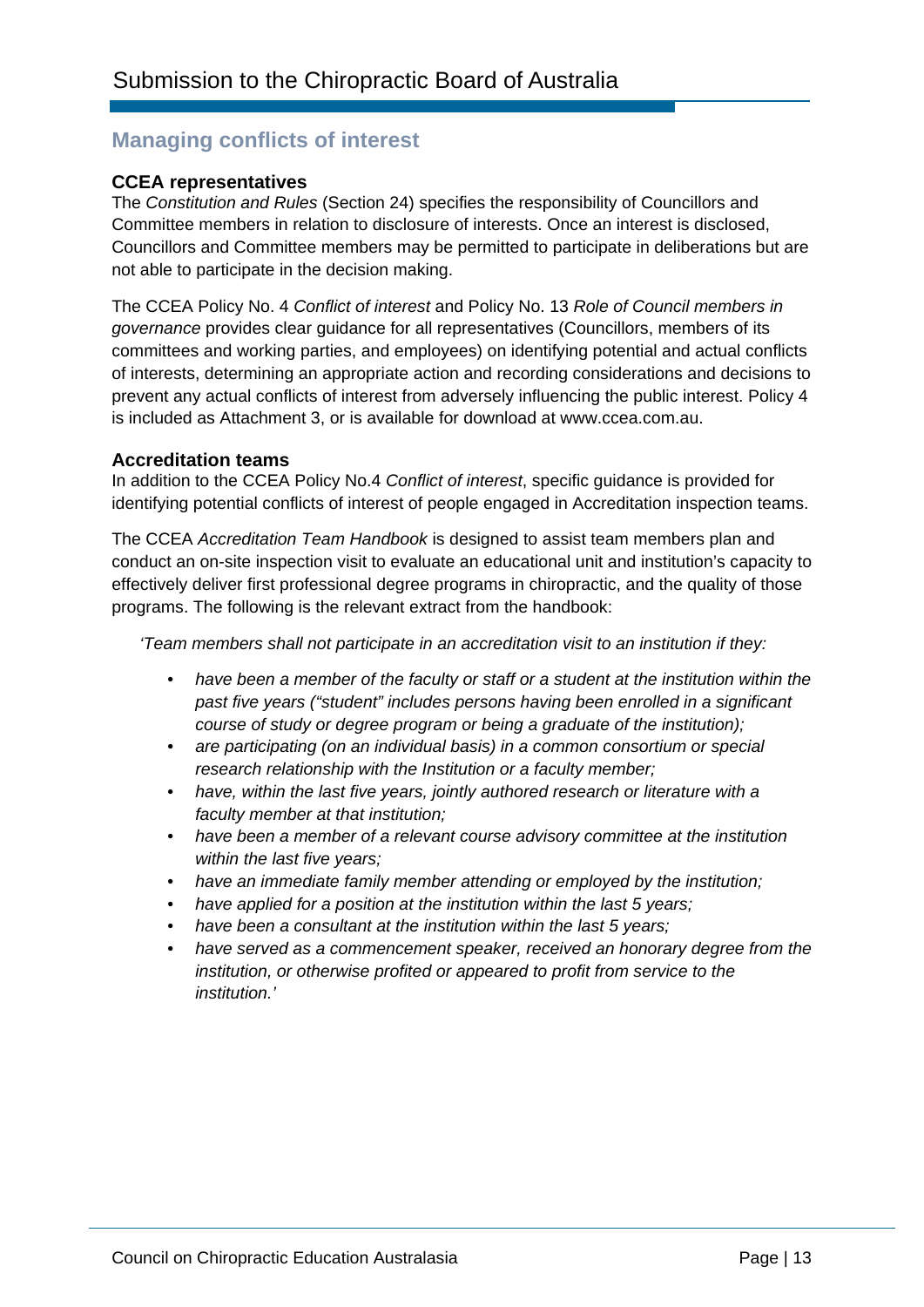#### **Assessing entities**

Specific requirements for managing conflicts of interest are included in agreements between CCEA and the institutions engaged to conduct assessments of overseas trained chiropractors for practise in Australia and New Zealand. Institutions are asked to warrant that no conflict of interest exists, or is likely to arise, in the performance of its obligations under the agreement, and that they will immediately notify CCEA in writing if a conflict or risk of conflict of interest arises during the term of the agreement.

The CCEA engages two assessing entities to conduct these assessments, which ensures any conflicts of interest identified at an institutional level can be appropriately addressed.

#### **Work underway**

The agreements between CCEA and the assessing entities are currently under review.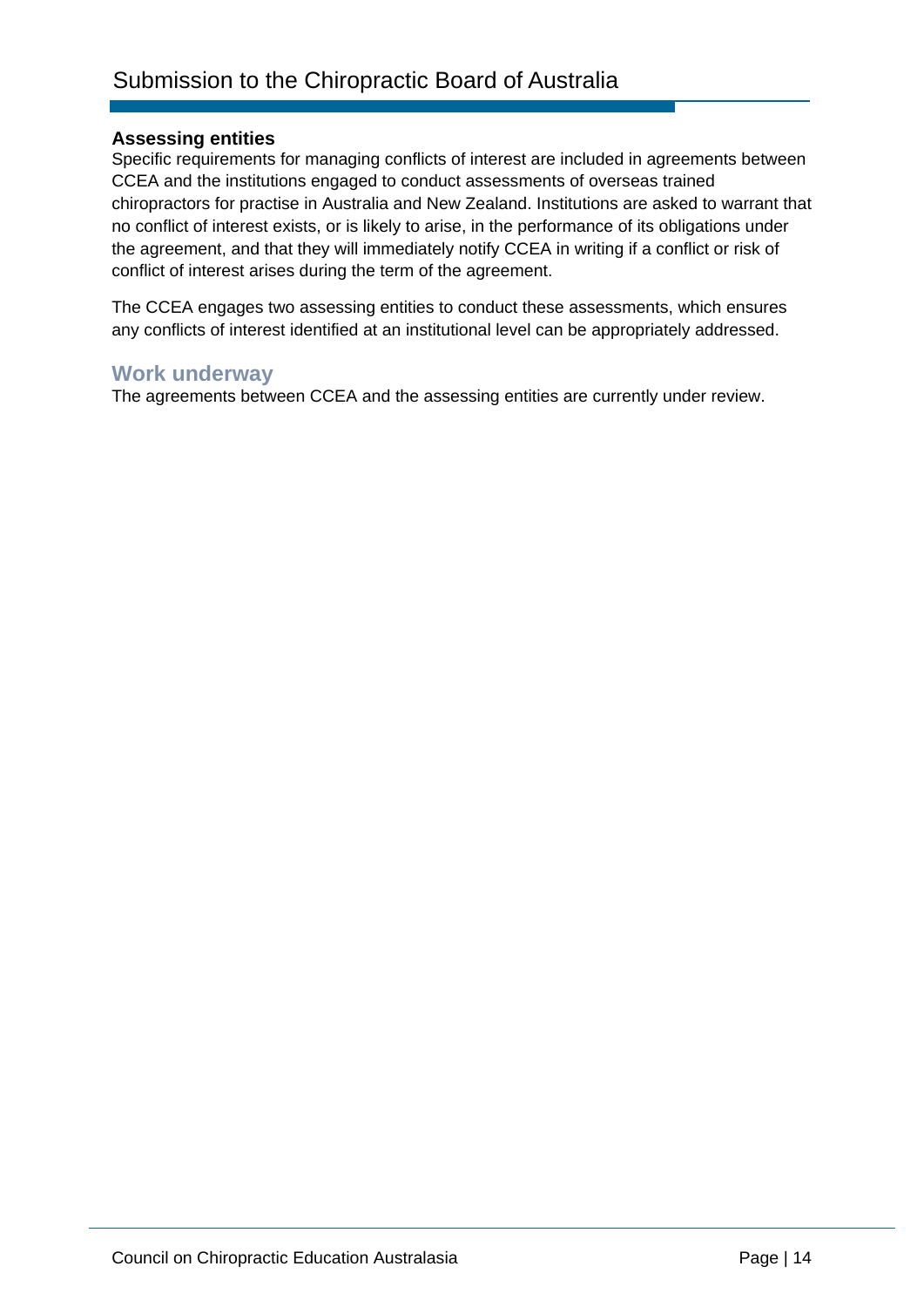# Domain 3. Operational management

*The accreditation authority effectively manages its resources to support its accreditation function under the National Law.* 

### **Structure**

The 12 members of the CCEA Council are located across Australia and New Zealand, supporting consideration of regional issues in the context of a nationally operating organisation. Face-to-face meetings of the Council are held twice a year. Technology is used to augment face-to-face meetings and support operating efficiency.

To achieve its objectives in relation to its accreditation function, the CCEA Council elects an Executive Committee of four members (Chairperson, Deputy Chairperson, Treasurer, one other Councillor) to act on behalf of the Council between meetings on referred matters.

Formally constituted committees of the CCEA have been established to act with specified delegated responsibility in relation to its accreditation function (refer to chart in Domain 2). The responsibility of these committees is specified in the *Constitution and Rules* (Sections 15 and 16). The Chairperson and other members of the committees are appointed by the Council.

# **Service/support arrangements**

#### **Accreditation teams**

Accreditation team members are drawn from a 'pool' of personnel identified by CCEA through sources such as professional associations, educational institutions and the community at large. They are engaged on the basis of providing their own professional expertise for consulting purposes.

The CCEA has clear policies and procedures in a handbook which defines the roles and responsibilities of accreditation team members, who operate under the auspices of the Accreditation Committee. The CCEA also provides appropriate opportunities for team members to become familiar with relevant documents and be briefed on the conduct of an accreditation visit. More detailed information is included under Domain 5.

#### **Assessing entities**

The CCEA engages two Australian institutions that currently provide first professional degree programs in chiropractic, to prepare and conduct Competency Based Assessments of chiropractors who hold a CCEA-approved overseas qualification and who have been assessed by CCEA as suitable to undertake the assessment. The Competency Based Assessments are conducted under the direction of the Chiropractic Overseas Assessment Committee (COAC) and according to the Blueprint developed by a COAC sub-committee.

The CCEA has clear policies and procedures to describe the assessment process (e.g. the *Candidate guide,* the *Blueprint for assessments,* CCEA policies and procedures) and the roles and responsibilities of the assessing entity. These policies and procedures have recently undergone a substantial review and revised documents are currently under consideration by the COAC for approval prior to implementation.

More detailed information is included under Domain 6.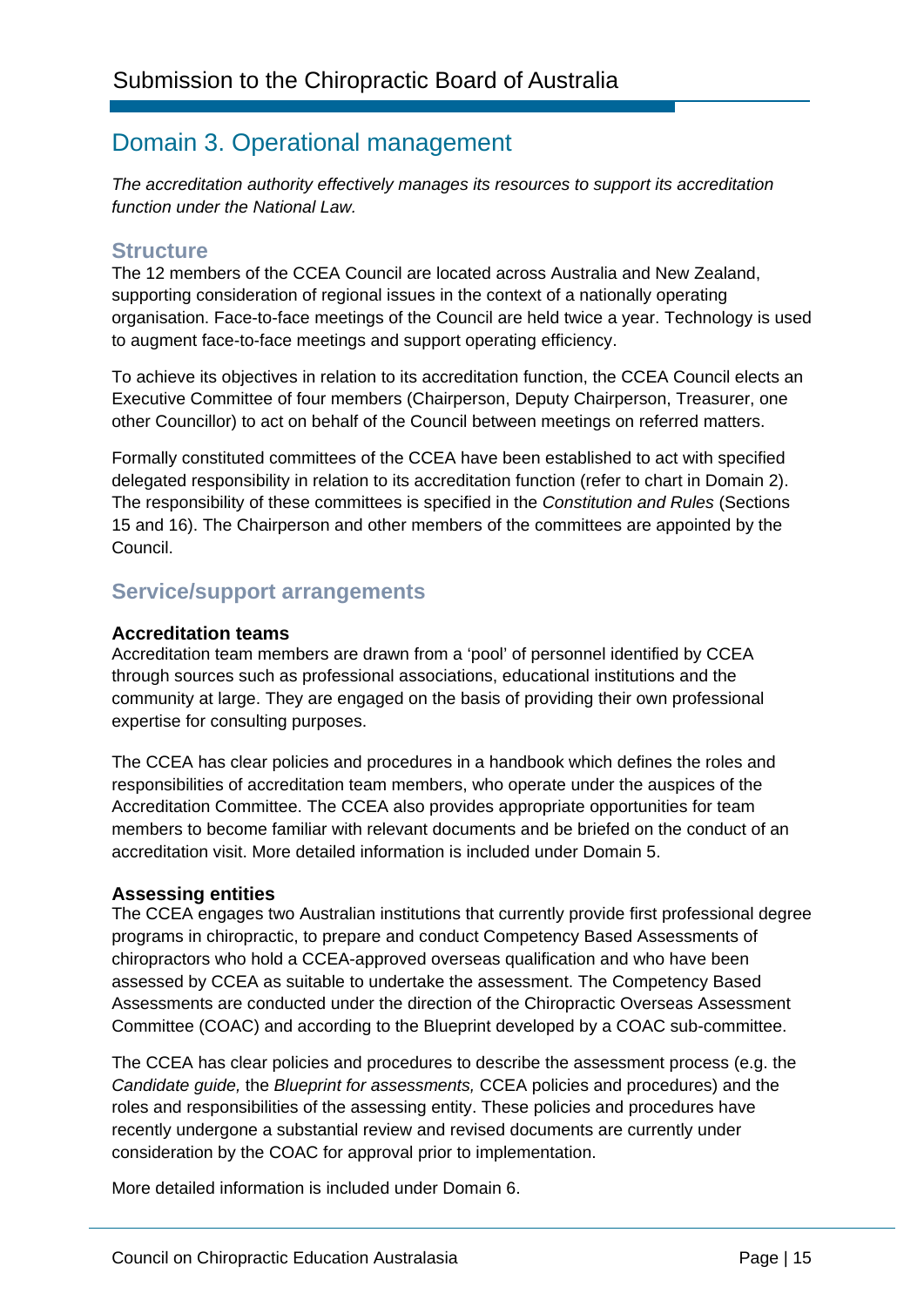### **Administration**

The CCEA has established arrangements for a part-time secretariat which provides Executive and administrative services to the Council and its Committees.

The *Constitution and Rules* (Section 17) of the CCEA defines the roles and responsibilities of the Executive Officer.

### **Financial management**

A Treasurer is elected from Councillors, and holds the position for a two-year term of office. This office bearer is responsible for overseeing the financial administration of the organisation, reviewing procedures and financial reporting, and advising the Council on financial strategy.

As defined in the *Constitution and Rules* (Section 20), the assets and income of the Council are applied solely in furtherance of its objects and no portion is distributed directly or indirectly to the members of the organisation except as bona fide compensation for services rendered or expenses incurred on behalf of the Council.

The CCEA is cognisant of the requirements of the *Agreement for the Accreditation Function* with AHPRA to use the funds provided under the agreement only for the performance of its accreditation functions. Accounts are audited; the 2010–2011 Annual Report, including a copy of the CCEA's audited financial statements for the reporting period, is included as Attachment 2.

#### **Financial policies**

Several relevant financial policies are in place and are reviewed regularly, as required:

- CCEA Policy No. 2 Appointment of Auditor
- CCEA Policy No. 8 Payment of Councillors or CCEA Representatives
- CCEA Policy No. 9 Surplus funds
- CCEA Policy No. 10 Travel incentive schemes
- CCEA Policy No. 12 Qantas Club membership
- CCEA Policy No. 15 Payments in relation to the accreditation of chiropractic programs
- CCEA Policy No. 18 Class of air travel
- CCEA Policy No. 19 Honorariums

#### **Setting fees**

In setting fees for its accreditation functions, the CCEA supports the objectives and outcomes of the National Law, and in doing so acts to set fees that are not onerous or restrictive:

- Fees for the assessment of overseas trained chiropractors are set to at least ensure cost recovery for the administration of the assessment. These fees are published in the *Candidate guide to skills assessment for migration to, and/or registration in, Australia as a chiropractor* and can be accessed at www.ccea.com.au/Skills%20Recognition/Fees.htm
- Fees for the accreditation of programs are determined based on cost recovery for the conduct of the assessment of the particular institution. There is a small offset in fees paid by Australian institutions in recognition of the profession's support.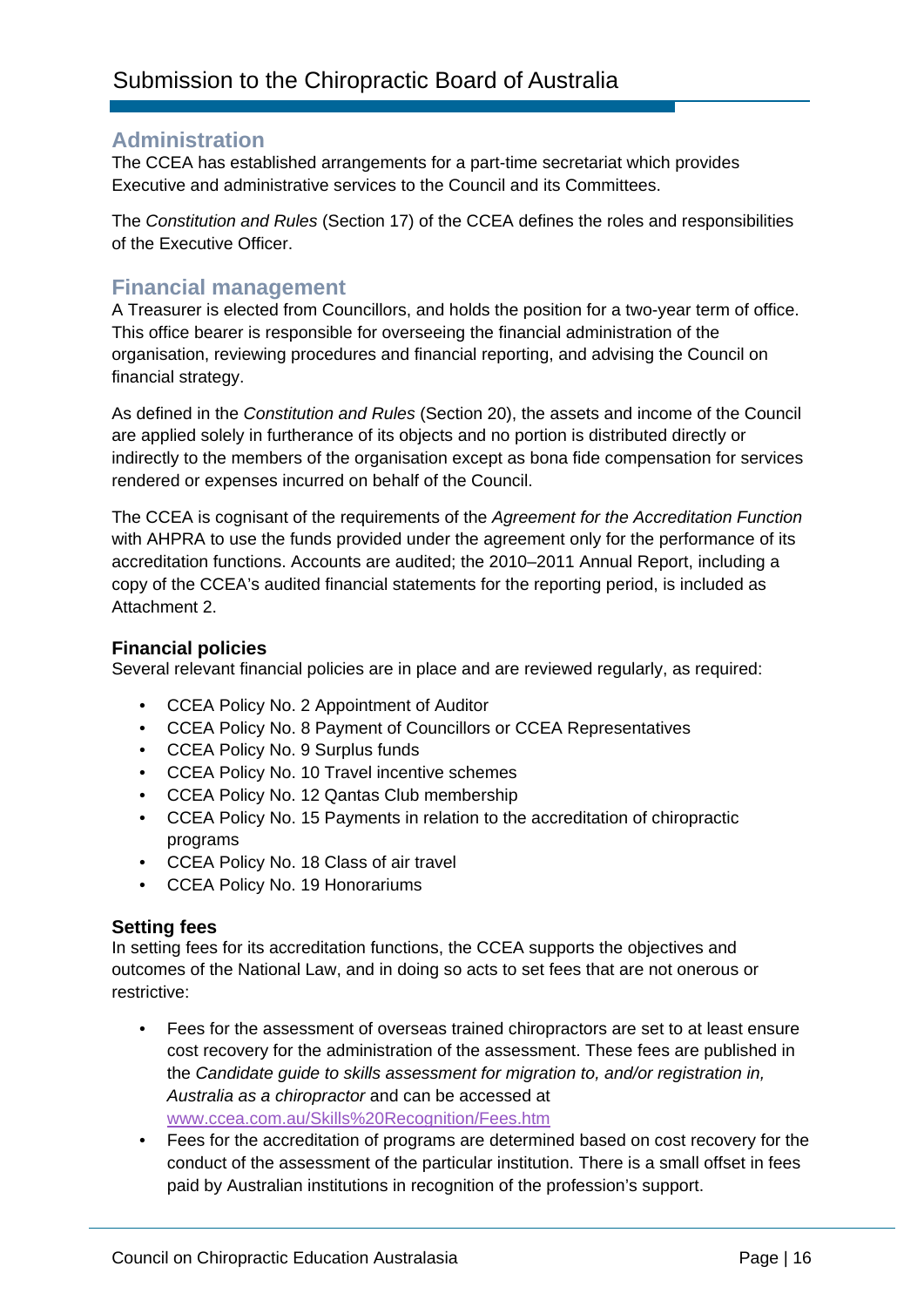The relevant committees regularly benchmark fees set with those of other accrediting bodies to assess ongoing fairness and efficiency in its processes.

### **Legal compliance and risk management**

A Legal/Policy/Constitution committee was established to monitor the CCEA's legal compliance.

A review of the CCEA *Constitution and Rules* and all policies was undertaken in 2010 to ensure compliance when the *Health Practitioner Regulation National Law Act* came into force on 1 July 2010. The *Constitution and Rules* are required to be reviewed at least every three years. For each policy, the date of adoption, the date of review and the date of next review is identified; timeframes for review are dependent on the determined need for frequency of review of the individual policy but in no later than two years.

A risk management approach is taken to monitoring budget, financial and compliance risks. A more comprehensive risk management plan is currently being developed.

#### **Information management**

The CCEA complies with legislative requirements in relation to maintaining records (South Australian *Associations Incorporated Act 1985*) and privacy (Commonwealth *Privacy Act*).

The CCEA Policy No. 13 *Role of Council members in governance* specifies that:

*'A councillor must maintain the confidentiality of information provided to the member for the purposes of enabling the performance of the duties of member of the Council.'* 

The *Accreditation Team Handbook* details the obligations of team members in relation to confidentiality within the accreditation process. The following is the relevant extract from the handbook:

*'Confidentiality is an integral part of the accreditation process. The team members must have access to much sensitive information in order to conduct reviews of professional education units, curriculum guidelines, and internal program approval systems. On-site accreditation teams must protect the confidentiality of this information. Confidentiality has no expiration date — it lasts forever. Unless indicated otherwise:* 

- *team members shall treat as confidential all elements of the CCEA accreditation process and information gathered as part of the process — documents, interviews, discussions, interpretations, and analyses — related to the inspection of professional education units;*
- *team members shall not discuss in public places the particulars of an on-site accreditation visit or the specifics of any case;*
- *team members shall not discuss details about an institution related to an accreditation visit with anyone other than members of their accreditation team before, during, or after the visit.'*

For the skills assessment of overseas trained chiropractors, the *Candidate Guide* notifies potential applicants that the CCEA and its committees liaise with relevant bodies such as registration/licensing authorities, immigration and employment authorities and chiropractic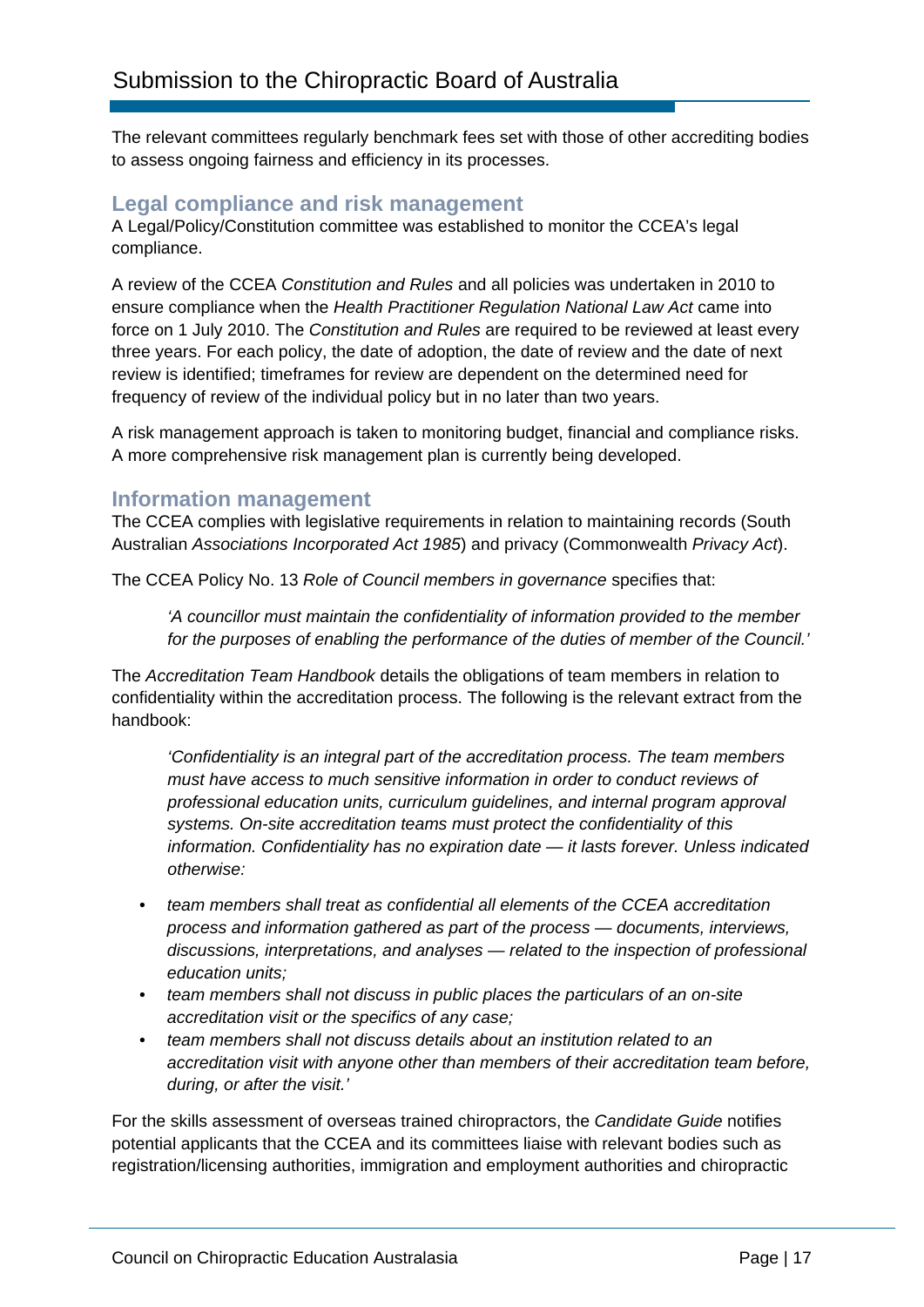institutions as required. The privacy notice on application forms for skills assessments states:

*'The information in this form is collected primarily for the assessment of chiropractic qualifications and skills for migration to and/or registration in Australia. The information collected may be used by or passed to other persons within the Council on Chiropractic Education Australasia; Chiropractic Board of Australia, New Zealand Chiropractic Board and other chiropractic regulatory authorities; chiropractic institutions; Department of Immigration and Citizenship (DIAC); and Department of Education, Employment and Workplace Relations (DEEWR). Information on this form may be disclosed without your consent where authorised or required by law.'* 

The CCEA utilises a secure online back-up of records. Information transported electronically is encrypted and password protected.

The CCEA website is utilised as a vehicle for information management and dissemination. Key current documents, policies and guidelines are freely available for download.

### **Work underway**

CCEA policy and procedures on managing information are currently being developed.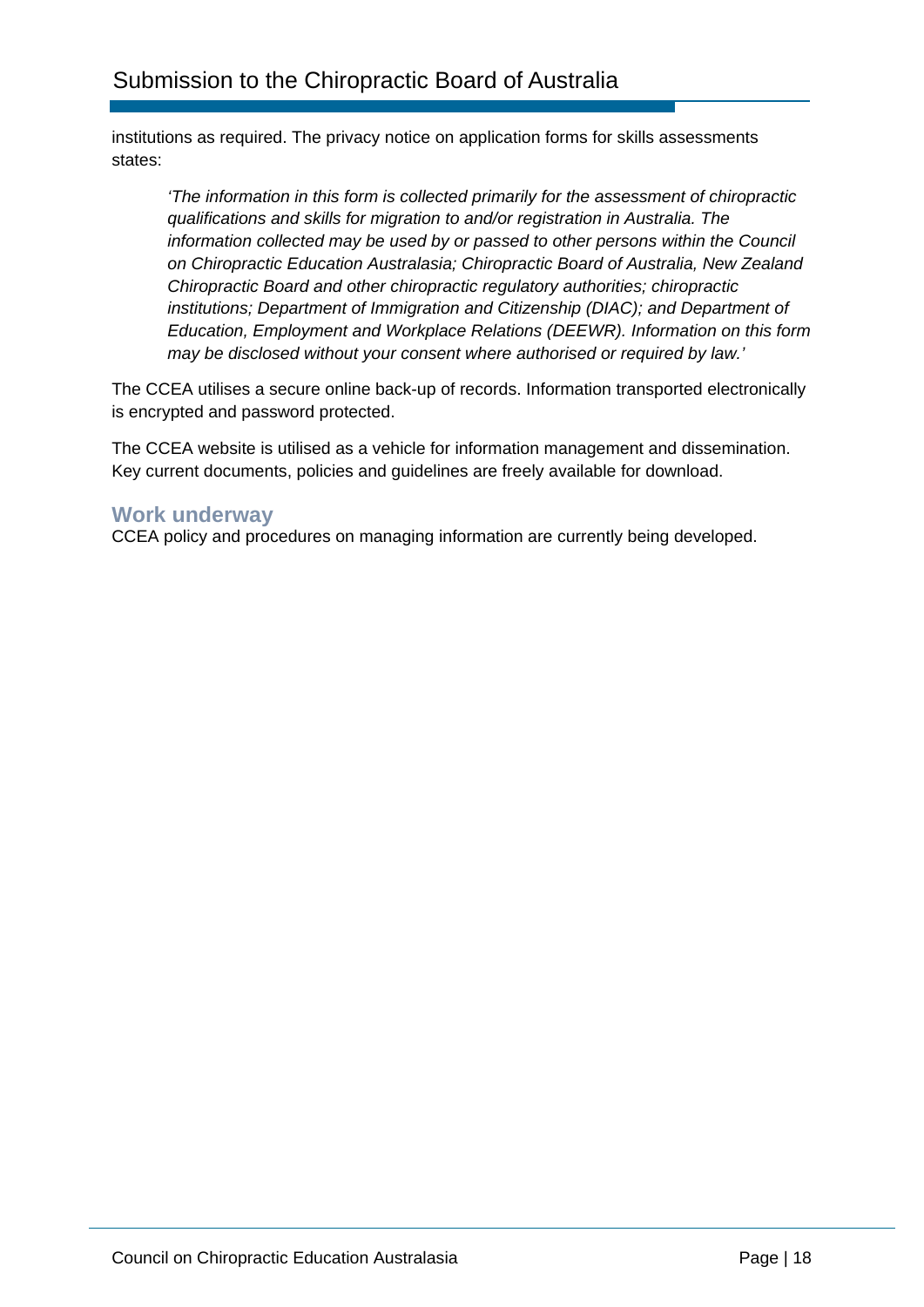# Domain 4. Accreditation standards

*The accreditation authority develops robust accreditation standards which have been set in advance for the assessment of programs of study and education providers.* 

### **Standards relevant to accreditation**

There are two sets of standards relevant to CCEA's accreditation functions:

• *Competency Standards for Entry Level Chiropractors* (included as Attachment 4 or can be downloaded at

www.ccea.com.au/Publications/Accreditation%20Documentation.htm)

• *Educational Standards for First Professional Award Programs in Chiropractic* (included as Attachment 5 or can be downloaded at www.ccea.com.au/Publications/Accreditation%20Documentation.htm).

These two sets of Standards are complementary and inter-linked. These Standards are those approved by the Chiropractic Board of Australia in accordance with the *Health Practitioner Regulation National Law Act* as in force in each state and territory.

#### **Competency standards for entry level chiropractors**

In October 1991, ACCE (then entitled the Australasian Council on Chiropractic and Osteopathic Education) resolved to establish competency-based professional standards for chiropractors. The development of the first version of the competency-based professional standards in Australia was funded by the National Office of Overseas Skills Recognition (NOOSR) in the Department of Employment, Education and Training.

The funding guidelines stipulated that the standards must be derived from work-place practice, be expressed as performance outcomes, have accompanying performance criteria and link entry-level education and training. The competency standards were developed in consultation with members of the profession and all other interested parties, in line with the NOOSR requirements. These competencies relate to the knowledge, skills and attitudes required of practitioners in performing their required practice roles and tasks.

Since their initial development, the competency standards have typically been reviewed following the release of *Job analysis for chiropractic in Australia and New Zealand,* a publication of the US National Board of Chiropractic Examiners, International division.

The competency standards were last updated in December 2009.

#### **Educational Standards for First Professional Award Programs in Chiropractic**

The framework for the CCEA *Educational Standards for First Professional Award Programs in Chiropractic* was based on the World Federation of Medical Education (WFME) *Global standards for Quality Improvement in medical education*. The essence of the Standards is also derived from those established and applied by ACCE.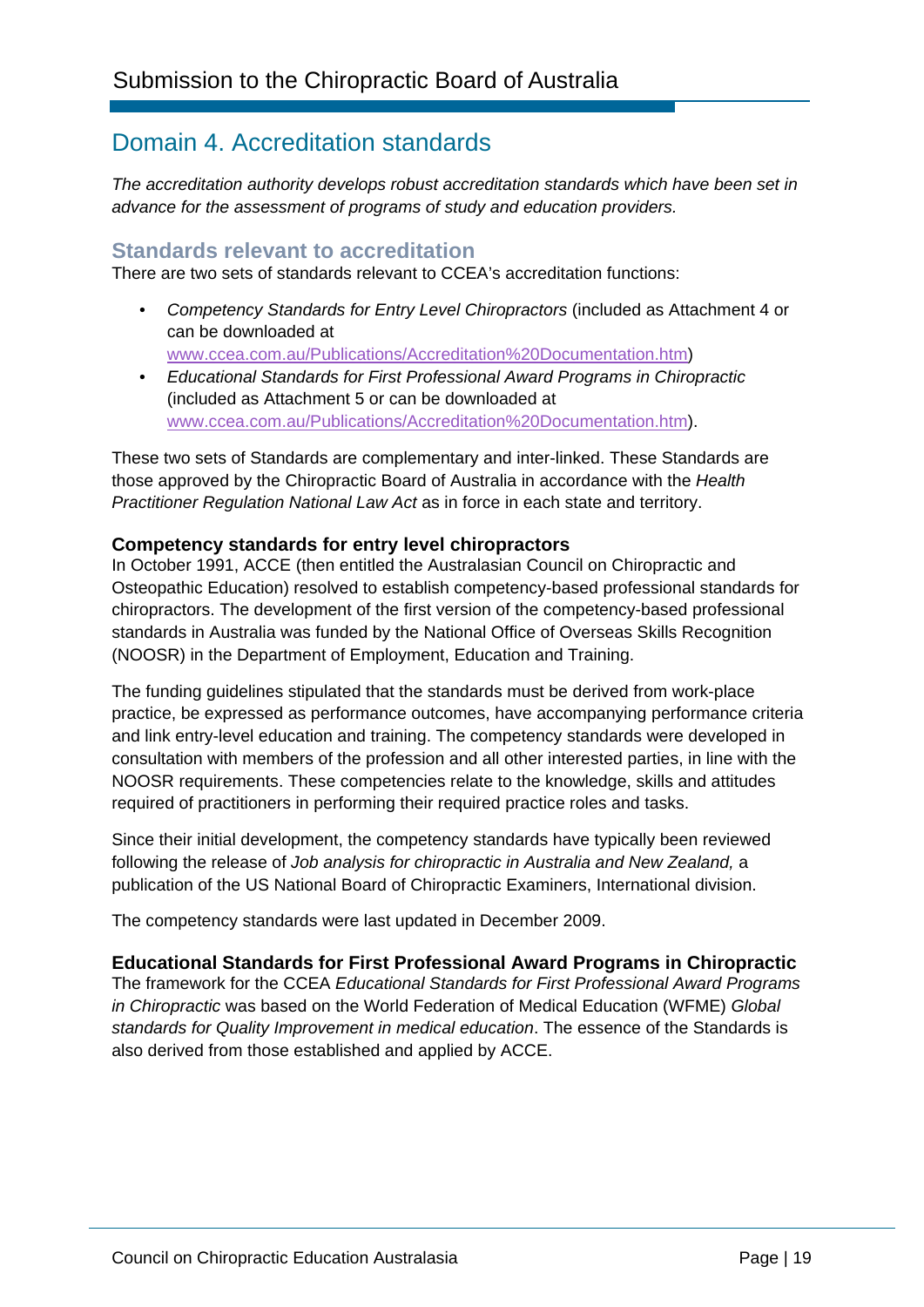The CCEA Standards also reflect the *International Chiropractic Accreditation Standards* of the Councils of Chiropractic Education International (CCEI) and are considered equivalent to those of major overseas chiropractic accrediting agencies (CCEs in the United States, Europe and Canada).

Although there has not been published research on the effectiveness of the CCEA standards in particular, studies of the use of the WFME Global Standards (on which the CCEA standards are based) have shown them to be effective, valid and reliable.

# **Standards development and review**

#### **Quality of accreditation standards**

The CCEA supports the objectives and outcomes of the National Law, recognising that the quality of accreditation standards impact on decisions about registration of practitioners and impact on the protection of the public.

#### **Requirements under the National Law**

The CCEA is cognisant of:

- its requirements under the National Law, specifically in relation to s46 (Development of accreditation standards) and s47 (Approval of accreditation standards)
- the requirements of the agreement with AHPRA/CBA in relation to its accreditation function, including to develop and implement a process to review accreditation standards.

#### **Review of accreditation standards**

CCEA observes a system of review of its standards accreditation framework through:

- feedback from Accreditation Teams and Institutions undergoing accreditation
- regular review of government policy, educational and health profession developments which affect clinical training
- periodically establishing working parties to review standards and procedures with extensive stakeholder consultation
- interaction with other national and international chiropractic education standard setting and accreditation agencies
- regular review against national and international standards for good practice in accreditation.

#### **Stakeholder involvement**

The development and review of both sets of CCEA standards has been undertaken in consultation with members of the profession and other interested parties.

The most recent reviews occurred in response to the project *Benchmarking competencies for introducing and managing mental health disorders in chiropractic curricula* and the stakeholder involvement in this project is indicative of the level of stakeholder participation normally utilised by the CCEA in the development and review of standards.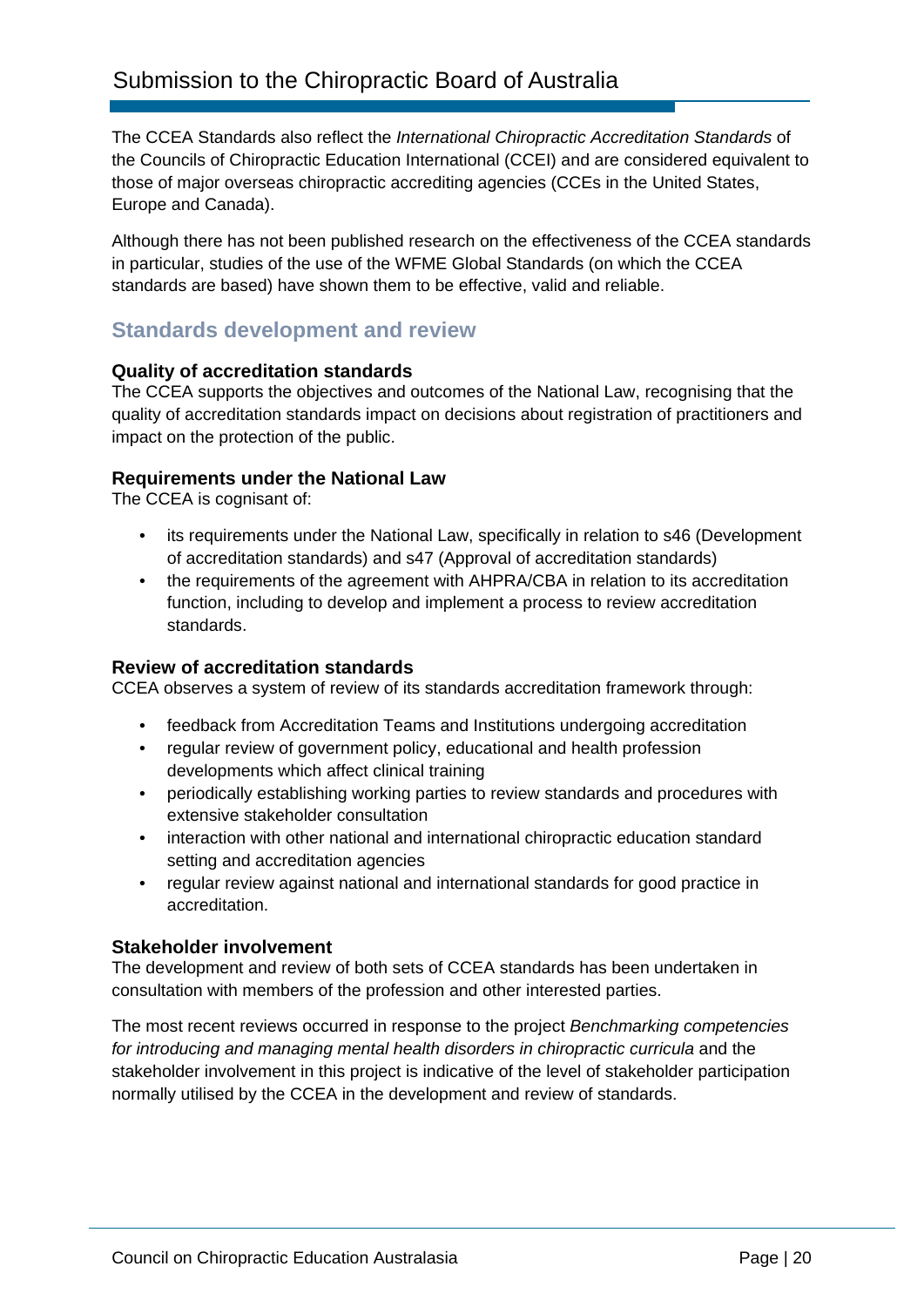# Submission to the Chiropractic Board of Australia

For this project, stakeholders involved included representatives of:

- Council on Chiropractic Education Australasia (CCEA)
- Chiropractic Association Australia (CAA)
- Chiropractic educational institutions
- Chiropractic regulatory authorities
- CCEA Accreditation Committee
- Subject experts (in this case, mental health)
- Consumers.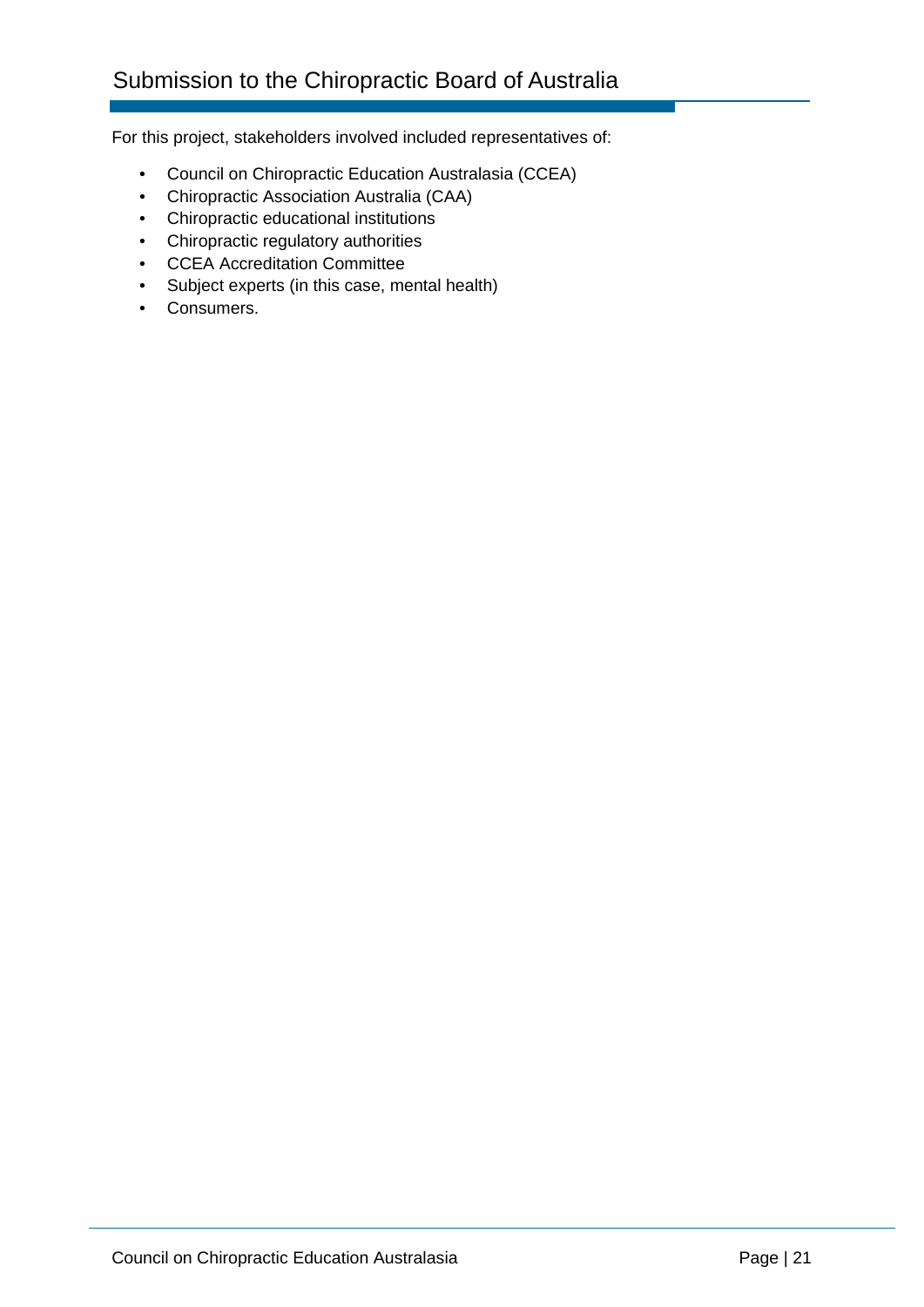# Domain 5. Processes for accreditation of programs of study and education providers

*The accreditation authority applies the approved accreditation standards and has rigorous, fair and consistent processes for accrediting programs of study and their education providers.* 

### **Accredited programs**

As the accreditation authority, CCEA currently accredits the following local and trans-Tasman programs of study and their providers:

- Macquarie University
- Murdoch University
- RMIT University
- New Zealand College of Chiropractic.

CCEA is engaged in preview activity with CQ University.

CCEA also accredits programs in Korea, Japan and Malaysia.

#### **Initial accreditation process**

The process for CCEA accreditation follows the six steps as outlined below:

- 1. Application for Accreditation by the Institution/Program
- 2. Development of a Self Evaluation Report (S.E.R.) by the Institution/Program
- 3. Review of the S.E.R. by the Accreditation Committee
- 4. On-site Visit by an Accreditation Team
- 5. Review of the Accreditation Team's Report by the Accreditation Committee
- 6. Accreditation Determination by Council.

The primary principle of the process is assessment of the Institution/Program against the published standards, and a consistent approach is based on a published process for accreditation which is described in full in the CCEA *Accreditation Policy and Procedures.* This document is included as Attachment 6 or can be downloaded from www.ccea.com.au/Publications/Accreditation%20Documentation.htm.

#### **Supporting continuous quality improvement**

The CCEA *Educational Standards for First Professional Award Programs in Chiropractic* have two main objectives:

- to establish a system of evaluation and accreditation of institutions teaching chiropractic to assure minimum quality standards for chiropractic education programs; and
- to stimulate institutions to formulate their own plans for change and quality improvement in those programs and generally.

The second objective is supported in many ways, including:

- the Standards being structured in two levels Basic and Quality Improvement to highlight and encourage continuous improvement; and
- the requirement for a Self Evaluation Report (S.E.R.) addressing CCEA standards.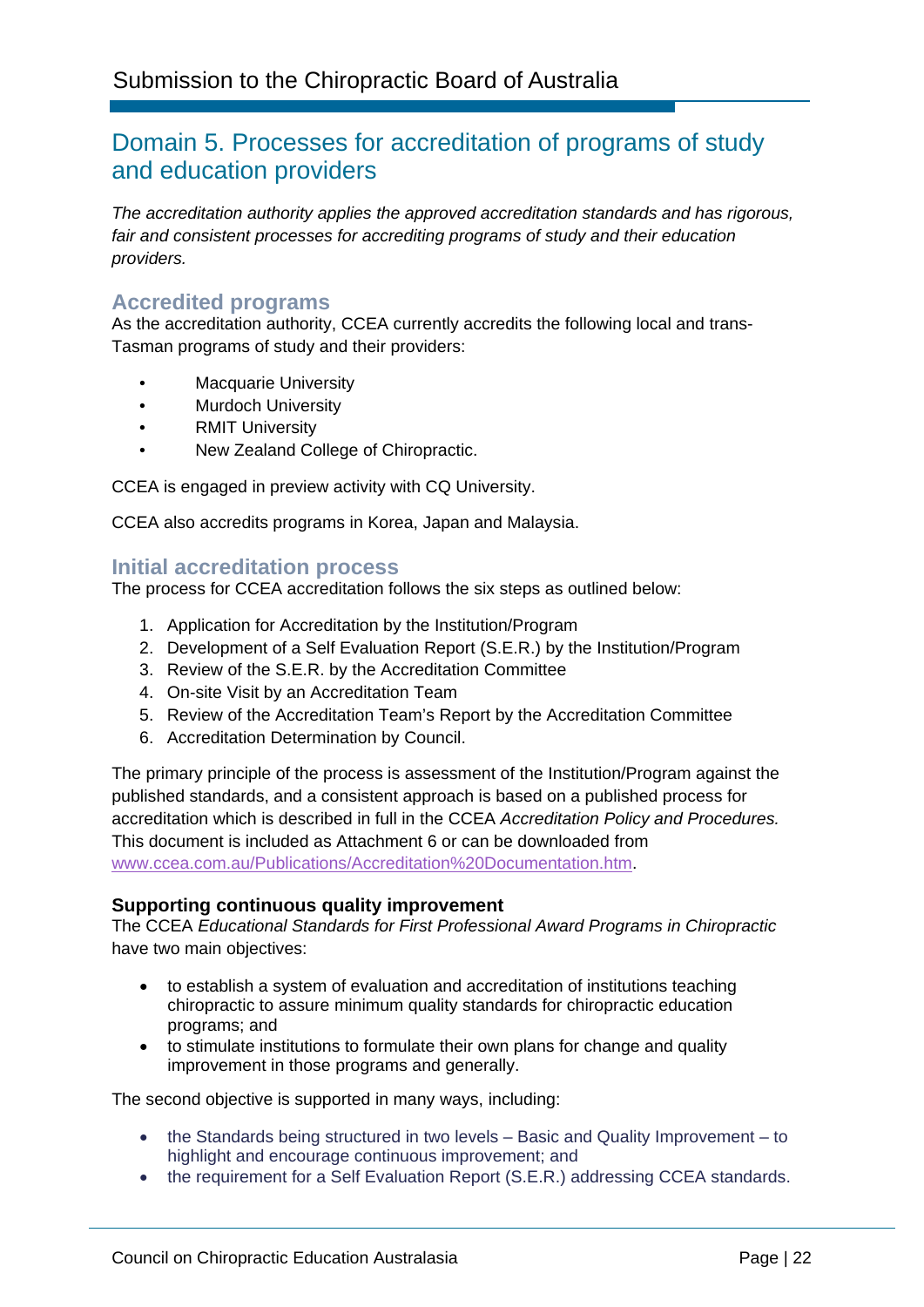*Guidelines for Self-evaluation and (Re-) accreditation Applications* have been developed to assist Institutions teaching chiropractic to review their educational program against the CCEA Educational Standards for First Professional Award Courses in Chiropractic. These are included as Attachment 7 or can be downloaded from www.ccea.com.au/Publications/Accreditation%20Documentation.htm.

Following a review of the S.E.R. and the on-site evaluation, the Accreditation team is expected to assist the Institution by making recommendations or suggestions that identify possible means of improvement, where relevant. An exit interview is conducted by the team with the Institution's Chief Executive Officer and selected personnel.

Accreditation team members are provided guidance on their role in supporting continuous quality improvement in the *Accreditation Team Handbook*, which states:

#### *Supporting Continuous Institutional Improvement and Change*

*Team members should understand that institutions and programs are regularly changing. At the time of the visit an institution may be in the midst of changing from quarter to semester hours or revising a program to meet new standards. Newly admitted students may be entering a program that is different from the one that other students are finishing. In this scenario, both existing and new programs/procedures should be reviewed, in the context of what program is under assessment for accreditation, what are the changes, and why, and will they improve existing weaknesses etc.* 

*While assuring that the CCEA standards are met at a level to gain or maintain accreditation, teams should interact with institutional representatives in a way that is supportive of continuous self-renewal. Teams should set a tone of professional collegiality that encourages self-assessment and feedback.* 

The Accreditation Committee and Council also regularly nominate aspects of the programs with possible improvement actions for consideration.

# **Cyclical accreditation process**

#### **Accreditation determinations**

A decision to accredit or re-accredit an institution provides for a specific number of years as determined appropriate by Council, and may be dependent on a number of conditions being met within set timeframes. Accreditation may be granted for a period of no more than five years.

The power of the Council and the process for reaching decisions in relation to accreditation determinations is outlined in the Constitution (Sections 12, 15 and 18), included as Attachment 1.

#### **Re-accreditation**

Re‐accreditation and inspection of Institutions are conducted at intervals no longer than five years and are based on the same procedures outlined above for initial accreditation.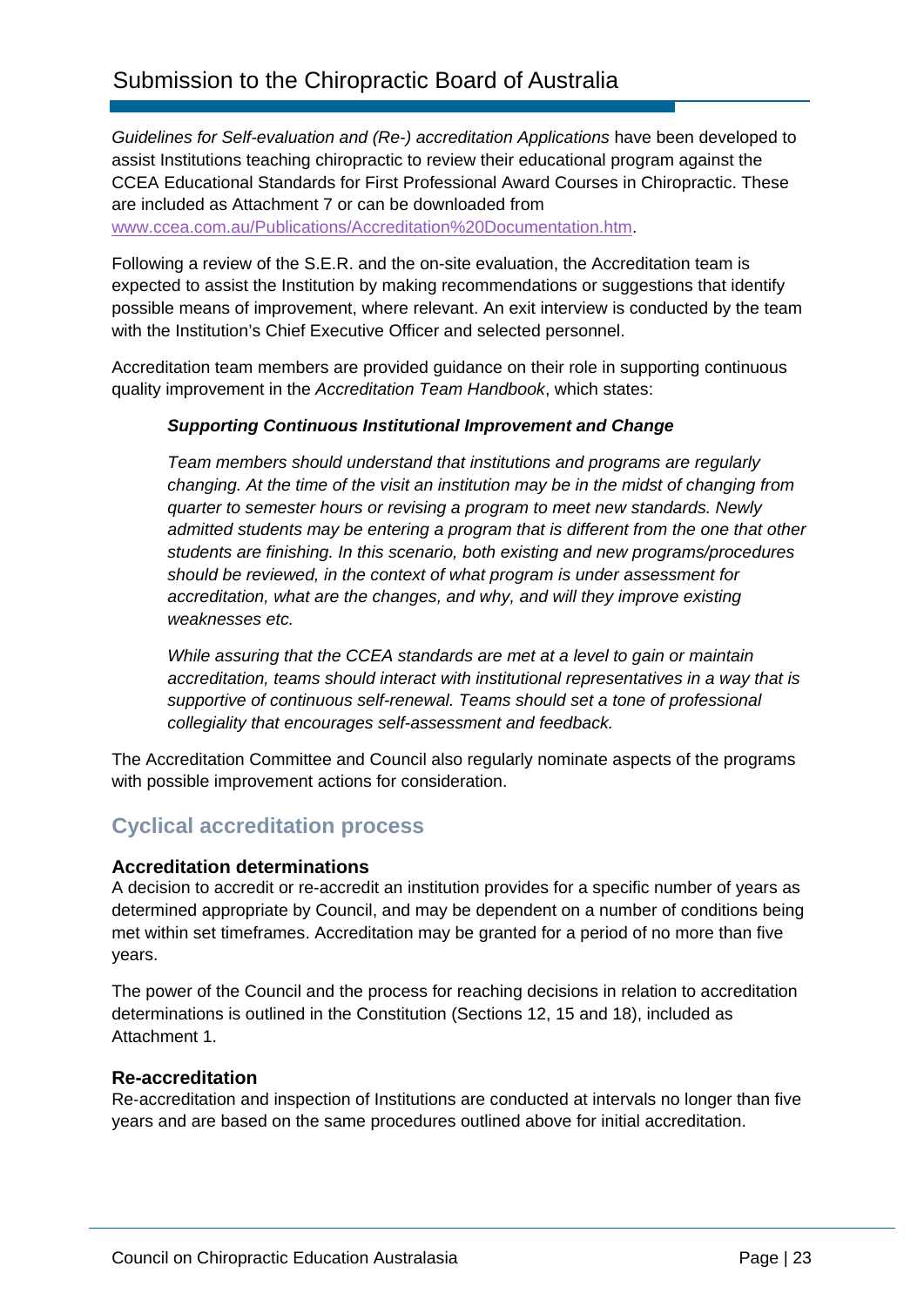In the interval between accreditation and re-accreditation, Institutions are required to undertake self-evaluation on a continuing basis, and follow a reporting process to CCEA to facilitate on-going monitoring and encouragement for improvement.

Reporting is expected on:

- an annual basis:
- a nominated progress frequency, as required by Council in connection with (reaccreditation findings; and
- where a substantive program or institutional change is planned. The CCEA *Accreditation Policy and Procedures* currently provide indicative examples of what constitutes a 'substantive change'; however a more expansive outline has been drafted and will be published following stakeholder consultation.

Special site visits can be required at the discretion of CCEA to review the accreditation decision, substantive changes, etc.

During 2011/12, as in previous years, the CCEA has received and reviewed Annual/Progress reports on each of the programs currently holding accreditation status.

### **Accreditation teams**

The on-site evaluation of an Institution/program by the Accreditation team is a significant component of the accreditation and re-accreditation process. As such, the CCEA has policies and processes to ensure the appropriate selection and preparation of Accreditation team members.

Generally, an accreditation team of four people is appointed by the CCEA Accreditation Committee to conduct the on-site accreditation inspection on behalf of the CCEA.

An accreditation team is constituted so as to provide appropriate knowledge and expertise in key areas pertinent to the Standards. Teams must include an academic specialist and at least two clinical assessors, who are experienced chiropractors holding current registration in Australia or New Zealand. Where possible, it is preferable to include at least one team member from an Institution that is similar in type to the Institution being visited.

The *Accreditation Team Handbook* identifies the skills and experience required for team members:

*Individuals should have:* 

- *demonstrated expertise in the field of academic leadership, professional education, research, clinical practice, business management, and/or evaluation;*
- *skill in use of evaluation techniques, such as the interpretation of quantified data, interviewing and observation techniques, and analysis of written information;*
- *good writing skills: the ability to convey clearly and concisely observations and judgements in writing;*
- *the ability to make unbiased professional judgements about education units based on the application of the Standards;*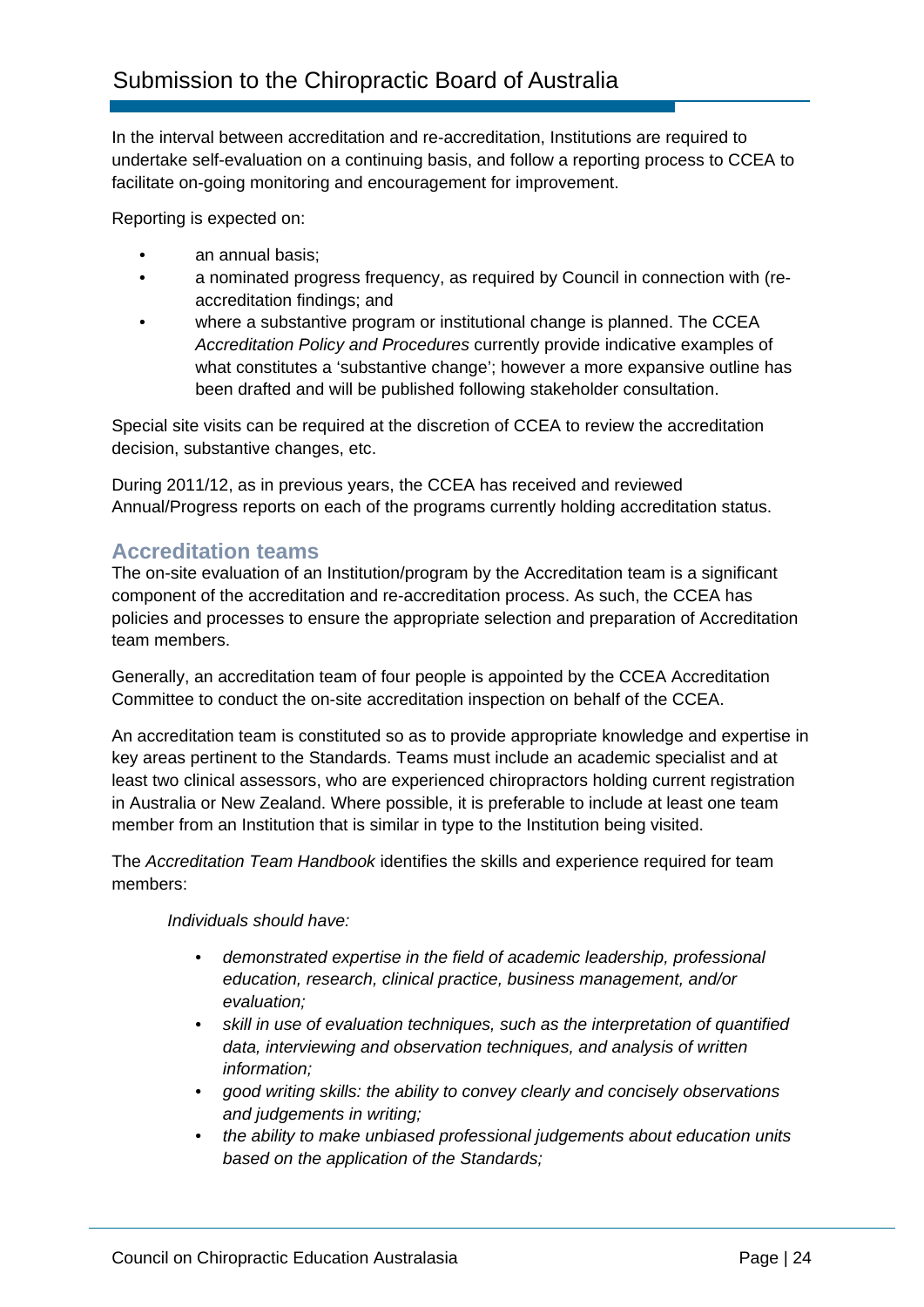- *good interpersonal skills: the ability to interact with team members and institutional personnel in a courteous and collegial manner and the ability to work toward consensus in team deliberations;*
- *word processing skills and e-mail access;*
- *the capacity to work quickly and efficiently within concentrated timeframes, as on-site visits are usually intensive with extended working hours.*

*Team members must be familiar with the relevant CCEA Standards and their*  application, as well as being briefed in the conduct of an accreditation visit. CCEA will *arrange appropriate opportunities for this familiarisation and briefing. The Institution, and team members, are given an opportunity to comment on the performance of team members and the leader following each on-site visit, and the Accreditation Committee notes the quality of team reports. These inputs are referenced in formulating future teams to represent CCEA.* 

Team members develop their knowledge and skills concerning on-site inspections through their initial familiarisation and briefing, followed by 'on-the-job' participation with experienced members. Team leaders make the on-site visit a learning experience for less experienced team members.

### **Identifying and managing conflicts of interest**

In addition to the policies and procedures for managing conflicts of interest identified under Domain 2, the CCEA provides the Institution and *Accreditation team members* guidance for identifying and managing potential conflicts of interest.

The CCEA advises the Institution of team members details several weeks before the scheduled visit. A team member may be replaced at the Institution's request if the Institution can demonstrate that potential conflict of interest exists.

The *Accreditation Team Handbook* provides the following information on the code of conduct in relation to identifying and managing conflicts of interest:

*The accreditation process is by nature, sensitive; objectivity and credibility are essential. The purpose of this Code of Conduct is to prevent conflict of interest and unethical behaviour by CCEA representatives.* 

*To assure institutions and the public that CCEA reviews are impartial and objective, to avoid conflicts of interest, and to promote equity and high ethical standards in the accreditation system, team members shall follow the Code of Conduct. Violation of any part of the Code will result in the team member's removal from the team. Team members should exclude themselves from CCEA activities for any other reasons not listed in the Code that may represent an actual or perceived conflict of interest.* 

#### *Conflict of Interest*

*Team members shall not participate in an accreditation visit to an institution if they:* 

• *have been a member of the faculty or staff or a student at the institution within the past five years ('student' includes persons having been enrolled in a significant course of study or degree program or being a graduate of the institution);*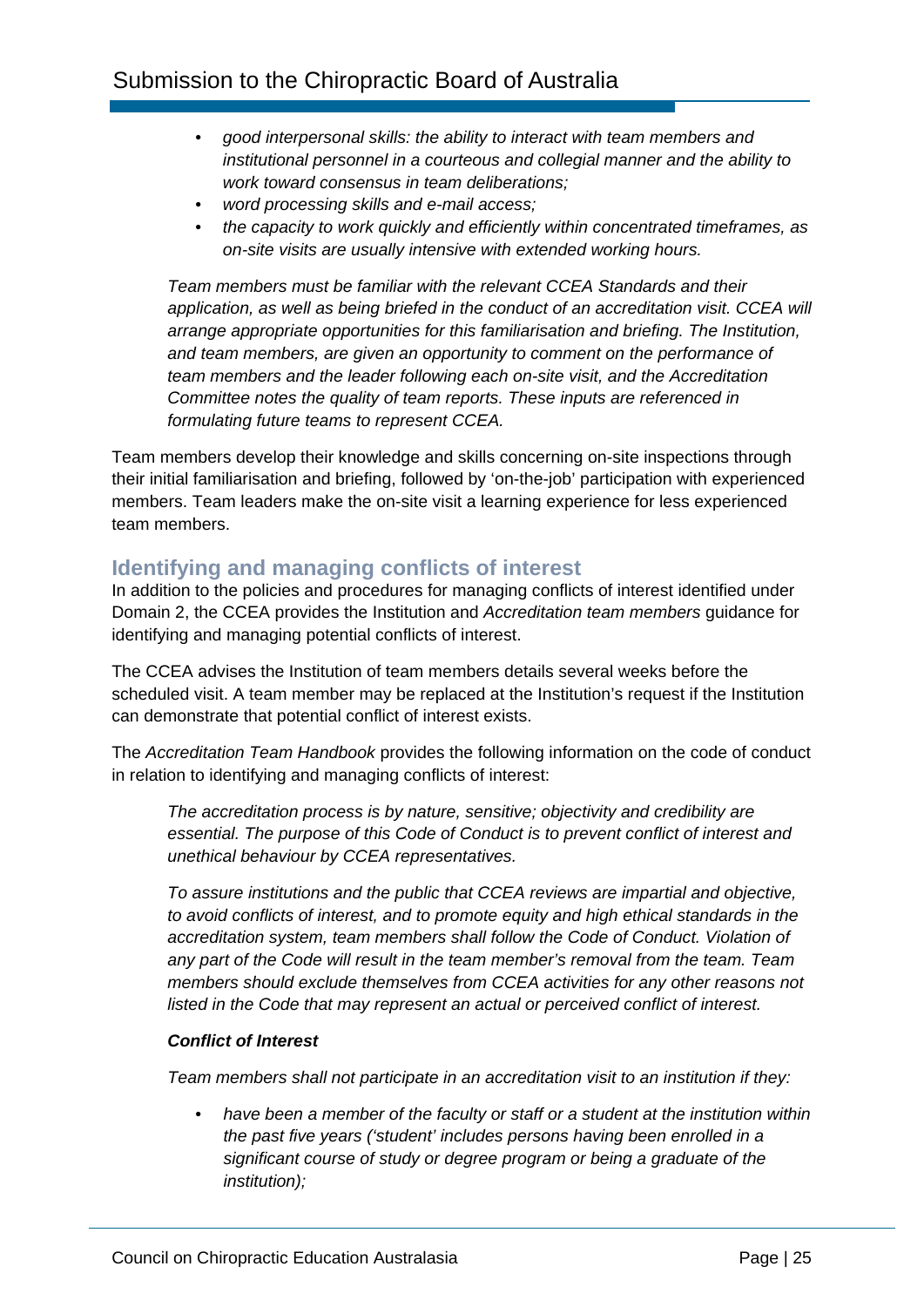- *are participating (on an individual basis) in a common consortium or special research relationship with the Institution or a faculty member;*
- *have, within the last five years, jointly authored research or literature with a faculty member at that institution;*
- *have been a member of a relevant course advisory committee at the institution within the last five years;*
- *have an immediate family member attending or employed by the institution;*
- *have applied for a position at the institution within the last 5 years;*
- *have been a consultant at the institution within the last 5 years;*
- *have served as a commencement speaker, received an honorary degree from the institution, or otherwise profited or appeared to profit from service to the institution.*

The code of conduct also addresses matters of bias and gifts/gratuities.

In regards to Conflict of Interest guidelines for the Accreditation Committee, see CCEA Policy No. 4 *Conflict of Interest* at Attachment 3.

# **Complaints and appeals**

Institutions may provide the CCEA with any feedback throughout the accreditation process; this will be considered and addressed as required by the Accreditation Committee.

Appeal processes are provided relating to the following Decisions of the Council:

- i. denial of initial accreditation
- ii. denial of re‐accreditation
- iii. sanction of probation
- iv. revocation of accreditation.

CCEA strives for a fair and consistent approach in reaching accreditation decisions and, in the history of CCEA (and its predecessor ACCE), there have been no instances of complaints or appeals against Council Decisions.

Section 6 of the CCEA *Accreditation Policy and Procedures* clearly outlines the procedure for appeals; this document is included as Attachment 6 or can be downloaded from www.ccea.com.au/Publications/Accreditation%20Documentation.htm.

### **Work underway**

Guidance for Institutions/program reporting of 'substantive change'; a more expansive guideline has been drafted and will be published following stakeholder consultation.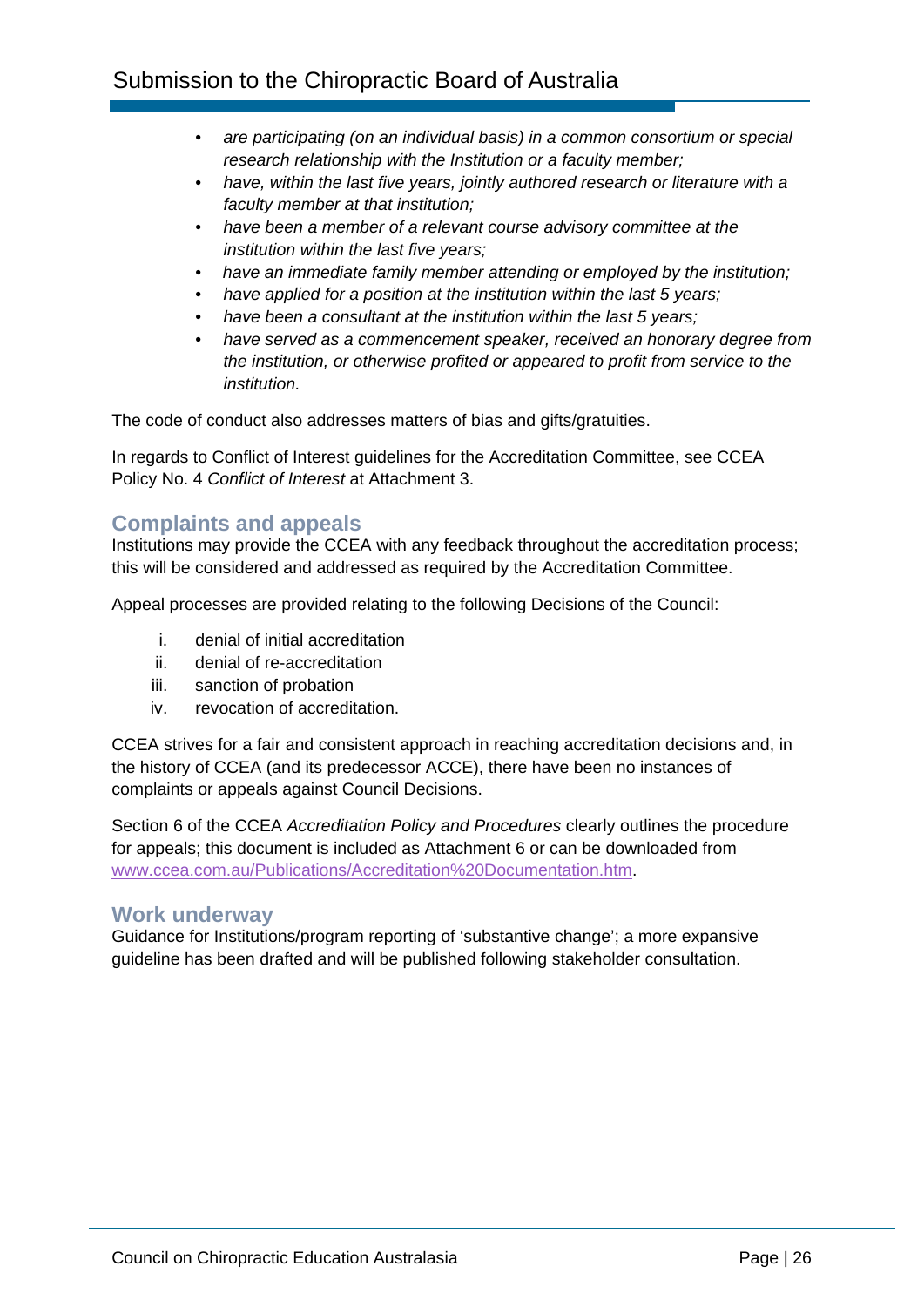# Domain 6. Assessing authorities in other countries

*Where this function is exercised by the accreditation authority, the authority has defined standards and procedures to assess examining and/or accrediting authorities in other countries consistent with the National Law.* 

# **Assessing function**

CCEA exercises this function in concert with other international authorities through mutual co-operation, collaboration and membership of the peak body, Councils on Chiropractic Education International (CCEI). Current membership comprises:

- Council on Chiropractic Education Australasia (CCEA)
- Canadian Federation of Chiropractic Regulatory and Educational Accrediting Boards (CFCREAB)
- Council on Chiropractic Education United States of America (CCE-US)
- European Council on Chiropractic Education (ECCE).

# **The Councils on Chiropractic Education International**

The CCEI is an independent and autonomous organisation that is committed to excellence in chiropractic education through promoting and overseeing consistent, appropriate and high quality standards for chiropractic education worldwide.

The CCEI works toward accomplishment of the following goals, as described in its *Articles of organisation and bylaws* (included as Attachment 8):

- To define minimum international educational standards and ensure their adoption and maintenance by accrediting agencies worldwide;
- To define the process of accreditation and ensure appropriate implementation and administration of the process by accrediting agencies worldwide;
- To establish and maintain a process for verifying equivalence of the educational standards and accreditation processes utilised by CCEI member accrediting agencies worldwide;
- To assist and provide guidance for the development of accrediting agencies toward their full autonomy and membership in CCEI;
- To promote continuous improvement of international educational standards, recognising educational, cultural and legislative diversity in various countries and regions; and,
- To advocate quality education through the dissemination and promotion of information to governments, professional organisations and others.

#### **Recognition and membership**

As described in its *Articles of organisation and bylaws* (included as Attachment 8), to be eligible for recognition and membership by CCEI, an accrediting agency must be:

- Organised to assess and make determinations regarding the quality and content of educational programs that graduate entry-level chiropractic practitioners, according to the criteria and processes stated in the International Chiropractic Accreditation Standards adopted by CCEI;
- Completely independent and free from influence by any other body or individual;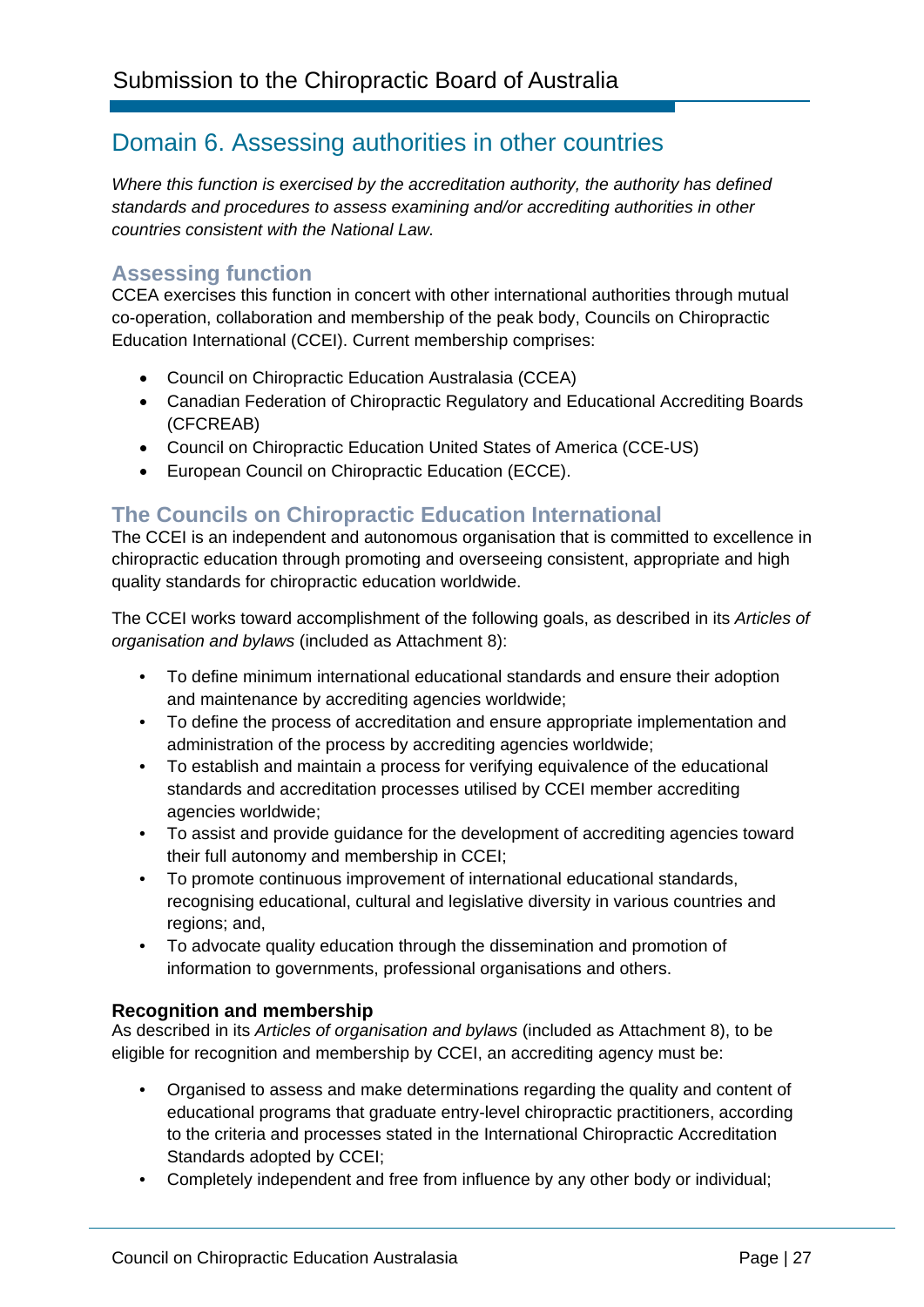- Non-profit in its nature and operation;
- Structured and staffed in a manner that ensures thorough and rigorous accreditation activities without bias or compromise; and,
- Fully responsive and provide reasonable assistance to any and all chiropractic educational entities in its region as those entities might seek accreditation services.

The process for evaluation of an agency applying for membership with CCEI is described in *Policy 9 Process for membership*, included as Attachment 9 or can be downloaded from www.cceintl.org/Important\_Documents.html.

A key element of this is an assessment of the accrediting agency's standards against the *International Chiropractic Education Standards*, included as Attachment 11 or can be downloaded from www.cceintl.org/Important\_Documents.html

To assure the highest possible quality in chiropractic education programs, responsible accrediting agencies must assess the eligibility and performance of students, the qualifications of academic and clinical staff, the soundness of instruction and the suitability of the learning environment. As members of an international body established to promote and assure high standards for chiropractic education by recognising accrediting bodies that adhere to rigorous standards, CCEI member agencies must employ all components of these international standards as the basis for accreditation of chiropractic education programs.

CCEI recognises that high standards serve as the foundation for credibility and effectiveness in the assessment and accreditation of educational programs. CCEI undertakes a periodic process of review to insure that its *International Chiropractic Accreditation Standards* are clear, current and appropriately applicable to the roles of chiropractic education accrediting bodies worldwide, and to ensure proper rigor and effective performance in accreditation. This thorough process of review occurs at three-year intervals. It is described further in *Policy 2 Standards review*, included as Attachment 13 or can be downloaded from www.cceintl.org/Important\_Documents.html.

Under CCEI, CCEA is assigned as the accrediting agency for the Australian and New Zealand region. Maintenance of membership with CCEI is reviewed annually following the submission of annual reports. Any amendments to Member standards etc are made available for preview and comment by other members during stakeholder consultation.

CCEI also has:

- A policy which describes the processes for appeals and complaints (*Policy 9 Process for membership*, included as Attachment 9 or can be downloaded from www.cceintl.org/Important\_Documents.html).
- A policy to manage conflicts of interest (*Policy 11 Conflict of interest,* included as Attachment 10 or can be downloaded from www.cceintl.org/Important\_Documents.html).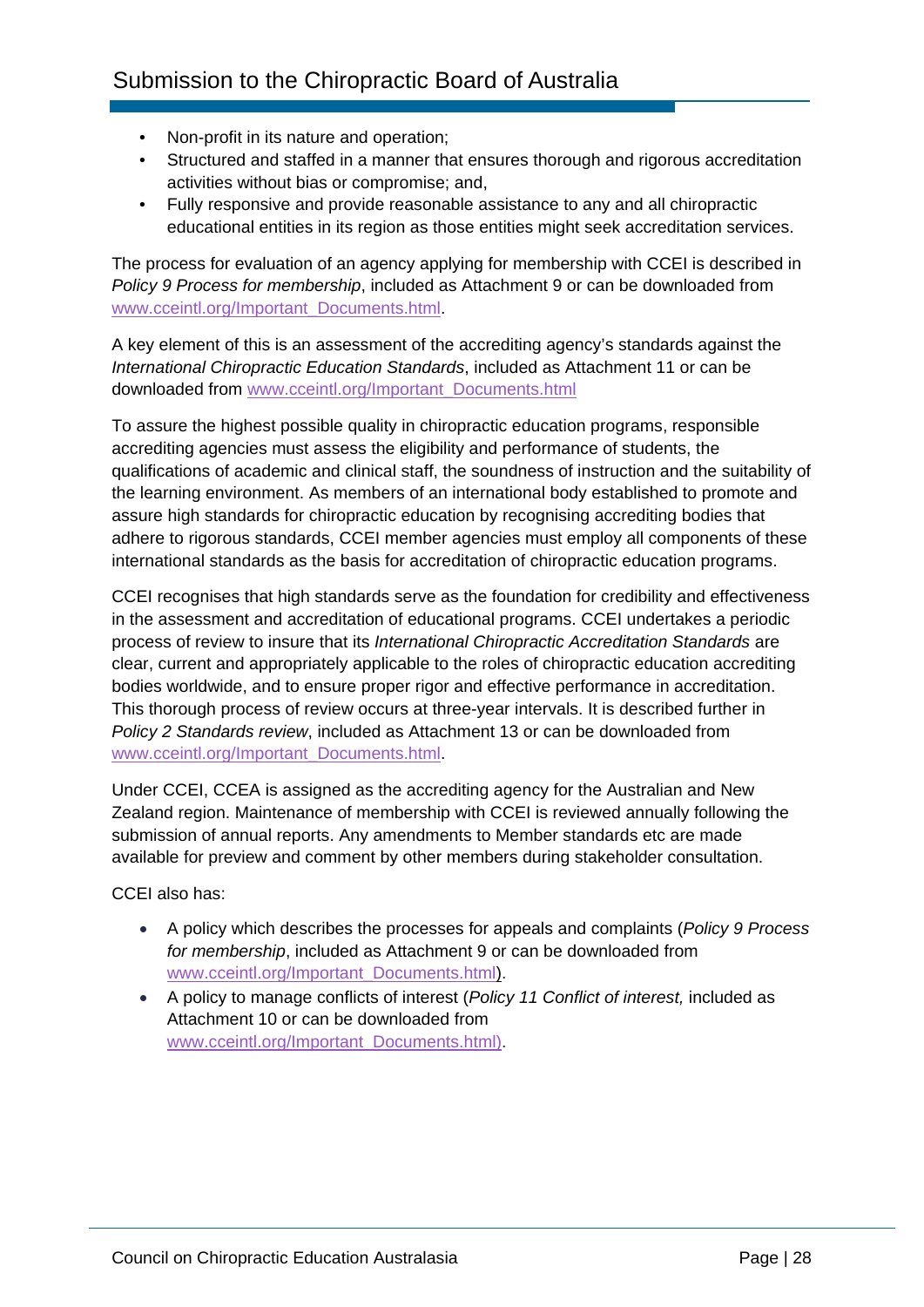### **International equivalence in education**

International portability of educational credentials in chiropractic is supported by an assessment of the equivalence of accreditation standards.

#### **Standards for the assessment of equivalence**

The assessment of equivalence is based on adherence to international education standards developed by the CCEI:

- *International Chiropractic Education Standards*, included as Attachment 11 or can be downloaded from www.cceintl.org/Important\_Documents.html
- *Statement on Equivalence of Standards*, included as Attachment 12 or can be downloaded from www.cceintl.org/Important\_Documents.html.

#### **Recognition of equivalent education credentials by CCEA**

It should be noted that overseas qualified chiropractors who have completed an entry-level qualification in chiropractic that is accredited by a CCEI member are still required to successfully complete an application form and a competency based assessment prior to being deemed eligible to apply for registration as a chiropractor in Australia. Further details are included under Domain 7.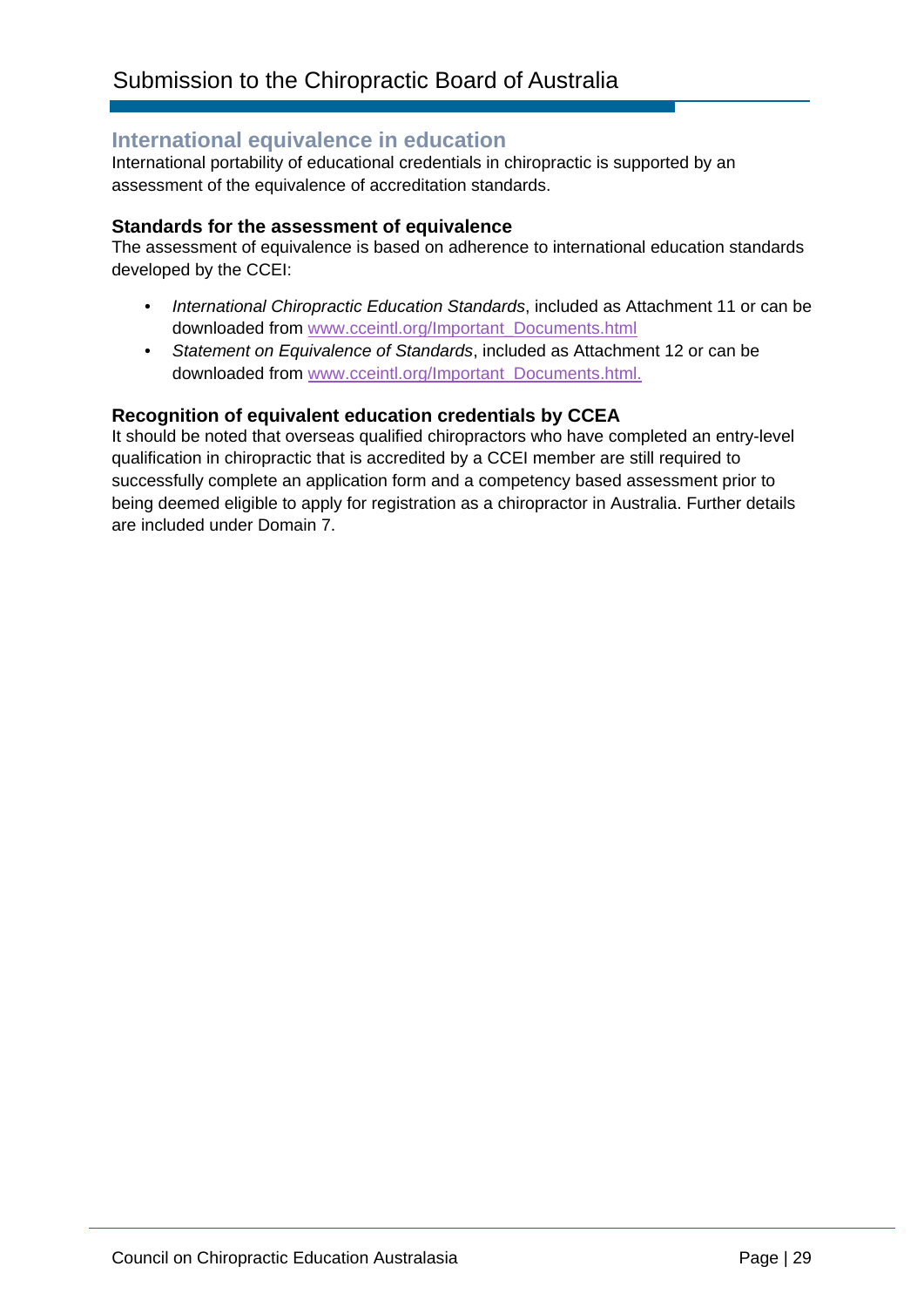# Domain 7. Assessing overseas qualified practitioners

*Where this function is exercised by the accreditation authority, the authority has processes to assess and/or oversee the assessment of the knowledge, clinical skills and professional attributes of internationally qualified practitioners who are seeking registration in the profession under the National Law and whose qualifications are not approved qualifications under the National Law for the profession.* 

# **Chiropractic Overseas Assessment Committee**

The Chiropractic Overseas Assessment Committee (COAC) is a constituted standing committee of the CCEA and administers the assessment of qualifications and skills for migration to, and practice in, Australia.

### **Assessment standards**

Overseas qualified practitioners are assessed according to the CCEA *Competency Standards for Entry Level Chiropractors,* included as Attachment 4 or can be downloaded at www.ccea.com.au/Publications/Accreditation%20Documentation.htm. The development and review of these standards is described further under Domain 4.

#### **Assessment process**

The assessment process consists of the following two stages. These are described in detail in the *Candidate guide for skills assessment for migration to, and/or registration in, Australia as a chiropractor (Candidate Guide*, hereafter)*,* included as Attachment 14 or can be downloaded from www.ccea.com.au/Publications/Evaluation%20Documentation1.htm.

The candidate guide has recently been reviewed following benchmarking with other accrediting authorities in Australia and internationally, and a review of changing requirements in legislation and policy relating to accreditation, registration and migration. It is currently undergoing a process of consideration by the COAC and is expected to be published later in 2012.

#### **Stage 1 – Desktop Audit**

All overseas-qualified candidates wishing to migrate to and/or register in Australia are required to submit a completed *Stage 1 – Desktop Audit* application. There are different versions of the form depending on where the candidate's entry level qualification in chiropractic was completed; the diagram on the following page summarises the CCEA assessment process according to the revised candidate guide.

The *Stage 1 – Desktop Audit* application forms can be downloaded from www.ccea.com.au/Publications/Evaluation%20Documentation1.htm. These have recently been reviewed in line with the review of the candidate guide above, and are expected to be published shortly.

Each candidate's Desktop Audit application is assessed according to their educational qualifications, registration/licensure, work experience and English language skills. Candidates will be deemed eligible or ineligible to progress to the *Stage 2 – Competency Based Assessment.*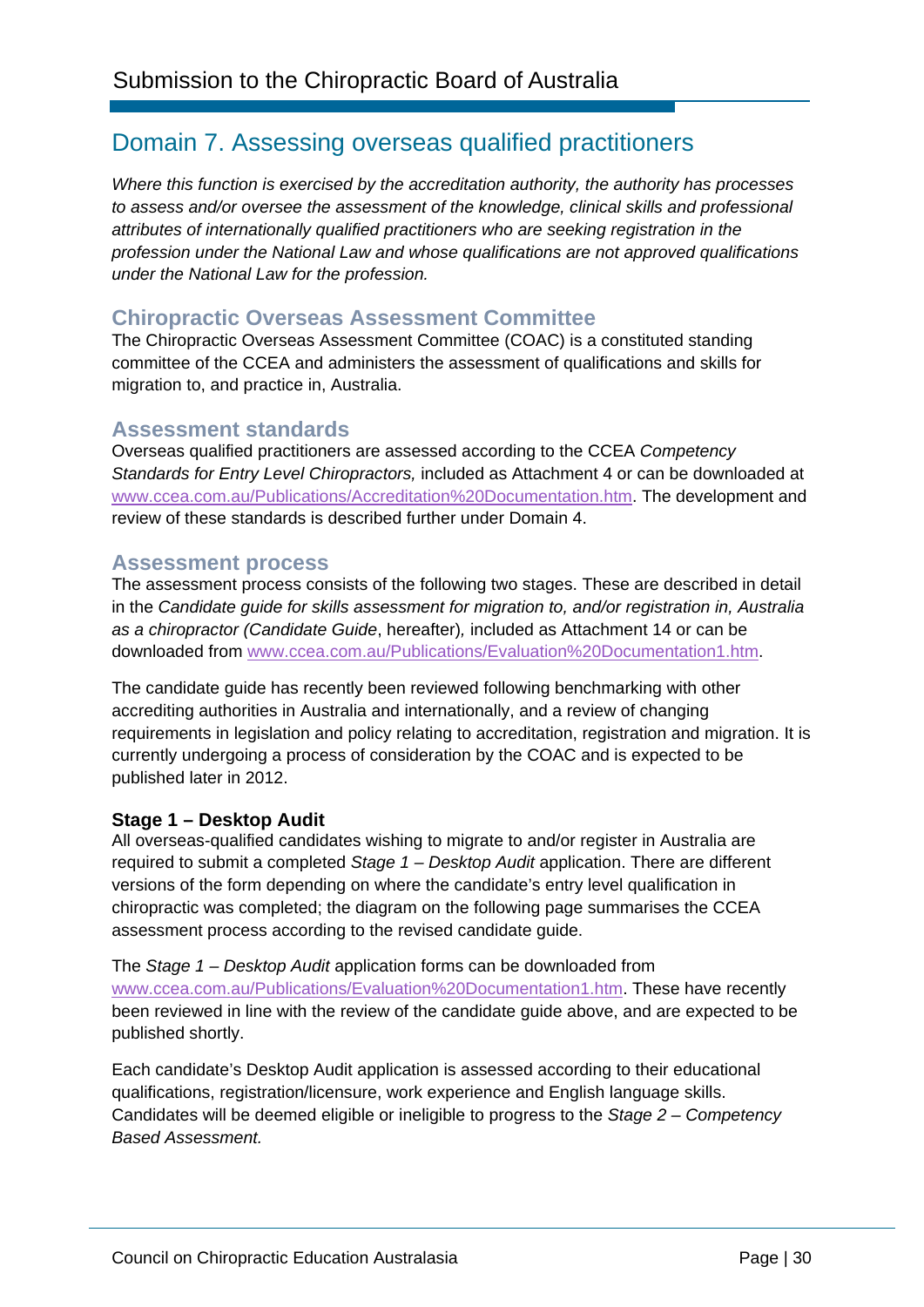#### **Stage 2 – Competency Based Assessment**

The *Stage 2 – Competency Based Assessment* is developed and administered under the direction of the COAC. It is based on the CCEA *Competency Based Standards for Entry Level Chiropractors* (see Attachment 4).

The *Stage 2 – Competency Based Assessment* consists of three parts undertaken in Australia and scheduled over three consecutive days (with all candidates being required to be in attendance for portions of all three days). There are both written and practical components.

The different parts of the assessment are described in more detail in Section 3 of the *Candidate Guide*, included as Attachment 14 or can be downloaded from www.ccea.com.au/Publications/Evaluation%20Documentation1.htm.

The *Candidate Guide* also contains information on:

- Schedule and deadlines
- Exemptions
- Results
- Materials and equipment required for the assessment
- Conduct of candidates undertaking the assessment
- Assessment preparation
- Special consideration
- Supplementary assessments and re-sits
- Appeals
- Fees.

### **Assessing entities**

CCEA engages assessing entities to develop and deliver the *Stage 2 – Competency Based Assessment* on behalf of CCEA. This is undertaken according to a *Blueprint for assessment* which specifies the structure, content and key assessment criteria for the assessment. The blueprint was developed through a consultative process in 2008/9 to support consistent assessment of the CCEA *Competency Standards for Entry Level Chiropractors*.

The Department of Chiropractic, Macquarie University and the School of Chiropractic, Murdoch University are currently engaged as assessing entities. CCEA expectations in relation to the conduct of assessments are agreed with the Institutions, incorporating:

- Format of assessment and use of the Blueprint for assessment
- Facilities for assessment
- Selection, appointment and performance review of assessors
- Code of conduct
- Breaches of conduct
- Monitoring and standardisation
- Reporting requirements and record management
- Supplementary assessments and re-sits
- Appeals.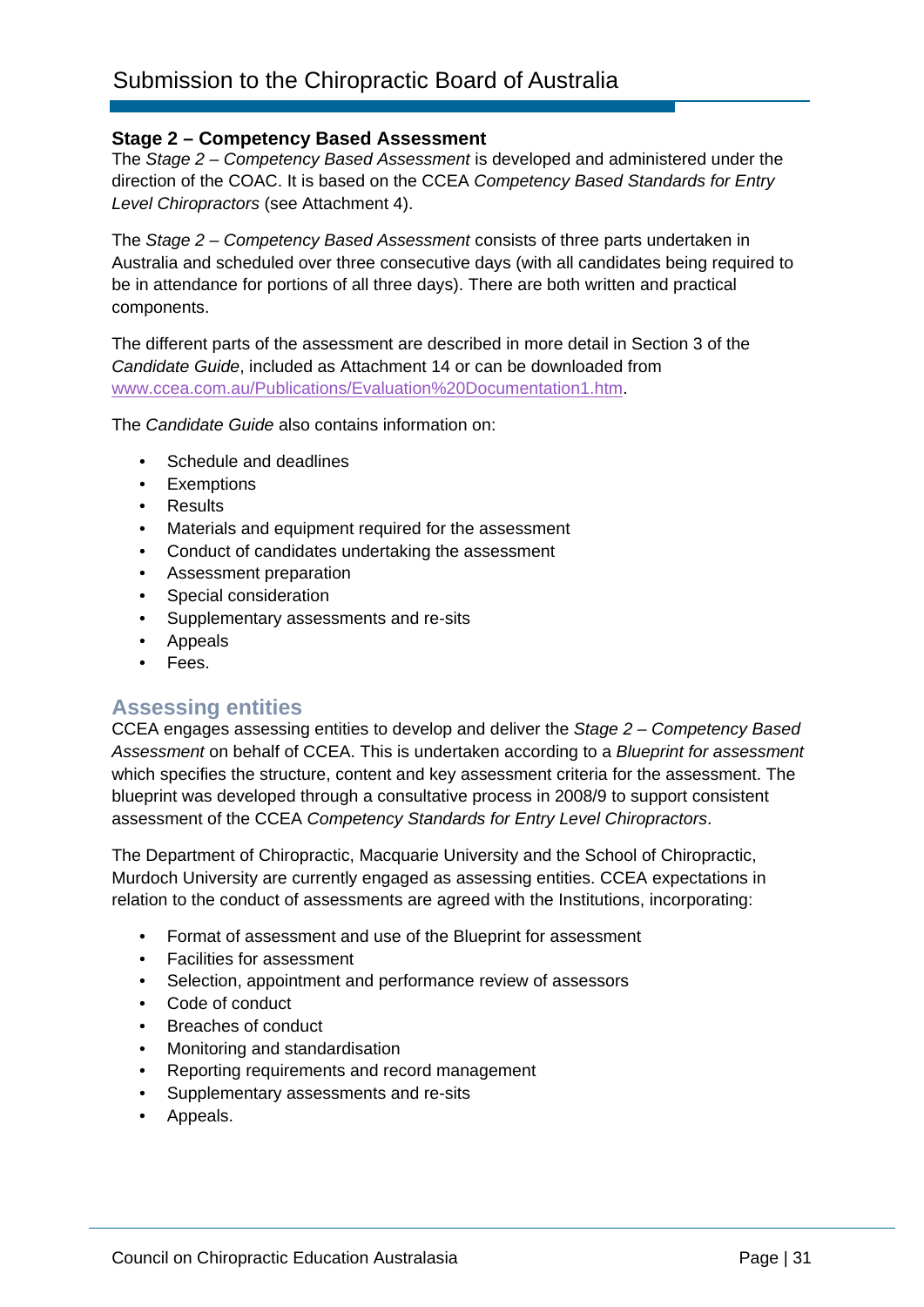These requirements are consistent with those described in the *Candidate Guide,* included as Attachment 14 or can be downloaded from www.ccea.com.au/Publications/Evaluation%20Documentation1.htm.

### **Monitoring of assessments**

Consistency in the conduct of assessments is maintained and monitored through close communication between CCEA and the assessing entities and the use of independent observers at assessments.

Standardisation of the assessments conducted by the two assessing entities occurs through an ongoing process of pre and post assessment communication, reporting and review.

Assessment statistics (which link country of origin, desktop audit progress and planned pathway for assessment, assessing entity and actual exam results) are reviewed by the COAC and Council.

### **Work underway**

The *Candidate Guide*, Desktop Audit and underpinning processes and procedures are currently undergoing a process of consideration by the COAC and relevant updated document are expected to be published later in 2012.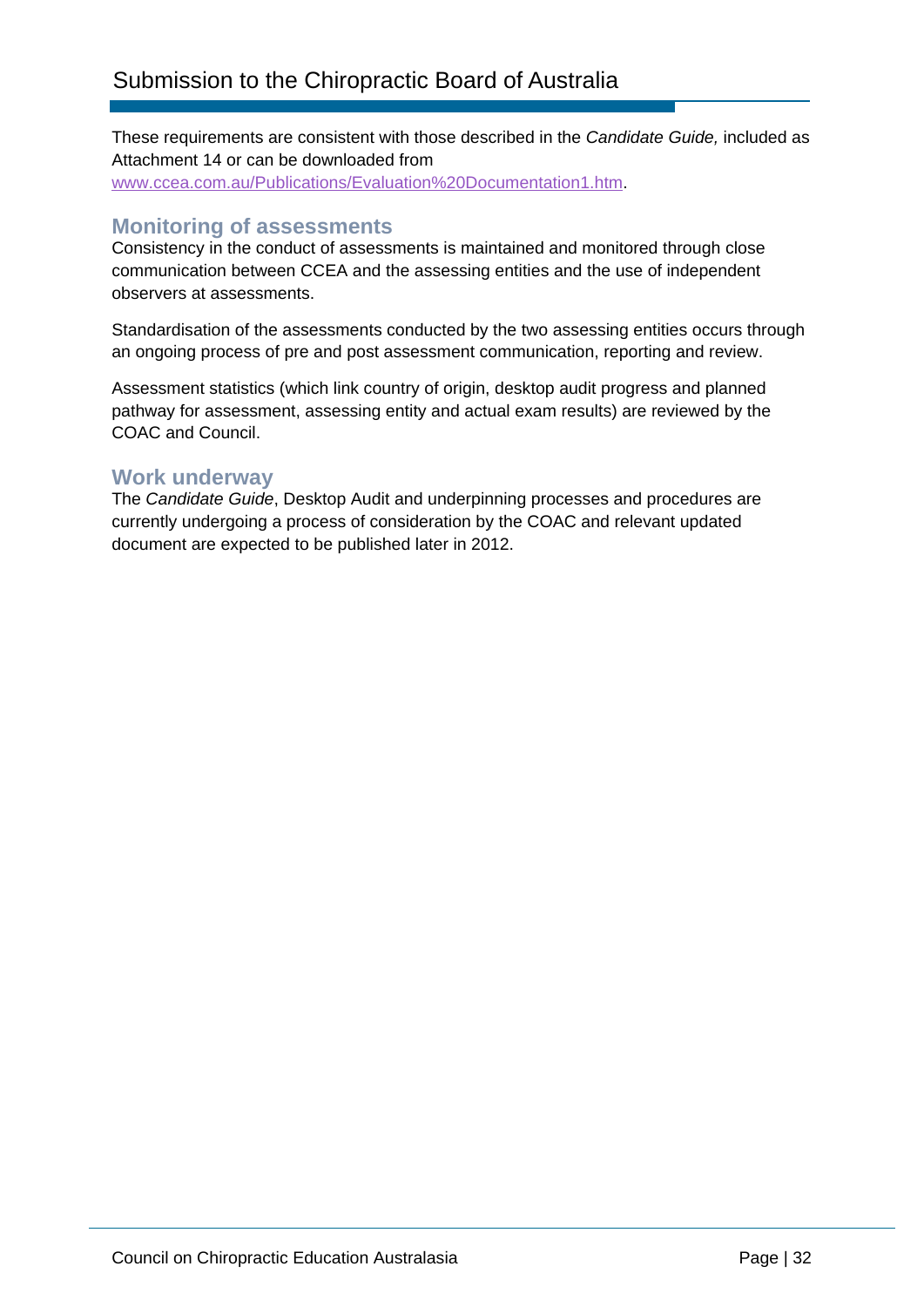Have you completed a recognised, registrable entry-level qualification in Chiropractic at a **recognised accredited program in Australia or New Zealand**?

#### AND/OR

Do you hold current general registration without conditions issued by the Chiropractic Board of Australia or a current and unconditional Annual Practising Certificate issued by the New Zealand Chiropractic Board?



Council on Chiropractic Education Australasia **Page | 33** Page | 33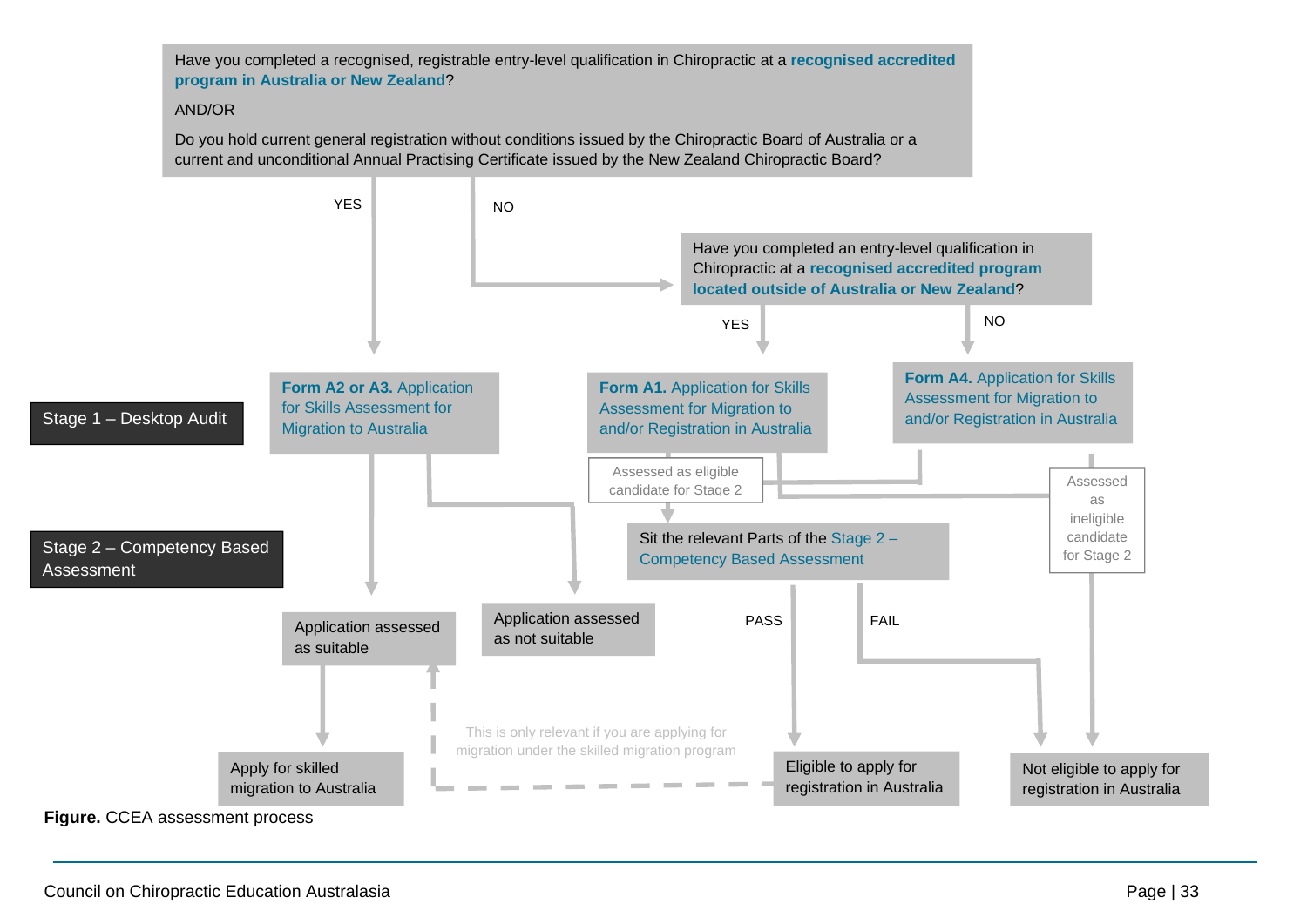# Domain 8. Stakeholder consultation

*The accreditation authority works to build stakeholder support, and collaborates with other national and international accreditation authorities including other health profession accreditation authorities.* 

# **National collaboration and communication**

#### **Overarching structure**

The membership of Council, defined in the *Constitution and Rules* of the CCEA, ensures there is a mechanism for continued engagement with key stakeholders including Australian and New Zealand professional bodies, regulatory authorities, educational institutions, practising chiropractors, other registered health professionals, and consumers. More detailed information is included under Domain 1.

#### **Accreditation organisations**

To support collaboration with other national accreditation organisations, the CCEA is a member of the Forum of Australian Health Professions Councils. The purpose of the forum is:

- To work together on issues of national importance to the regulated health professions
- To identify areas of common interest and concern in relation to the regulated health professions
- To work toward a position of consensus on identified issues and concerns
- To take joint action in areas of importance to the regulated health professions
- To develop joint position statements which provide recommended policy directions for governments and other relevant stakeholders.

The forum meets regularly, as well as communicating via email and teleconference. Other members include

- Australian Dental Council
- Australian Medical Council
- Australian Nursing and Midwifery Accreditation Council
- Australian Pharmacy Council
- Australian Physiotherapy Council
- Australian Psychology Accreditation Council
- Optometry Council of Australia and New Zealand
- Australian and New Zealand Osteopathic Council
- Australian and New Zealand Podiatry Accreditation Council
- Occupational Therapy Council (Australia and New Zealand) Inc
- Australian Medical Radiation Sciences Accreditation Council.

#### **Consultations**

The CCEA engages in consultations and responds to discussion papers, supporting the processes of entities such as the Chiropractic Board of Australia (CBA), Health Workforce Australia (HWA) and the Tertiary Education Quality and Standards Agency (TEQSA).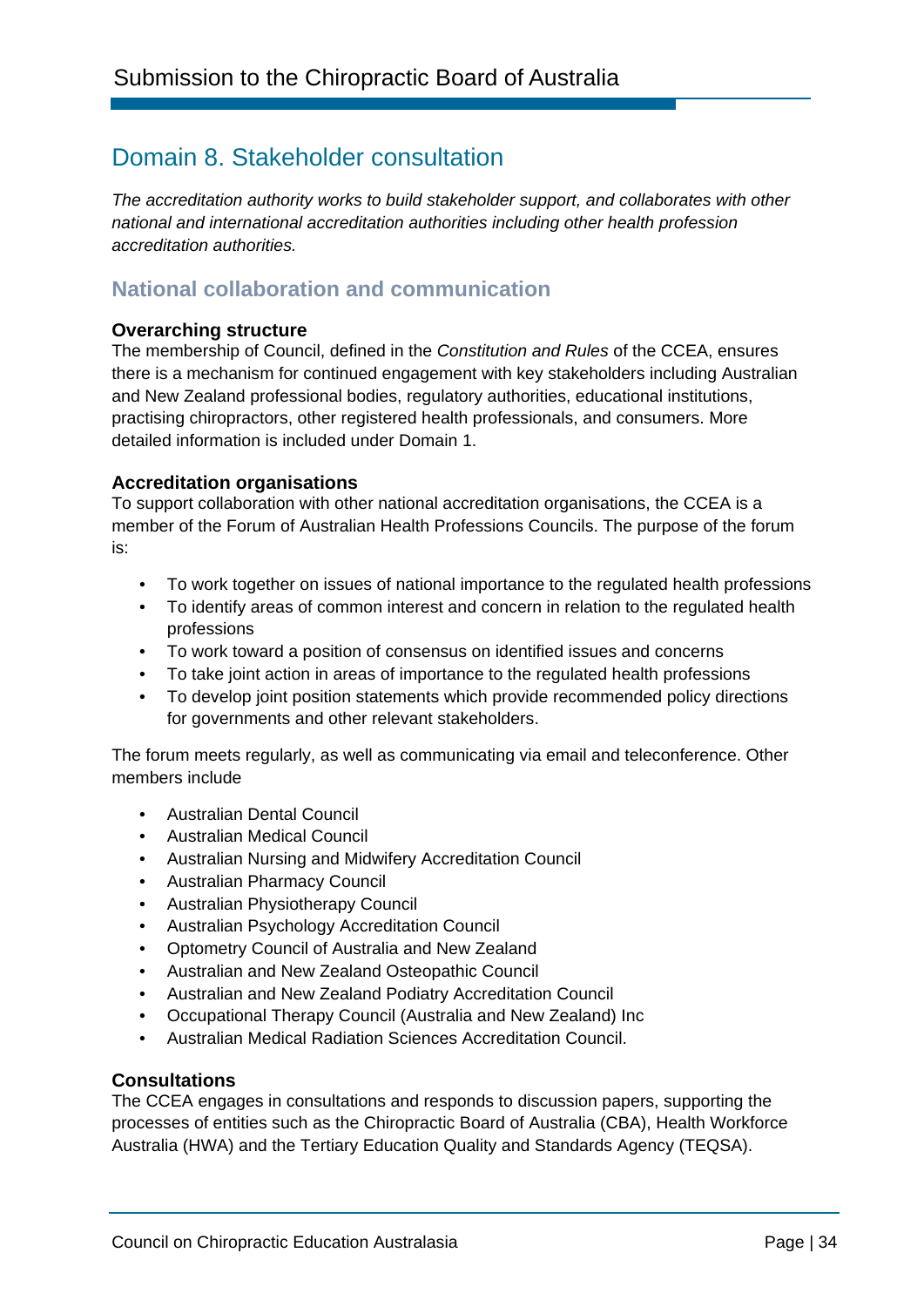The CCEA engages with Institutions and Heads of Schools regularly through progress reports and monitoring of accreditation. They are also consulted when changes to accreditation standards, policies and procedures are proposed.

The CCEA engages with other national stakeholders through targeted conference attendance where there are issues relevant to chiropractic practice, competency standards, education and accreditation. Examples include the Chiropractic Association of Australia conferences and Research Summits.

#### **Notifications**

The CCEA distributes copies of its Annual Report to organisations that appoint members of Council (as identified in the *Constitution and Rules*).

The CCEA notifies the Chiropractic Board of Australia and other relevant stakeholders of accreditation and reaccreditation decisions of Council.

# **International collaboration and communication**

#### **Overarching structures**

In the development of standards, conduct of accreditation and skills recognitions, the CCEA works within overarching national and international structures of quality assurance, including those of:

- The Councils on Chiropractic Education International (CCEI)
- The World Federation for Medical Education (WFME)
- The World Health Organisation (WHO)
- The Australian Health Practitioner Regulation Agency (AHPRA)
- Professions Australia.

#### **Accreditation organisations**

The CCEA collaborates with international chiropractic accreditation organisations through its membership of the Councils on Chiropractic Education International (CCEI). Other members include with the Canadian Federation of Chiropractic Regulatory and Educational Accrediting Boards (CFCREAB), the Council on Chiropractic Education United States of America (CCE), and the European Council on Chiropractic Education (ECCE).

Updates on Institution/program (re-) accreditation decisions are exchanged when actioned.

More detailed information is included under Domain 6.

#### **Examining authorities**

The CCEA maintains communication with international examining authorities, including the National Board of Chiropractic Examiners (US), the Canadian Chiropractic Examining Board and the International Board of Chiropractic Examiners.

#### **Consultations**

The CCEA engages with other international stakeholders through involvement in consultations, committees and targeted conference attendance where there are issues relevant to chiropractic practice, competency standards, education and accreditation. For example, the World Federation of Chiropractic conference and the International Chiropractic Regulatory Forum.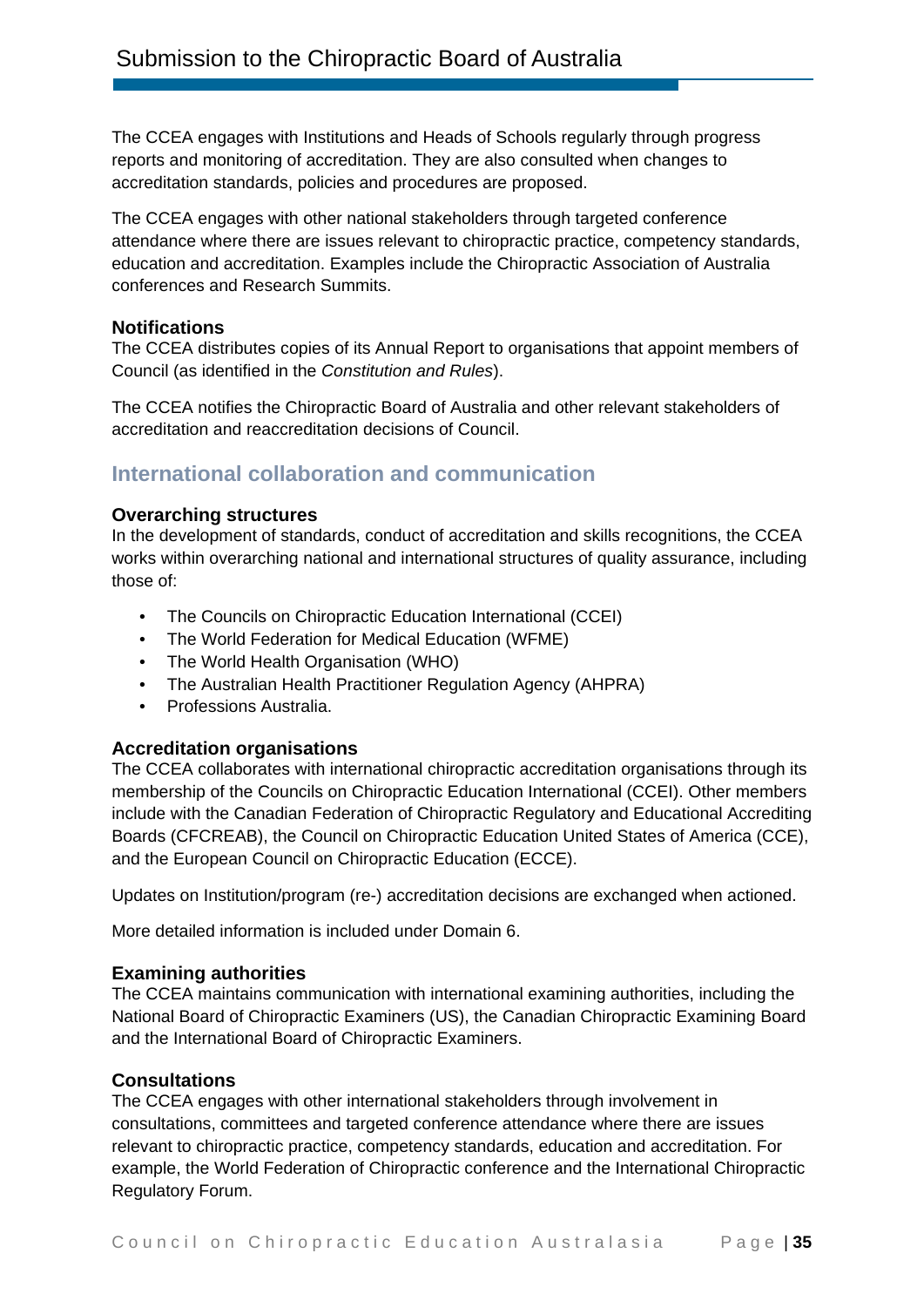### **Website**

The CCEA provides a substantial level of communication through its website (www.ccea.com.au). This is regularly updated with information about:

- The roles, responsibilities and performance of the organisation (including *Constitution and rules* and Annual reports)
- Accreditation of entry level chiropractic programs (including standards, policies, procedures and forms)
- Skills recognition of overseas trained chiropractors (including standards, policies, procedures and forms).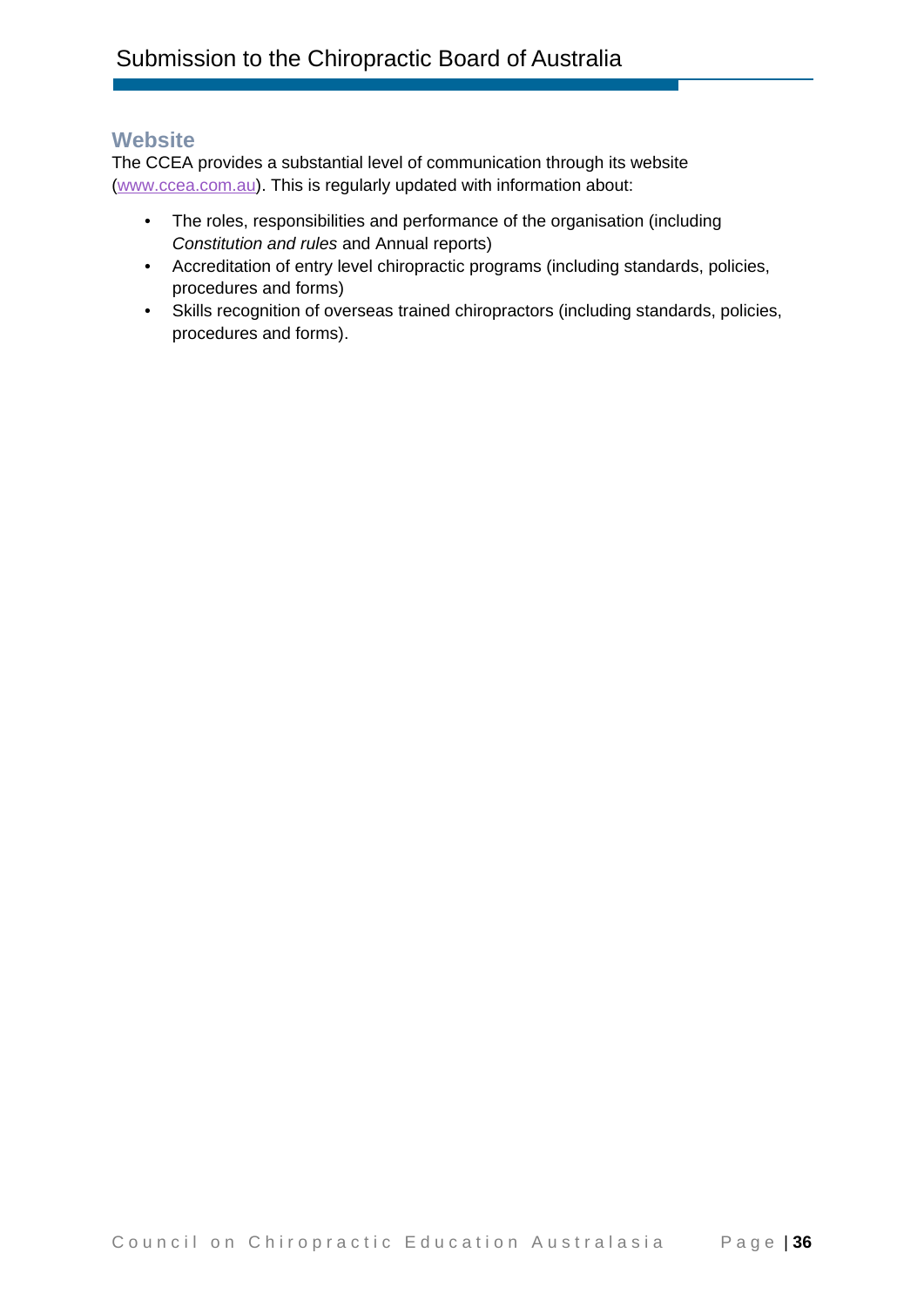**Part 2** 

# CCEA activity and plans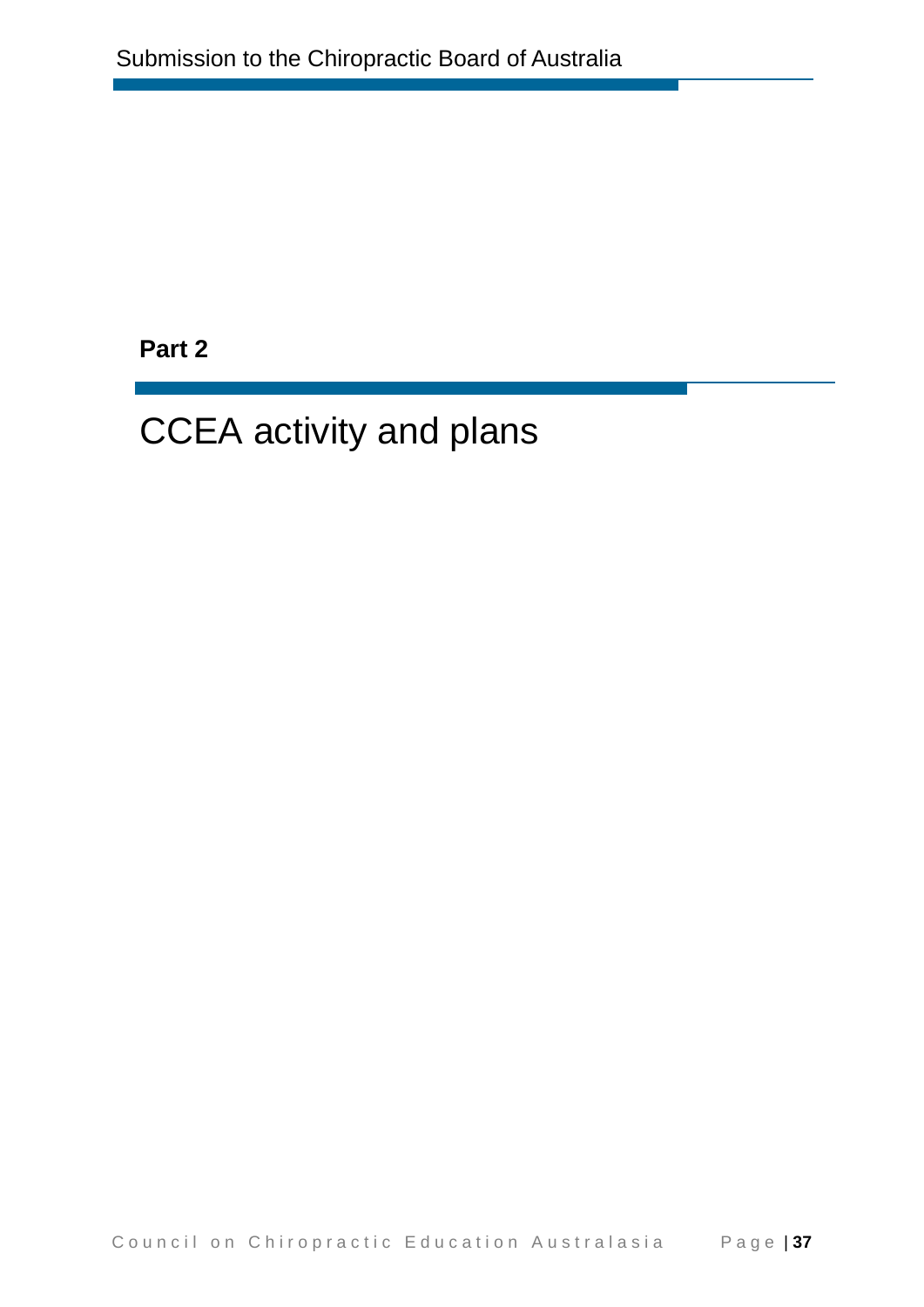# Activity since the introduction of the National Law (July 2010 – June 2012)

Since the introduction of the National Law, and the appointment of CCEA as the accreditation authority for chiropractic, the CCEA has been engaged in a range of activities to support its accreditation functions. A summary of these is provided in the following table.

| Governance and           | Management of business activity and operations                                                                                                                                                                                                                                                                                                                                                                                                                                                                                                                                                                                                                                                                                                 |
|--------------------------|------------------------------------------------------------------------------------------------------------------------------------------------------------------------------------------------------------------------------------------------------------------------------------------------------------------------------------------------------------------------------------------------------------------------------------------------------------------------------------------------------------------------------------------------------------------------------------------------------------------------------------------------------------------------------------------------------------------------------------------------|
| operating<br>environment | Council meetings (2 face to face meetings a year)<br>$\bullet$<br>Executive meetings (monthly or bimonthly teleconferences)<br>٠<br>Development of a suitable agreement with AHPRA/CBA for<br>$\bullet$<br>exercising accreditation functions<br>Reviewed and upgraded financial processes and procedures to<br>٠<br>strengthen transaction management and recording<br>Revised executive and administrative function, with the skills and<br>experience to meet the growing requirements<br>Participation in Forum of Australian Health Professions Councils<br>meetings (2 representatives, 4 face to face meetings a year)                                                                                                                  |
|                          | <b>Consideration of and responses prepared to</b><br>discussion/consultation papers                                                                                                                                                                                                                                                                                                                                                                                                                                                                                                                                                                                                                                                            |
|                          | HWA: HWA reforms – implementation plan for strategic framework<br>for action<br>CBA Consultation and publication process<br>٠<br>CBA: Category of 'non practising' registration<br>$\bullet$<br>CBA: Proposed standards for limited registration (Limited registration<br>for teaching and research; Limited registration in the public interest)<br><b>CBA: Definition of practice</b><br>$\bullet$<br><b>CBA: Code of Conduct</b><br>$\bullet$<br>Australian Qualifications Framework (AQF) Council: Criteria for<br>determining the addition of a profession permitted to use the<br>alternative title of 'Doctor of' for the Masters Degree (Extended)<br>AHPRA/CBA: Review of arrangements for the exercise of<br>accreditation functions |
|                          | <b>Policies and procedures</b>                                                                                                                                                                                                                                                                                                                                                                                                                                                                                                                                                                                                                                                                                                                 |
|                          | Creation of the Postgraduate Committee, in preparing to contribute<br>to the development of requirements and pathways that may lead to<br>endorseable or specialist criteria within the profession<br>South Australian Radiation Council: approval obtained for CCEA<br>$\bullet$<br>radiology/radiography assessment as a suitable exam to qualify for<br>Radiation Licensing in SA; approval obtained for graduates of all<br>Australia and NZ CCEA accredited programs to gain automatic<br>licensure in SA<br>Review of various policies to reflect changed situations                                                                                                                                                                     |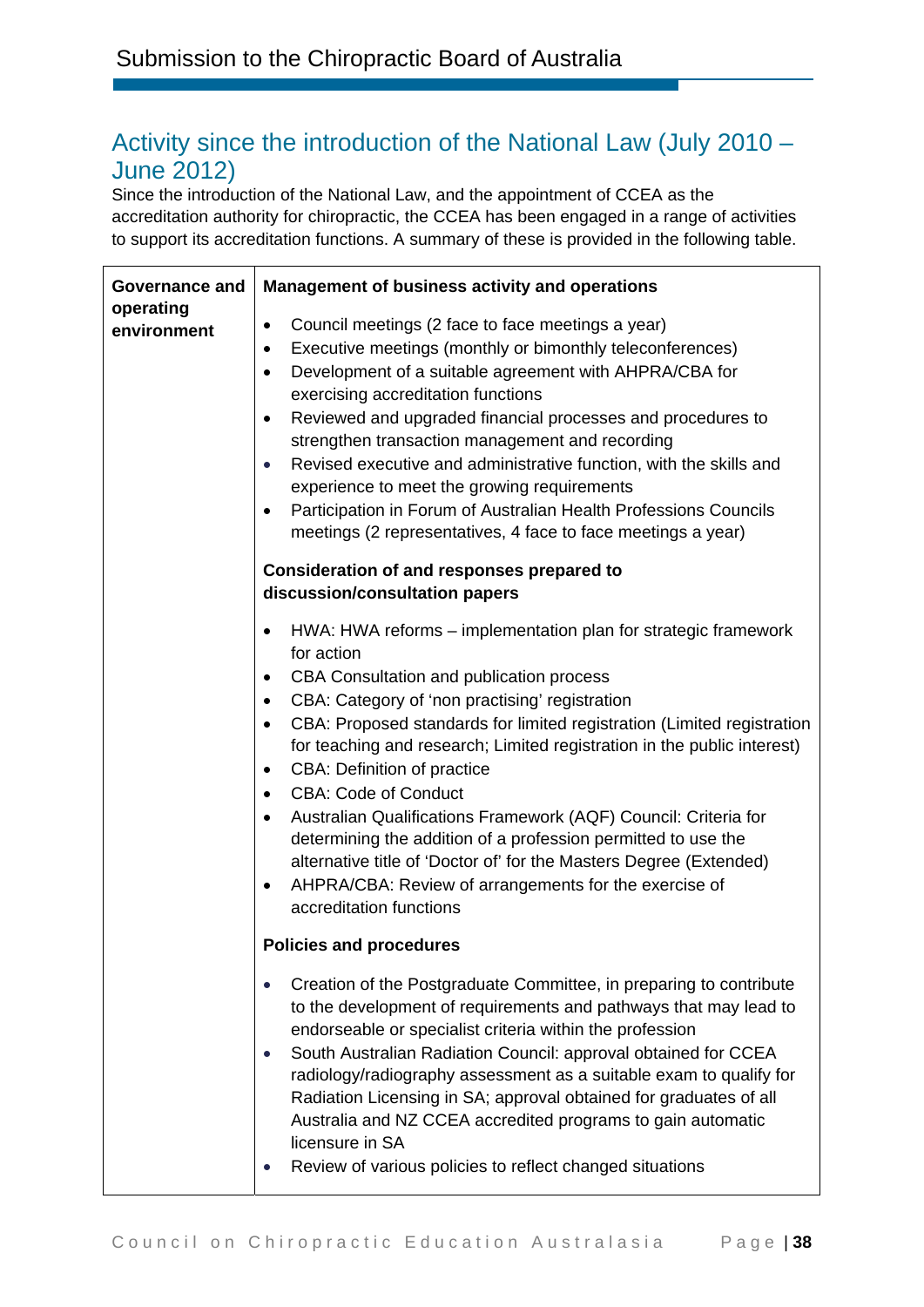| <b>Accreditation</b><br>standards                                             | Monitoring of influences affecting chiropractic education and<br>accreditation                                                                                                                                                                                                                                                                                                                                                                                                                                                                                                                                                                                                                                                                                                                                                                                                                                                                                                                              |
|-------------------------------------------------------------------------------|-------------------------------------------------------------------------------------------------------------------------------------------------------------------------------------------------------------------------------------------------------------------------------------------------------------------------------------------------------------------------------------------------------------------------------------------------------------------------------------------------------------------------------------------------------------------------------------------------------------------------------------------------------------------------------------------------------------------------------------------------------------------------------------------------------------------------------------------------------------------------------------------------------------------------------------------------------------------------------------------------------------|
|                                                                               | Participation in the Australasian College of Chiropractors' Research<br>٠<br>Summit (2010)<br>Participation in the Anatomy symposium, Macquarie University (July<br>2012)<br>Monitoring developments in such areas as simulated learning, self-<br>reflection and other pedagogy<br>Reviewing trends in standards in other health professions<br>$\bullet$<br>Consideration of and responses prepared to<br>discussion/consultation papers<br>Australian Learning and Teaching Council Ltd: Threshold learning<br>٠<br>outcomes (TLOs) for the health, medicine and veterinary science<br>fields<br>NPS: Prescribing competencies framework<br>$\bullet$<br>Health Workforce Principal Committee (HWPC) project:<br>$\bullet$<br>Development of national criteria for specialty recognition under the<br>National Registration and Accreditation Scheme                                                                                                                                                     |
| <b>Accreditation of</b><br>programs of<br>study and<br>education<br>providers | <b>Accreditation Committee</b><br>Met regularly face to face and by teleconference as required; plus<br>٠<br>ongoing interaction via email to progress monitoring and research<br>activities<br>Accreditation or re-accreditation of programs and service<br>providers<br>RMIT University: re-accreditation of its Bachelor/Master program; full<br>review planned, organised and completed<br>CQ University: preliminary contact established with a new program<br>$\bullet$<br>planned; expert consultants appointed to assist the service provider<br>in developing the program; initial outlines of curriculum previewed<br>NZ College of Chiropractic (trans-Tasman context): re-accreditation<br>of its Bachelor program; full review planned, organised and<br>completed<br>Off-shore:<br>HanSeo University, Korea: review completed<br>O<br>International Medical University, Malaysia and Tokyo College<br>O<br>of Chiropractic, Japan: applications from programs were<br>considered and approved |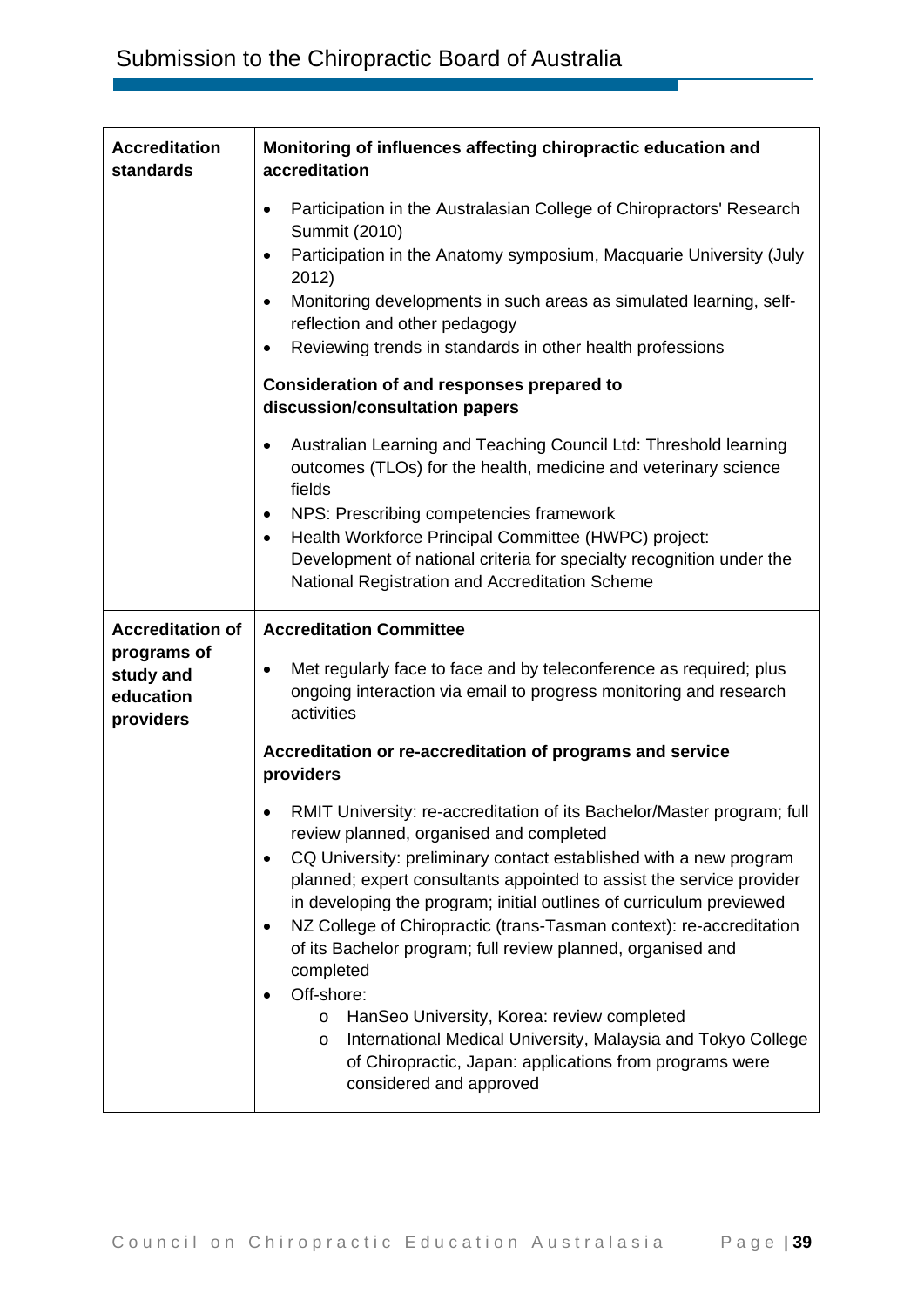| <b>Accreditation of</b><br>programs of<br>study and<br>education<br>providers<br>(continued) | Monitoring of programs and service providers                                                                                                                                                                                                                                                                                                                                                                                                                                                                                                                                                                                                                                                                                                                                                                                                                                                                                                                                                                                                                                                                                                                                                                                                                                                                                                                                                                                                                                                                                                                                        |
|----------------------------------------------------------------------------------------------|-------------------------------------------------------------------------------------------------------------------------------------------------------------------------------------------------------------------------------------------------------------------------------------------------------------------------------------------------------------------------------------------------------------------------------------------------------------------------------------------------------------------------------------------------------------------------------------------------------------------------------------------------------------------------------------------------------------------------------------------------------------------------------------------------------------------------------------------------------------------------------------------------------------------------------------------------------------------------------------------------------------------------------------------------------------------------------------------------------------------------------------------------------------------------------------------------------------------------------------------------------------------------------------------------------------------------------------------------------------------------------------------------------------------------------------------------------------------------------------------------------------------------------------------------------------------------------------|
|                                                                                              | Progress reports received on programs operating at the following<br>$\bullet$<br>Institutions: Macquarie University; Murdoch University; RMIT<br>University; and NZ College of Chiropractic.<br>Progress monitored on 'items of interest' and developments in<br>٠<br>programs<br>Guidance provided on areas for improvement (such as patient case<br>٠<br>mix, staffing and physical facilities)<br>Attendance at final cohort graduation, RMIT Japan<br>٠                                                                                                                                                                                                                                                                                                                                                                                                                                                                                                                                                                                                                                                                                                                                                                                                                                                                                                                                                                                                                                                                                                                         |
|                                                                                              | <b>Policies and procedures</b>                                                                                                                                                                                                                                                                                                                                                                                                                                                                                                                                                                                                                                                                                                                                                                                                                                                                                                                                                                                                                                                                                                                                                                                                                                                                                                                                                                                                                                                                                                                                                      |
|                                                                                              | CCEA position considered and developed on various features and<br>proposals pertinent to accreditation, with appropriate stakeholder<br>input; topics include:<br><b>Clinic tutors</b><br>$\circ$<br>Accreditation periods (involving research on comparatives for<br>O<br>other health professions)<br>New programs and the potential for a staged approach to<br>O<br>accreditation<br>The reporting of 'substantive change' (including the<br>O<br>expansion of guidelines for service provider reference)<br>Practice Integrated Learning initiatives (including the<br>O<br>development of quality assurance measures for service<br>provider guidance)<br>The review of the Standards framework (including the<br>O<br>development of guidelines)<br>Accreditation team guidelines (including review following<br>O<br>input from Inspection Team members)<br>Mental Health curriculum resources: packs distributed to Institutions<br>Monitoring of influences affecting chiropractic education and<br>accreditation<br>Participation in the Forum of Australian Health Professions Councils<br>Accreditation workshop<br>Participation in Professions Australia workshops: The changing<br>٠<br>structure of higher education; and Accreditation<br>Participation in the International Chiropractic Regulatory Forum<br>٠<br><b>Competencies Project Group</b><br>Advice and alerts provided to Heads of Programs in regards to<br>٠<br>developments, studies and emergent trends noted in presentations,<br>projects and discussion papers from such bodies as HWA, TEQSA, |
|                                                                                              | Australian Learning and Teaching Council (ALTC)                                                                                                                                                                                                                                                                                                                                                                                                                                                                                                                                                                                                                                                                                                                                                                                                                                                                                                                                                                                                                                                                                                                                                                                                                                                                                                                                                                                                                                                                                                                                     |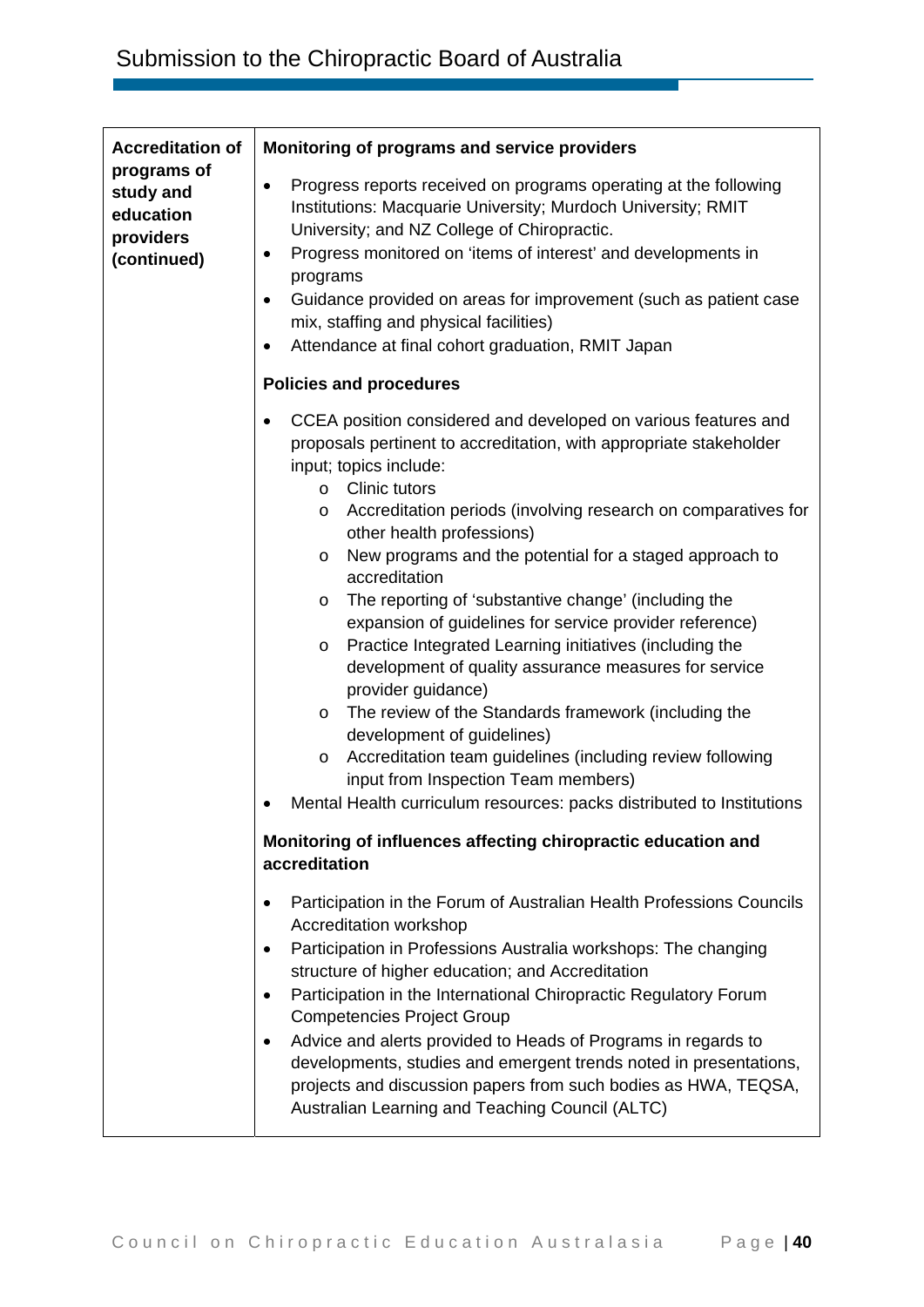| <b>Accreditation of</b><br>programs of | Consideration of and responses prepared to<br>discussion/consultation papers                                                                                                           |
|----------------------------------------|----------------------------------------------------------------------------------------------------------------------------------------------------------------------------------------|
| study and<br>education                 | AHPRA: Quality framework for the accreditation function<br>$\bullet$                                                                                                                   |
| providers                              | HWA: Clinical supervision support program<br>٠<br>HWA: National clinical supervision support framework<br>$\bullet$                                                                    |
| (continued)                            | HWA: Simulated learning<br>$\bullet$                                                                                                                                                   |
|                                        | AQF Council: Revision of the AQF<br>$\bullet$                                                                                                                                          |
| <b>Assessing</b><br>authorities in     | Monitoring of influences affecting chiropractic education and<br>accreditation                                                                                                         |
| other countries                        | Participation in CCEI meetings (2 members, annual meeting, with<br>$\bullet$<br>monthly/bimonthly teleconferences)                                                                     |
|                                        | Participation in the CCEI Accreditation Mapping project (underway)<br>$\bullet$<br>Previewing proposed changes to Standards utilised by international<br>CCEs within CCEI's membership |
|                                        | <b>Submissions prepared</b>                                                                                                                                                            |
|                                        | <b>CCEI: Revision of CCEI Objects and Goals</b><br>$\bullet$                                                                                                                           |
|                                        | Overseas regulatory and registration bodies: endorsement of<br>$\bullet$                                                                                                               |
|                                        | competencies of graduates from CCEI accredited programs to<br>enable recognition of Australian graduates internationally                                                               |
|                                        |                                                                                                                                                                                        |
| <b>Assessing</b>                       | <b>Chiropractic Overseas Assessment Committee</b>                                                                                                                                      |
| overseas<br>trained                    | Annual face-to-face committee and/or stakeholder meetings<br>$\bullet$                                                                                                                 |
| chiropractors                          | Teleconference and regular email interaction, as required                                                                                                                              |
|                                        | <b>Assessments</b>                                                                                                                                                                     |
|                                        | Conducted in February, July and November each year                                                                                                                                     |
|                                        | For the period 1 July 2010 to 30 June 2011:                                                                                                                                            |
|                                        | 38 Stage 1 Desktop Audit application forms were submitted<br>$\circ$                                                                                                                   |
|                                        | 11 Stage 2 competency assessments conducted (7<br>$\circ$                                                                                                                              |
|                                        | applicants successful on first attempt; 3 successful on<br>second attempt; 1 chose not to re-sit the required sections)                                                                |
|                                        | For the period 1 July 2011 to 30 June 2012:                                                                                                                                            |
|                                        | 52 enquiries about assessment were received<br>O                                                                                                                                       |
|                                        | 21 Stage 1 Desktop Audit application forms were submitted<br>$\circ$<br>1 applicant was referred by the Chiropractic Board of<br>$\circ$                                               |
|                                        | Australia                                                                                                                                                                              |
|                                        | 7 Stage 2 competency assessments conducted (5 successful<br>$\circ$<br>on first attempt; 1 successful on second attempt; 1 successful<br>on third attempt.                             |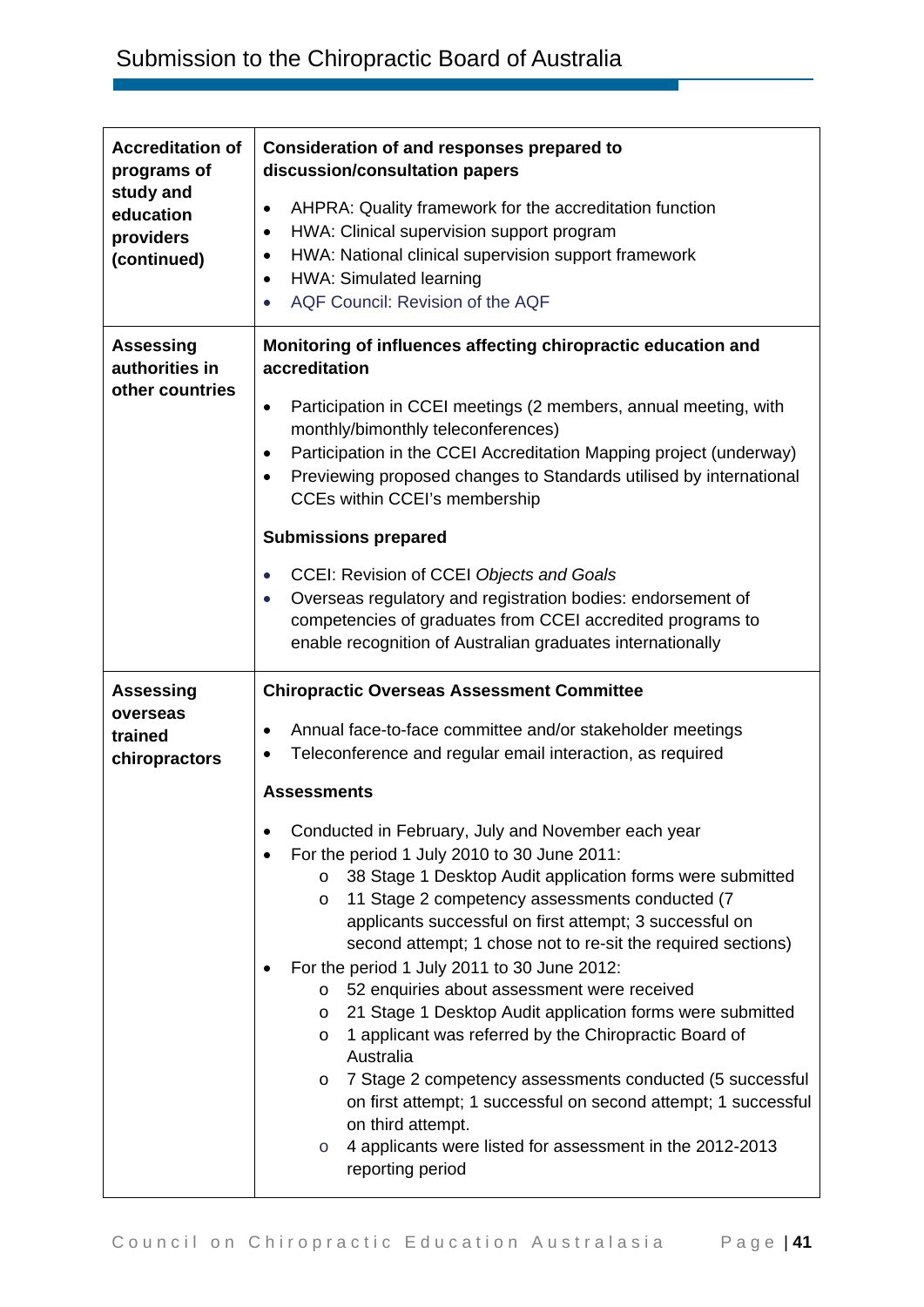| <b>Assessing</b>                                    | Monitoring of influences affecting chiropractic assessment                                                                                                                                                                                                                                                                                                                                                                                                                                                                                                                                                                                                                                                                                                                                                                                                                                                                                                                                                                                                                                                                                                                                                                                                                                                                                                                                                                                                        |
|-----------------------------------------------------|-------------------------------------------------------------------------------------------------------------------------------------------------------------------------------------------------------------------------------------------------------------------------------------------------------------------------------------------------------------------------------------------------------------------------------------------------------------------------------------------------------------------------------------------------------------------------------------------------------------------------------------------------------------------------------------------------------------------------------------------------------------------------------------------------------------------------------------------------------------------------------------------------------------------------------------------------------------------------------------------------------------------------------------------------------------------------------------------------------------------------------------------------------------------------------------------------------------------------------------------------------------------------------------------------------------------------------------------------------------------------------------------------------------------------------------------------------------------|
| overseas<br>trained<br>chiropractors<br>(continued) | Participation in Department of Education, Employment and<br>٠<br>Workplace Relations (DEEWR): Assessing authorities meeting (held<br>annually)<br>Participation in Pharmacy Clearing House meeting<br>٠<br>Participation in Australian Government Department of Immigration<br>$\bullet$<br>and Citizenship (DIAC): Implementation of SkillSelect<br>Participation in the International Chiropractic Regulatory Forum<br>$\bullet$<br>Exams Project Group and Competencies Project Group                                                                                                                                                                                                                                                                                                                                                                                                                                                                                                                                                                                                                                                                                                                                                                                                                                                                                                                                                                          |
|                                                     | <b>Consideration of and responses prepared</b>                                                                                                                                                                                                                                                                                                                                                                                                                                                                                                                                                                                                                                                                                                                                                                                                                                                                                                                                                                                                                                                                                                                                                                                                                                                                                                                                                                                                                    |
|                                                     | Skills Australia: input to support inclusion of chiropractic profession<br>on the Skilled Occupation List<br>Department of Education, Employment and Workplace Relations<br>(DEEWR): Biannual reporting of statistics on skills and qualification<br>assessments                                                                                                                                                                                                                                                                                                                                                                                                                                                                                                                                                                                                                                                                                                                                                                                                                                                                                                                                                                                                                                                                                                                                                                                                  |
|                                                     | <b>Policies and procedures</b>                                                                                                                                                                                                                                                                                                                                                                                                                                                                                                                                                                                                                                                                                                                                                                                                                                                                                                                                                                                                                                                                                                                                                                                                                                                                                                                                                                                                                                    |
|                                                     | CCEA review of various features pertinent to assessing overseas<br>trained chiropractors and their implementation:<br>Standardisation of the conduct of assessments (including a<br>$\circ$<br>review of the Blueprint for assessments and agreements with<br>assessing entities, and a meeting with senior assessors from<br>both assessing entities)<br>Provision of preparatory information for candidates (including<br>O<br>consideration of candidate feedback, DIAC and CBA<br>requirements, and comparative review of information<br>provided for other health professions nationally and<br>internationally; resulting in update of Candidate Guide and<br>sample questions)<br>Collection of information from candidates (including<br>O<br>consideration of DIAC reforms and CBA requirements;<br>resulting in substantial review of Desktop Audit forms,<br>standard notification letters/pro-formas)<br>Conduct of assessments in overseas locations (including<br>O<br>discussions with overseas entities in North America about<br>hosting written papers; discussions with Pharmacy Clearing<br>House about facilitating conduct of written papers in overseas<br>locations)<br>Standardisation of Australian and NZ assessments (including<br>$\circ$<br>NZ assessors attending Australian assessments as<br>observers, and vice versa)<br>Internal policies and procedures (review to incorporate<br>O<br>changing requirements as noted above) |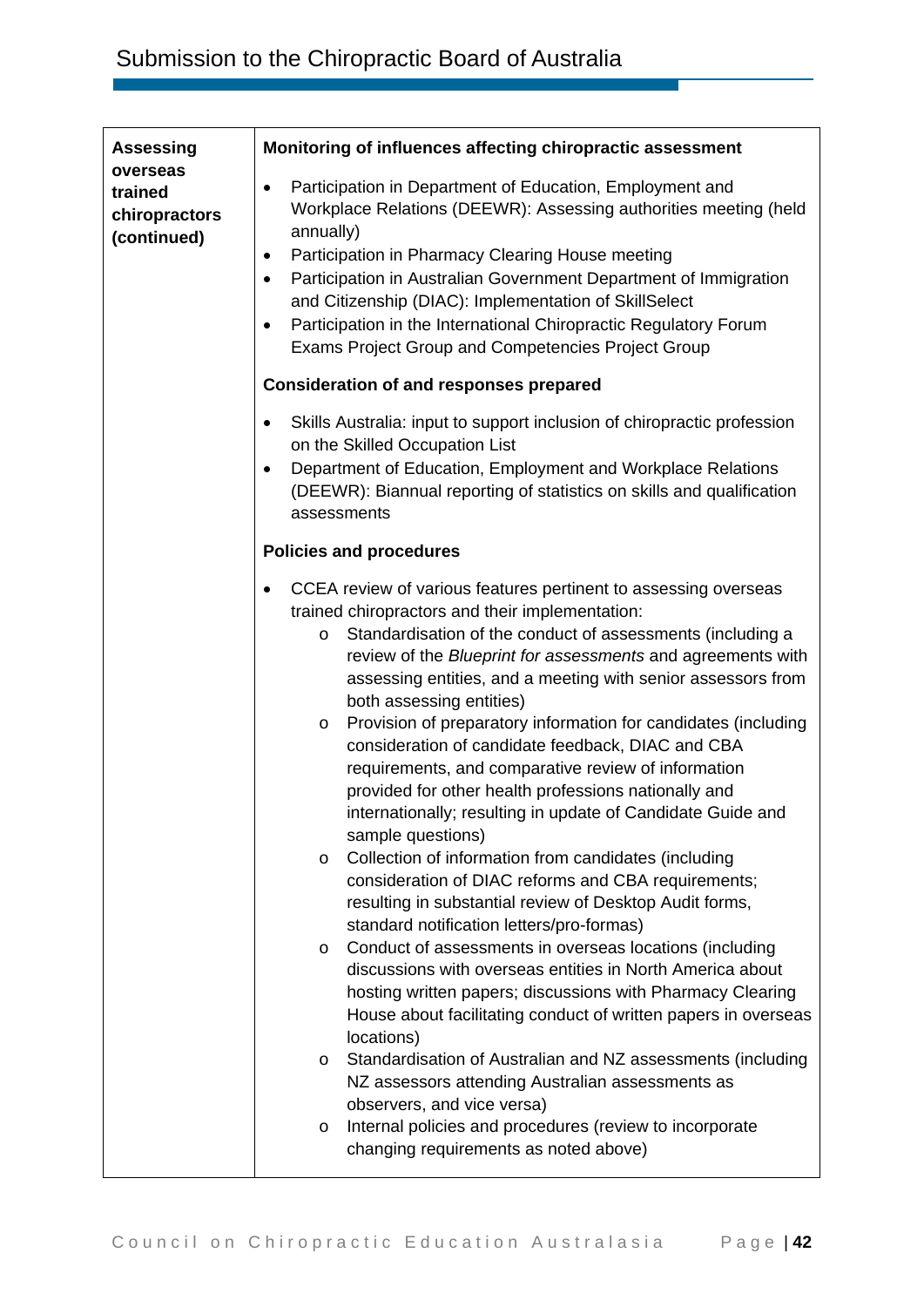| <b>Stakeholder</b><br>consultation<br>and<br>collaboration<br>with<br>accreditation<br><b>authorities</b> | As listed above in various sections, the CCEA has engaged with<br>stakeholders and accreditation authorities both nationally and<br>internationally through such avenues as:<br>Forum of Australian Health Professions Councils – now 12 members<br>$\bullet$<br>(2 representatives, 4 face to face meetings a year)<br>Councils on Chiropractic Education International (CCEI), including:<br>Canadian Federation of Chiropractic Regulatory and<br>$\circ$<br><b>Educational Accrediting Boards</b><br>Council on Chiropractic Education United States of America<br>$\circ$<br>European Council on Chiropractic Education<br>$\circ$<br>Chiropractic Associations in Australia and New Zealand<br>Chiropractic regulatory bodies in Australia and New Zealand<br>Heads of chiropractic programs in Australia, New Zealand, Korea,<br>Japan and Malaysia<br>National and international conferences<br>$\bullet$<br>Engagement through presentations, discussion papers, workshops<br>$\bullet$<br>with various organisations such as:<br>Chiropractic Board of Australia<br>$\circ$<br>o Health Workforce Australia<br>Department of Education, Employment and Workplace<br>$\circ$<br><b>Relations</b><br>Department of Immigration and Citizenship<br>$\circ$<br>Tertiary Education Quality and Standards Agency.<br>O |
|-----------------------------------------------------------------------------------------------------------|----------------------------------------------------------------------------------------------------------------------------------------------------------------------------------------------------------------------------------------------------------------------------------------------------------------------------------------------------------------------------------------------------------------------------------------------------------------------------------------------------------------------------------------------------------------------------------------------------------------------------------------------------------------------------------------------------------------------------------------------------------------------------------------------------------------------------------------------------------------------------------------------------------------------------------------------------------------------------------------------------------------------------------------------------------------------------------------------------------------------------------------------------------------------------------------------------------------------------------------------------------------------------------------------------------------------------|
|-----------------------------------------------------------------------------------------------------------|----------------------------------------------------------------------------------------------------------------------------------------------------------------------------------------------------------------------------------------------------------------------------------------------------------------------------------------------------------------------------------------------------------------------------------------------------------------------------------------------------------------------------------------------------------------------------------------------------------------------------------------------------------------------------------------------------------------------------------------------------------------------------------------------------------------------------------------------------------------------------------------------------------------------------------------------------------------------------------------------------------------------------------------------------------------------------------------------------------------------------------------------------------------------------------------------------------------------------------------------------------------------------------------------------------------------------|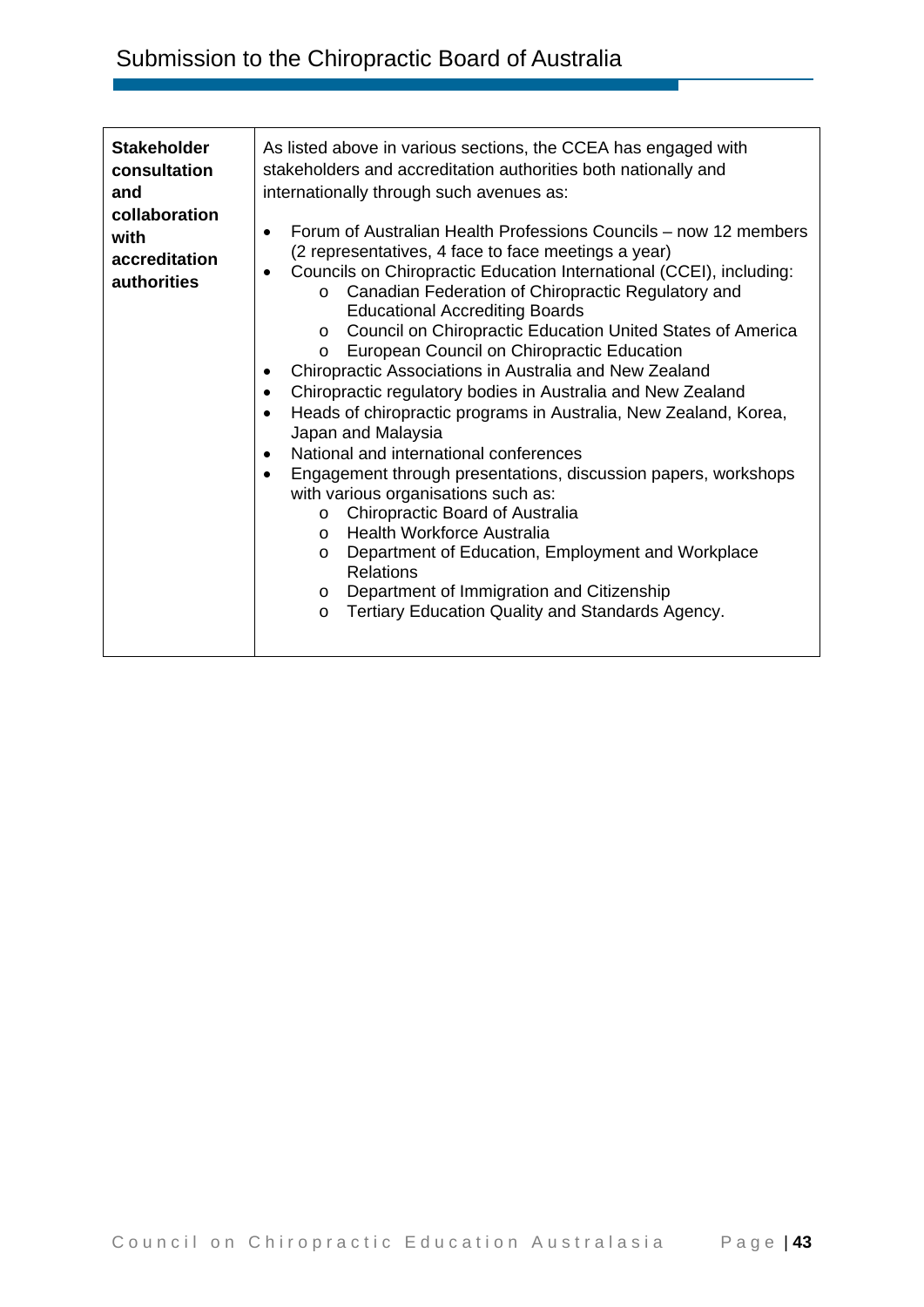# Summary of expected activity

In addition to the regular strategic and operational planning, review, monitoring, reporting and stakeholder liaison activities of the CCEA, key activities proposed to occur over the five years of the next period of assignment are described in the following table.

| Now through | Governance and operating environment                                                                                                                                                                                                                                                                                                                                                                                                                                                                                                                                                                                                                                                                     |
|-------------|----------------------------------------------------------------------------------------------------------------------------------------------------------------------------------------------------------------------------------------------------------------------------------------------------------------------------------------------------------------------------------------------------------------------------------------------------------------------------------------------------------------------------------------------------------------------------------------------------------------------------------------------------------------------------------------------------------|
| Year 1      | Agreement with AHPRA/CBA for accreditation function<br>Communication<br>Website review and re-structure<br>$\Omega$<br>Policy development:<br>o Policy and procedures on information management<br>Preparation of risk management plan<br>O<br>Post-graduate committee:<br>Investigation of structures in place for forms of post graduate<br>$\circ$<br>study within other health professions within Australia and<br>chiropractic internationally<br>On release of AHPRA guidelines, consultation with relevant<br>$\circ$<br>stakeholders to discuss requirements and pathways which<br>may lead to endorseable or specialist criteria within the<br>profession<br>Provide advice to CBA as requested |
|             | <b>Accreditation standards</b>                                                                                                                                                                                                                                                                                                                                                                                                                                                                                                                                                                                                                                                                           |
|             | Review of Standards - initial stage                                                                                                                                                                                                                                                                                                                                                                                                                                                                                                                                                                                                                                                                      |
|             | Accreditation of programs of study and education providers                                                                                                                                                                                                                                                                                                                                                                                                                                                                                                                                                                                                                                               |
|             | Program (re-)accreditations:<br>o 2 re-accreditations<br>1 program preview<br>$\circ$<br>1 accreditation<br>$\Omega$<br>Program monitoring:<br>4 programs/institutions<br>$\circ$<br>Policies and procedures<br>Finalise guidelines on reporting of 'substantive change'<br>$\circ$<br>following stakeholder consultation<br>Assessing authorities in other countries                                                                                                                                                                                                                                                                                                                                    |
|             |                                                                                                                                                                                                                                                                                                                                                                                                                                                                                                                                                                                                                                                                                                          |
|             | Participation in CCEI deliberations (with Canadian Federation of<br>Chiropractic Regulatory and Educational Accrediting Boards, Council<br>on Chiropractic Education United States of America, European<br>Council on Chiropractic Education)<br>Continued participation in the CCEI Accreditation Mapping project                                                                                                                                                                                                                                                                                                                                                                                       |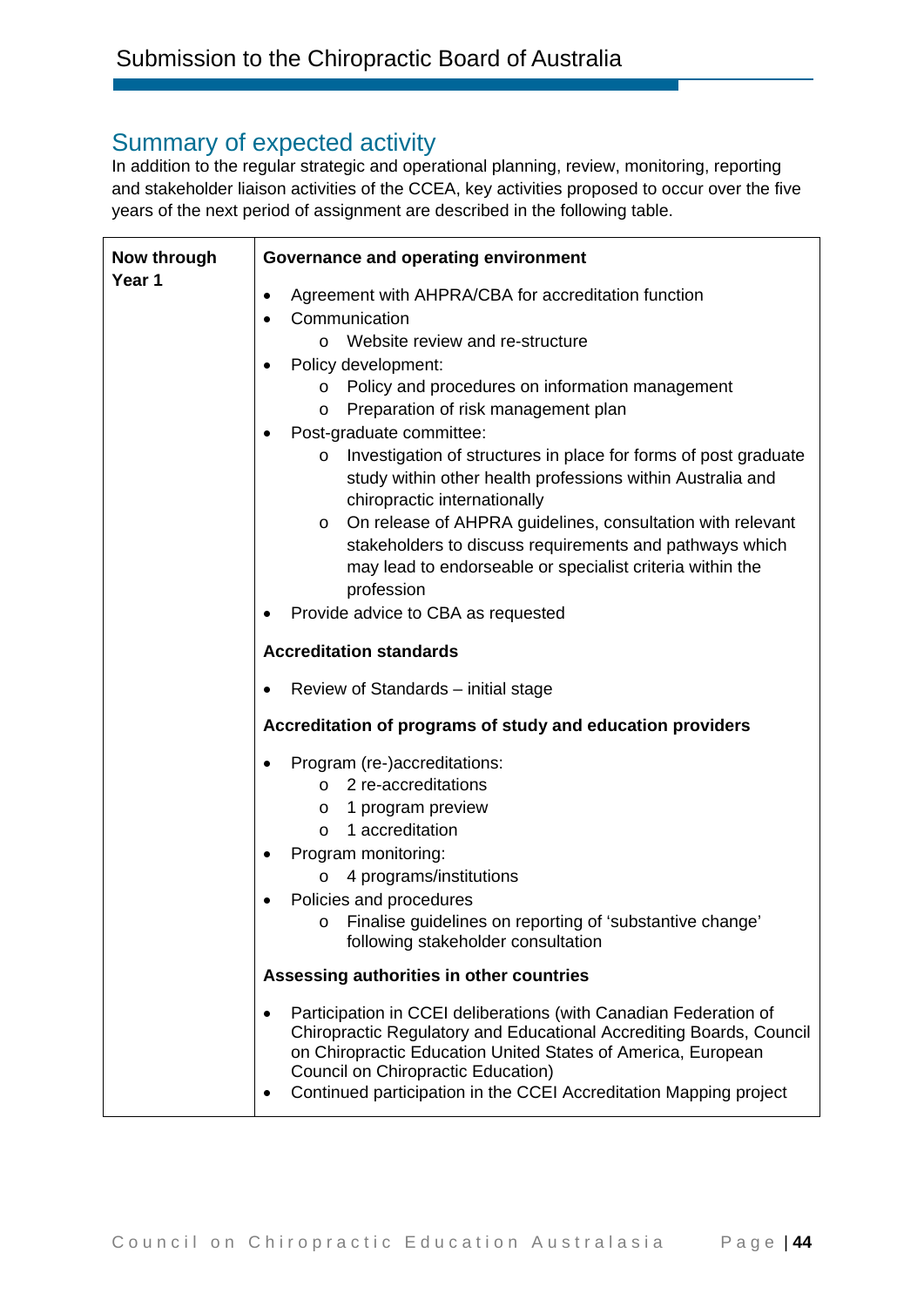| Year 1            | Assessing overseas trained chiropractors                                                                                                                                                                                                                                                                                                                                                                                                                                                                                                                                                                                              |
|-------------------|---------------------------------------------------------------------------------------------------------------------------------------------------------------------------------------------------------------------------------------------------------------------------------------------------------------------------------------------------------------------------------------------------------------------------------------------------------------------------------------------------------------------------------------------------------------------------------------------------------------------------------------|
| (continued)       | Policies and procedures:<br>Implementation of revised Candidate Guide, Desktop Audit<br>$\circ$<br>application forms following COAC consideration<br>Liaison with NZ Board assessment committee<br>$\circ$<br>Assessment development:<br>Preliminary review of the Blueprint for assessments<br>$\circ$<br>Review feasibility of a CCEA assessment item bank<br>$\circ$<br>development<br>Assessment conduct:<br>Finalise review of agreements with assessing entities<br>$\circ$<br>o Introduction of Stage 2 written assessments conducted in<br>overseas locations<br>Assessments conducted February, July and November<br>$\circ$ |
| Year <sub>2</sub> | Governance and operating environment                                                                                                                                                                                                                                                                                                                                                                                                                                                                                                                                                                                                  |
|                   | <b>Constitution review</b><br>$\bullet$<br>Strategic and Business plan review<br>Review of agreements with Appointing members<br>$\bullet$<br>Provide advice to CBA as requested                                                                                                                                                                                                                                                                                                                                                                                                                                                      |
|                   | <b>Accreditation standards</b>                                                                                                                                                                                                                                                                                                                                                                                                                                                                                                                                                                                                        |
|                   | Review of Standards – second stage                                                                                                                                                                                                                                                                                                                                                                                                                                                                                                                                                                                                    |
|                   | Accreditation of programs of study and education providers                                                                                                                                                                                                                                                                                                                                                                                                                                                                                                                                                                            |
|                   | Program (re-)accreditations:<br>$\circ$ 2 re-accreditations<br>Program monitoring:<br>6 programs/institutions<br>O                                                                                                                                                                                                                                                                                                                                                                                                                                                                                                                    |
|                   | Assessing authorities in other countries                                                                                                                                                                                                                                                                                                                                                                                                                                                                                                                                                                                              |
|                   | Participation in CCEI deliberations (with Canadian Federation of<br>$\bullet$<br>Chiropractic Regulatory and Educational Accrediting Boards, Council<br>on Chiropractic Education United States of America, European<br>Council on Chiropractic Education)                                                                                                                                                                                                                                                                                                                                                                            |
|                   | Assessing overseas trained chiropractors                                                                                                                                                                                                                                                                                                                                                                                                                                                                                                                                                                                              |
|                   | Assessment development<br>Evaluation of standardisation of Stage 2 Competency Based<br>Assessments<br>Assessment conduct:<br>Preliminary evaluation of Stage 2 written assessments<br>$\circ$<br>conducted in overseas locations<br>Assessments conducted February, July and November<br>O                                                                                                                                                                                                                                                                                                                                            |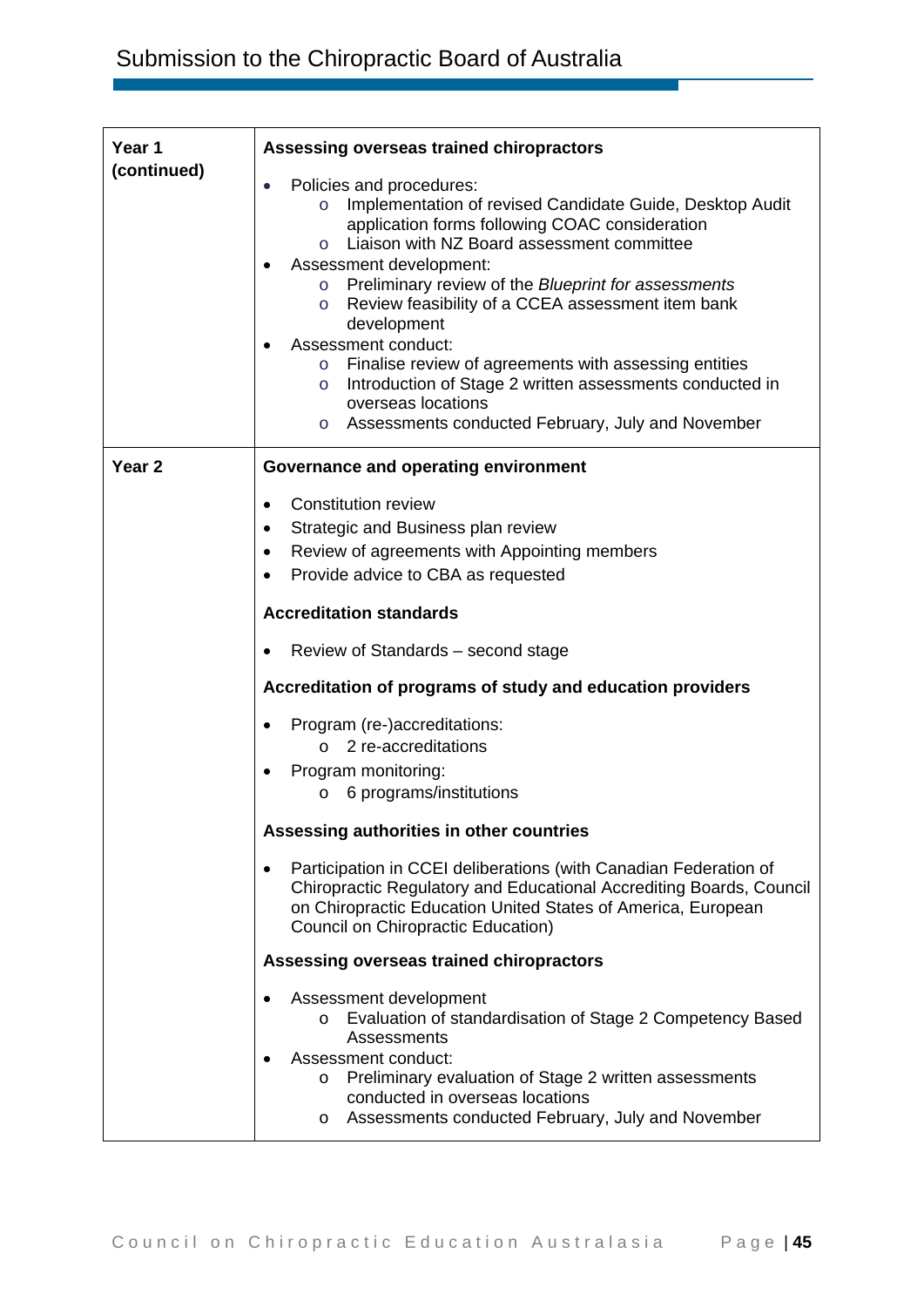| Year <sub>3</sub> | Governance and operating environment                                                                                                                                                                                                                       |
|-------------------|------------------------------------------------------------------------------------------------------------------------------------------------------------------------------------------------------------------------------------------------------------|
|                   | Review of policies<br>$\bullet$<br>Review of agreements with Appointing members<br>$\bullet$<br>Provide advice to CBA as requested<br>$\bullet$                                                                                                            |
|                   | Accreditation of programs of study and education providers                                                                                                                                                                                                 |
|                   | Program (re-)accreditations:<br>1 re-accreditation<br>$\Omega$<br>2 accreditations<br>$\circ$<br>Program monitoring:<br>6 programs/institutions<br>$\circ$<br>Policies and procedures:<br>Review of self-evaluation guide for Institutions<br>$\circ$      |
|                   | Assessing authorities in other countries                                                                                                                                                                                                                   |
|                   | Participation in CCEI deliberations (with Canadian Federation of<br>$\bullet$<br>Chiropractic Regulatory and Educational Accrediting Boards, Council<br>on Chiropractic Education United States of America, European<br>Council on Chiropractic Education) |
|                   | Assessing overseas trained chiropractors                                                                                                                                                                                                                   |
|                   | Assessment conduct<br>Review of agreements with assessing entities<br>O<br>Assessments conducted February, July and November<br>O                                                                                                                          |
| Year 4            | Governance and operating environment                                                                                                                                                                                                                       |
|                   | Strategic and Business plan review<br>٠<br>Review of agreements with Appointing members<br>Provide advice to CBA as requested                                                                                                                              |
|                   | Accreditation of programs of study and education providers                                                                                                                                                                                                 |
|                   | Program (re-)accreditations:<br>1 re-accreditation<br>$\Omega$<br>Program monitoring:<br>7 programs/institutions<br>Policies and procedures:<br>Review of policies and procedures<br>$\circ$                                                               |
|                   | Assessing authorities in other countries                                                                                                                                                                                                                   |
|                   | Participation in CCEI deliberations (with Canadian Federation of<br>Chiropractic Regulatory and Educational Accrediting Boards, Council<br>on Chiropractic Education United States of America, European<br>Council on Chiropractic Education)              |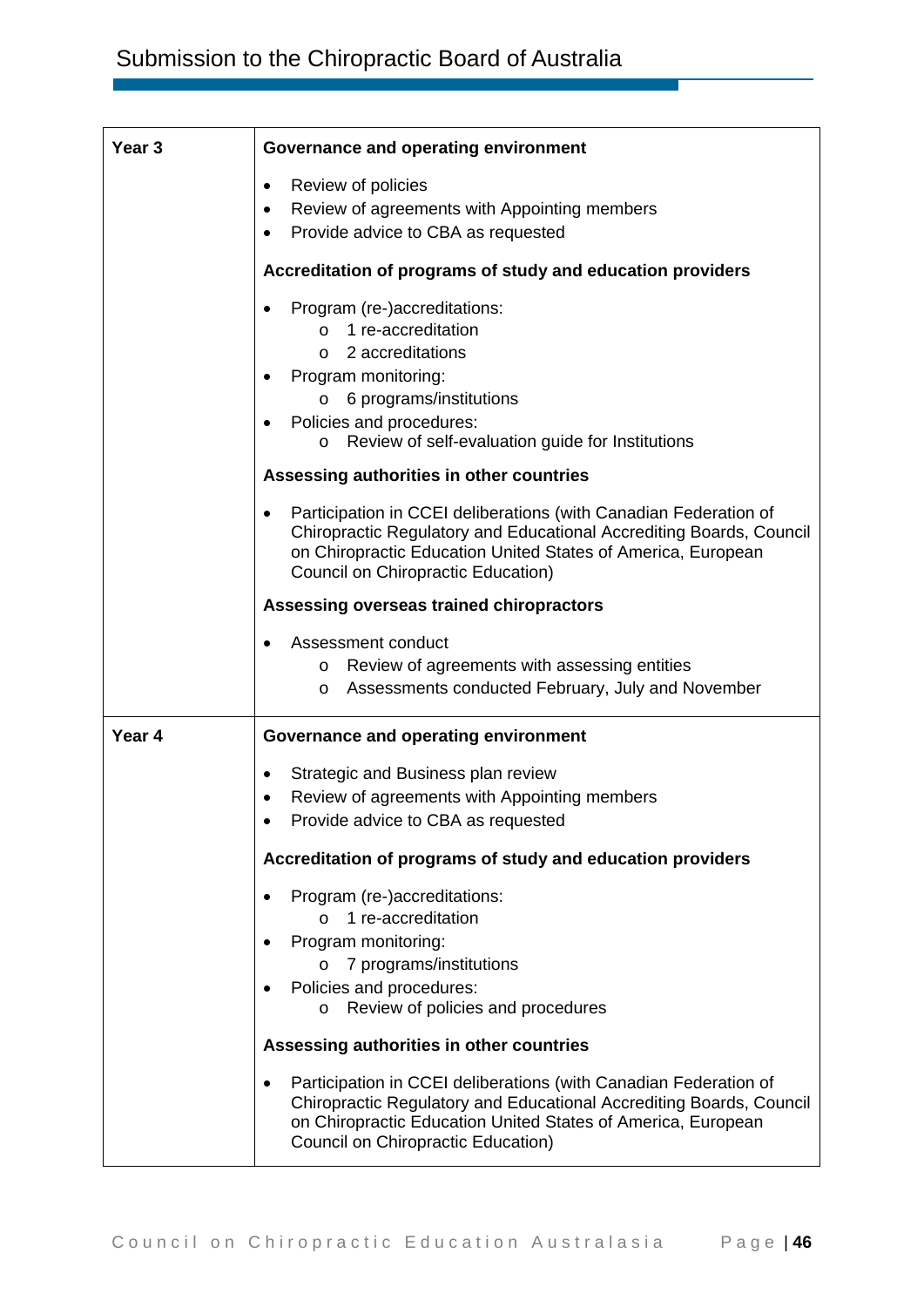# Submission to the Chiropractic Board of Australia

| Year 4      | Assessing overseas trained chiropractors                                                                                                                                                                                                                                                                                                                                                                                                                                                                    |
|-------------|-------------------------------------------------------------------------------------------------------------------------------------------------------------------------------------------------------------------------------------------------------------------------------------------------------------------------------------------------------------------------------------------------------------------------------------------------------------------------------------------------------------|
| (continued) | Policies and procedures<br>Review of Candidate Guide, Desktop audit forms, policies<br>$\circ$<br>and procedures<br>Assessment conduct<br>Assessments conducted February, July and November<br>$\circ$                                                                                                                                                                                                                                                                                                      |
| Year 5      | Governance and operating environment                                                                                                                                                                                                                                                                                                                                                                                                                                                                        |
|             | Review of agreement with AHPRA/CBA                                                                                                                                                                                                                                                                                                                                                                                                                                                                          |
|             | Provide advice to CBA as requested<br>$\bullet$                                                                                                                                                                                                                                                                                                                                                                                                                                                             |
|             | Accreditation of programs of study and education providers                                                                                                                                                                                                                                                                                                                                                                                                                                                  |
|             | Program (re-)accreditations:<br>$\circ$ 2 re-accreditations<br>Program monitoring:<br>6 programs/institutions<br>$\circ$<br>Policies and procedures:<br><b>Review of Accreditation Team Handbook</b><br>$\cap$<br>Assessing authorities in other countries<br>Participation in CCEI deliberations (with Canadian Federation of<br>Chiropractic Regulatory and Educational Accrediting Boards, Council<br>on Chiropractic Education United States of America, European<br>Council on Chiropractic Education) |
|             | Assessing overseas trained chiropractors                                                                                                                                                                                                                                                                                                                                                                                                                                                                    |
|             | Assessment conduct<br>Review of agreements with assessing entities<br>O<br>Assessments conducted February, July and November<br>O                                                                                                                                                                                                                                                                                                                                                                           |

# Acronyms

| <b>AHPRA</b> | Australian Health Practitioner Regulation Agency            |
|--------------|-------------------------------------------------------------|
| <b>ALTC</b>  | Australian Learning and Teaching Council                    |
| AQF          | <b>Australian Qualifications Framework</b>                  |
| <b>CBA</b>   | Chiropractic Board of Australia                             |
| <b>CCEA</b>  | Council on Chiropractic Education Australasia               |
| <b>CCEI</b>  | Councils on Chiropractic Education International            |
| <b>COAC</b>  | <b>Chiropractic Overseas Assessment Committee</b>           |
| <b>DEEWR</b> | Department of Education, Employment and Workplace Relations |
| <b>DIAC</b>  | Department of Immigration and Citizenship                   |
| <b>HWA</b>   | Health Workforce Australia                                  |
| <b>TEQSA</b> | <b>Tertiary Education Quality and Standards Agency</b>      |